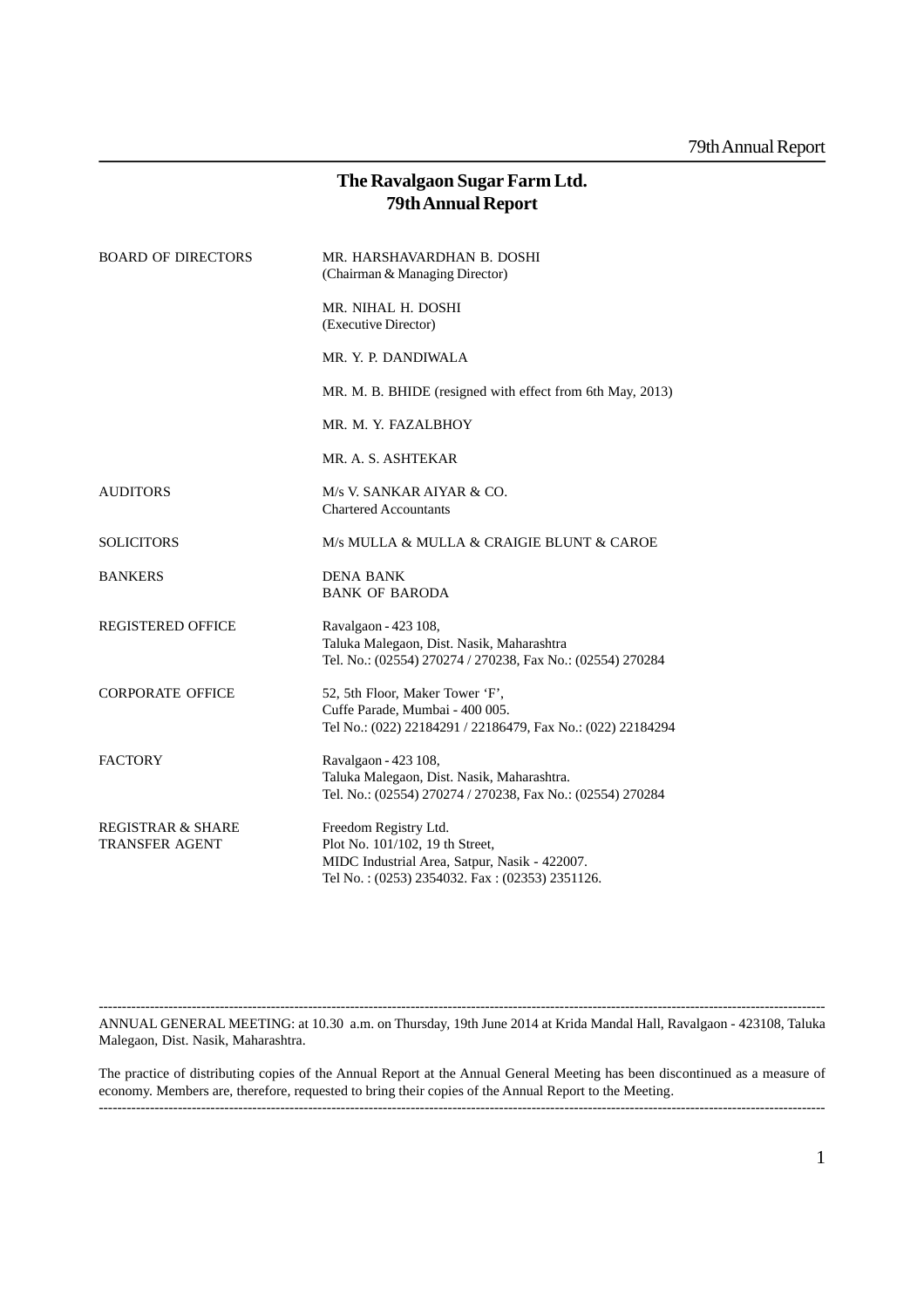#### **NOTICE**

NOTICE is hereby given that the 79th Annual General Meeting of the members of the Company will be held as scheduled below:-

| DATE :  | Thursday, 19th June 2014                                                         |
|---------|----------------------------------------------------------------------------------|
| TIME :  | 10.30 a.m.                                                                       |
| PLACE : | Krida Mandal Hall, Ravalgaon-423 108, Taluka Malegaon, Dist. Nasik, Maharashtra. |

to transact the following business:

#### **ORDINARY BUSINESS:**

1. To receive consider and adopt the Audited Balance Sheet for the period of 18 months ended 31st March 2014 and Statement of Profit and Loss for the period of 18 months ended 31st March 2014 along with the reports of the Auditors and the Board of **Directors** 

2. To re-appoint Auditors and to fix their remuneration and in this regard to consider and if thought fit, to pass, with or without modification(s), the following resolution as an Ordinary resolution.

#### **Ordinary Resolution:**

"RESOLVED THAT pursuant to provisions of sections 139, 142 and other applicable provisions, if any of the Companies Act, 2013 M/s V. Sankar Aiyar and Co. Chartered Accountants, (Regn. No. 109208W), be and are hereby re appointed as the Statutory Auditors of the company, to hold office from the conclusion of this Annual General Meeting until the conclusion of the sixth Annual General Meeting subject to ratification by the shareholders annually, on such remuneration as shall be fixed by the Board of Directors of the company".

#### **SPECIAL BUSINESS:**

1. To consider the reappointment of Mr Y P Dandiwala, independent director for a period of five years and in this connection to pass, with or without modification(s) the following resolution as an Ordinary Resolution.

"RESOLVED THAT declaration of independence having been obtained from Mr Y P Dandiwala in terms of Section 149(7) of the Companies Act, 2013 and the reappointment of Mr Y P Dandiwala having been recommended by the Nomination Committee of the Board of Directors and also in the Board of Directors in their meeting held on 30th April 2014, reappointment of Mr Y P Dandiwala be made as an independent Director in accordance with provisions of section 149 and such other applicable provisions of the Companies Act, 2013 read with Companies Appointment and Qualifications (Rules) 2014 on the Board of the Company for a period of five consecutive years from the date of this Annual General Meeting.

RESOLVED FURTHER THAT authority be and is hereby given to Mr Harshavardhan Doshi, Chairman & Managing Director and/ or Mr Nihal Doshi, Executive Director to issue letter of reappointment to Mr Y P Dandiwala on behalf of the Company."

2. To consider the reappointment of Mr Moorad Fazalbhoy, independent director for a period of five years and in this connection to pass, with or without modification(s) the following resolution as an Ordinary Resolution.

"RESOLVED THAT declaration of independence having been obtained from Mr Moorad Fazalbhoy in terms of Section 149(7) of the Companies Act, 2013 and the reappointment of Mr Moorad Fazalbhoy having been recommended by the Nomination Committee of the Board of Directors and also in the Board of Directors in their meeting held on 30th April 2014, reappointment of Mr Moorad Fazalbhoy be made as an independent Director in accordance with provisions of section 149 and such other applicable provisions of the Companies Act, 2013 read with Companies Appointment and Qualifications (Rules) 2014 on the Board of the Company for a period of five consecutive years from the date of this Annual General Meeting.

RESOLVED FURTHER THAT authority be and is hereby given to Mr Harshavardhan Doshi, Chairman & Managing Director and/or Mr Nihal Doshi, Executive Director to issue letter of reappointment to Mr Moorad Fazalbhoy on behalf of the Company."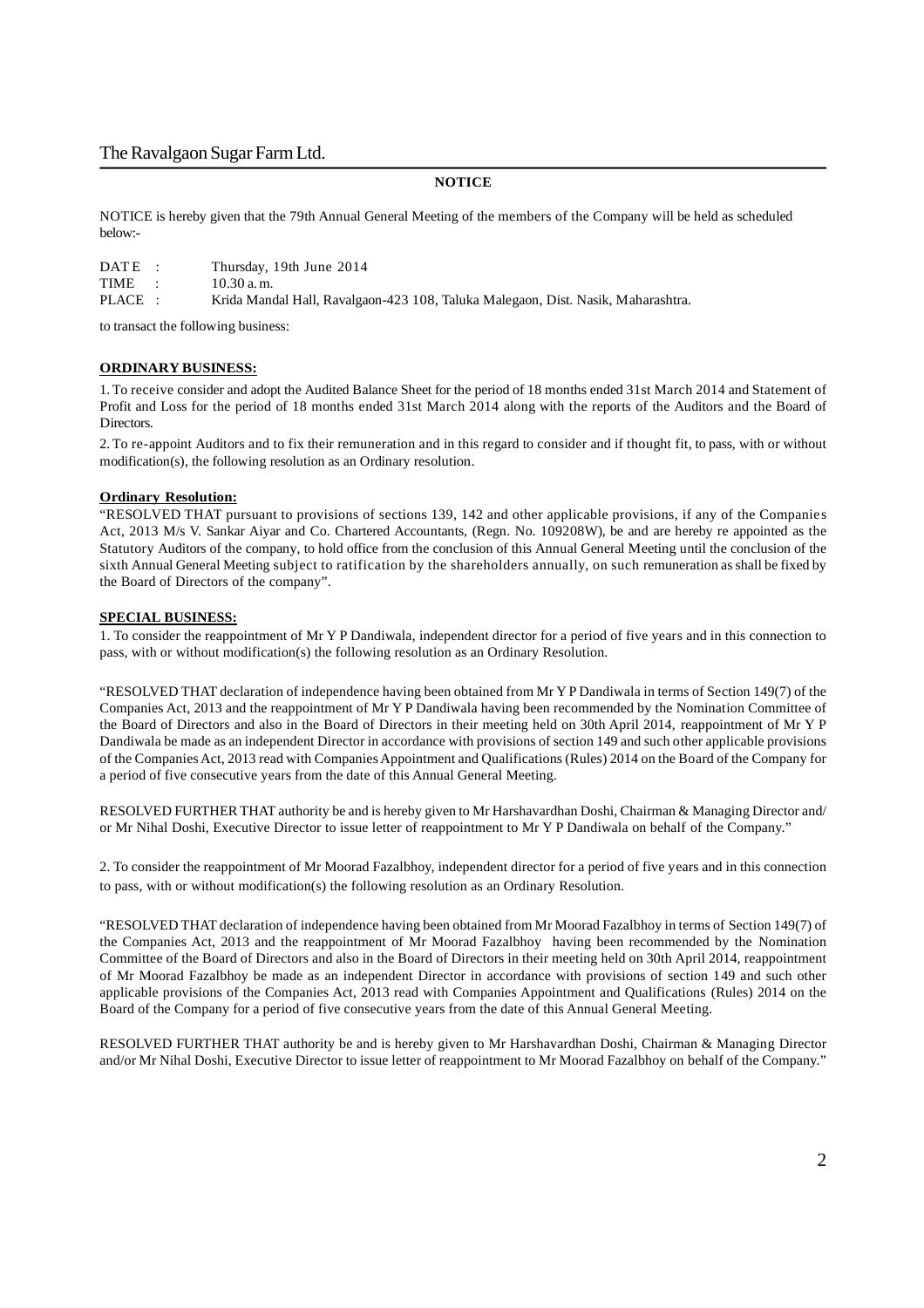3.To consider the reappointment of Mr Ashok Ashtekar, independent director for a period of five years and in this connection to pass, with or without modification(s) the following resolution as an Ordinary Resolution.

"RESOLVED THAT declaration of independence having been obtained from Mr Ashok Ashtekar, in terms of Section 149(7) of the Companies Act, 2013 and the reappointment of Mr Ashok Ashtekar having been recommended by the Nomination Committee of the Board of Directors and also in the Board of Directors in their meeting held on 30th April 2014, reappointment of Mr Ashok Ashtekar be made as an independent Director in accordance with provisions of section 149 and such other applicable provisions of the Companies Act, 2013 read with Companies Appointment and Qualifications (Rules) 2014 on the Board of the Company for a period of five consecutive years from the date of this Annual General Meeting.

RESOLVED FURTHER THAT authority be and is hereby given to Mr Harshavardhan Doshi, Chairman & Managing Director and/or Mr Nihal Doshi, Executive Director to issue letter of reappointment to Mr Ashok Ashtekar on behalf of the Company."

4.To consider and approve the taking up of new line of business as per object clause No. 16 of the Memorandum of Association and if thought fit, pass, with or without modification(s), the following resolution as a Special resolution:

#### **Special Resolution**

"RESOLVED THAT pursuant to Section 11 and other applicable provisions, if any, of the Companies Act 2013, and subject to such other approvals and permissions as may be required under any other law for the time being in force, approval of the Company be and is hereby accorded to the commencement and carrying on of all or any of the new business as provided in Clause 16 of the Objects clause of the Memorandum of Association of the company as stated herein below.

#### *Clause 16*

*To purchase for investment or resale, shares, preference, ordinary, promoters, deferred or shares of any description either in cash or in future settlements and to traffic in land and house or other property of any tenure and any interests therein and to create, sale and deal in freehold and leasehold ground rents, and to make advances upon the security of land or house or other property or any interests therein, and generally to deal in by way of sale, lease, exchange or otherwise with land and house property and any other property whether movable or immovable."*

By Order of the Board

**H. B. Doshi** Chairman & Managing Director Dated: 30<sup>th</sup> April 2014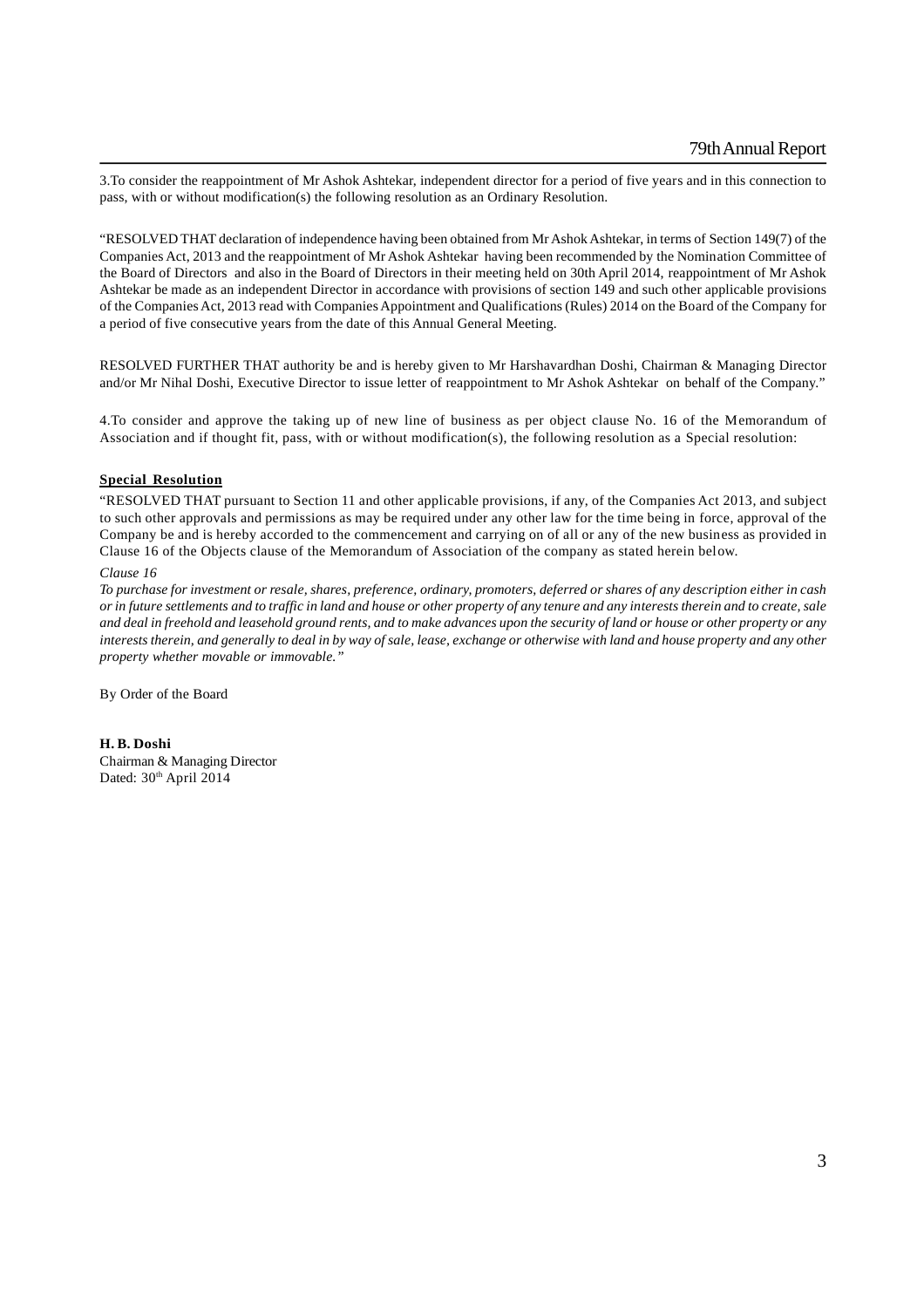#### **NOTES**

1. A MEMBER ENTITLED TO ATTEND AND VOTE AT THE MEETING IS ENTITLED TO APPOINT A PROXY TO ATTEND AND VOTE INSTEAD OF HIMSELF AND SUCH PROXY NEED NOT BE A MEMBER OF THE COMPANY. PROXIES IN ORDER TO BE EFFECTIVE MUST BE RECEIVED BY THE COMPANY AT IT'S REGISTERED OFFICE NOT LESS THAN 48 HOURS BEFORE THE MEETING.

2.The Register of Members and Share Transfer Books of the Company will remain closed from Wednesday, 11th June 2014 to Thursday, 19th June 2014 (both days inclusive).

3. Members holding shares in physical form are requested to notify immediately details of any change / correction in their address, bank particulars etc. to the Company's Registrars and Share Transfer Agents. Members holding shares in demat account (electronic form) may notify any change to the Depository Participant.

4 a. The dividend for the financial years ended 30th September, 1997, 30th September, 1998, 30th September, 1999, 30th September, 2000, 30th September, 2001, 31st March 2004, 31st March 2005 and 31<sup>st</sup> March 2006 (No dividend was declared for the period ended 31st March 2003) which remained unclaimed for 7 years from the date of declaration have been transferred to the Investor Education and Protection Fund established by the Central Government pursuant to Section 205C of the Companies Act, 1956.

4 b. Shareholders are requested to note that no claim shall lie against the Company or the said Investor Education and Protection Fund after the transfer of unclaimed dividend to the fund.

5. The shares of the Company are under compulsory demat list of SEBI and therefore trading in equity shares can be done only in demat form. In case you have not demated your shares, you may do so by opening an account with any Depository Participant and completing the dematerialisation procedure.

6. Details of Director seeking appointment at the forthcoming Annual General Meeting in pursuance of Clause 49 of the Listing Agreement.

| 1              | Name of the Director                                                  | Mr. Y. P. Dandiwala                         | Mr. Moorad Fazalbhov                                                                        | Mr. Ashok Ashtekar                                       |
|----------------|-----------------------------------------------------------------------|---------------------------------------------|---------------------------------------------------------------------------------------------|----------------------------------------------------------|
| $\overline{2}$ | Date of Birth                                                         | 10/11/1950                                  | 04/12/1944                                                                                  | 15/05/1945                                               |
| 3              | <b>Experience in Specific</b><br>Functional area and<br>Position held | Vast experience in the<br>profession of law | More than 20 years<br>of experience in<br>General Administration<br>and Business Management | More than 30 years<br>of experience in<br>Sugar industry |
| 4              | <b>Oualification</b>                                                  | B. Sc., L.L.B., Solicitors'<br>degree       | B. A (Hons)                                                                                 | D.E.E / D. M.E.<br>/ F. I. M. E.                         |
| 5              | Directorship in other<br>Companies (Excluding)<br>foreign Companies)  | <b>Yes</b>                                  | Yes                                                                                         | Yes                                                      |
| 6              | Shareholding                                                          | Nil                                         | Nil                                                                                         | Nil                                                      |

#### **EXPLANATORY STATEMENT PURSUANT TO SECTION 102 OF THE COMPANIES ACT, 2013**

The following Explanatory Statement sets out all material facts relating to the Special Business mentioned in the accompanying notice:

**Item No 1:**

Reappointment of Mr Y P Dandiwala, Independent Director

Mr  $\hat{Y}P$  Dandiwala was appointed as an Independent Director in terms of clause 49 of the listing agreement. With the coming into force of the Companies Act, 2013 effective April 01, 2014, your company is now required to have at least one third of its total number of directors as Independent Directors. In view of his vast experience and expertise in the legal field, your Board recommends appointment of Mr Y P Dandiwala for a period of five years as an Independent Director in terms of section 149 of the Companies Act, 2013. As an Independent Director appointed under section 149 of the, Mr Dandiwala shall not be liable to retire by rotation. Necessary declaration in terms of section 149(7) of the Companies Act, 2013 has been received by the company from Mr Y P Dandiwala.

In the opinion of the Board, Mr Y P Dandiwala fulfils the conditions specified in the Companies Act, 2013 for such and appointment and hence the Board recommends his re appointment.

None of the Directors except Mr Y P Dandiwala is concerned or interested in the above resolution.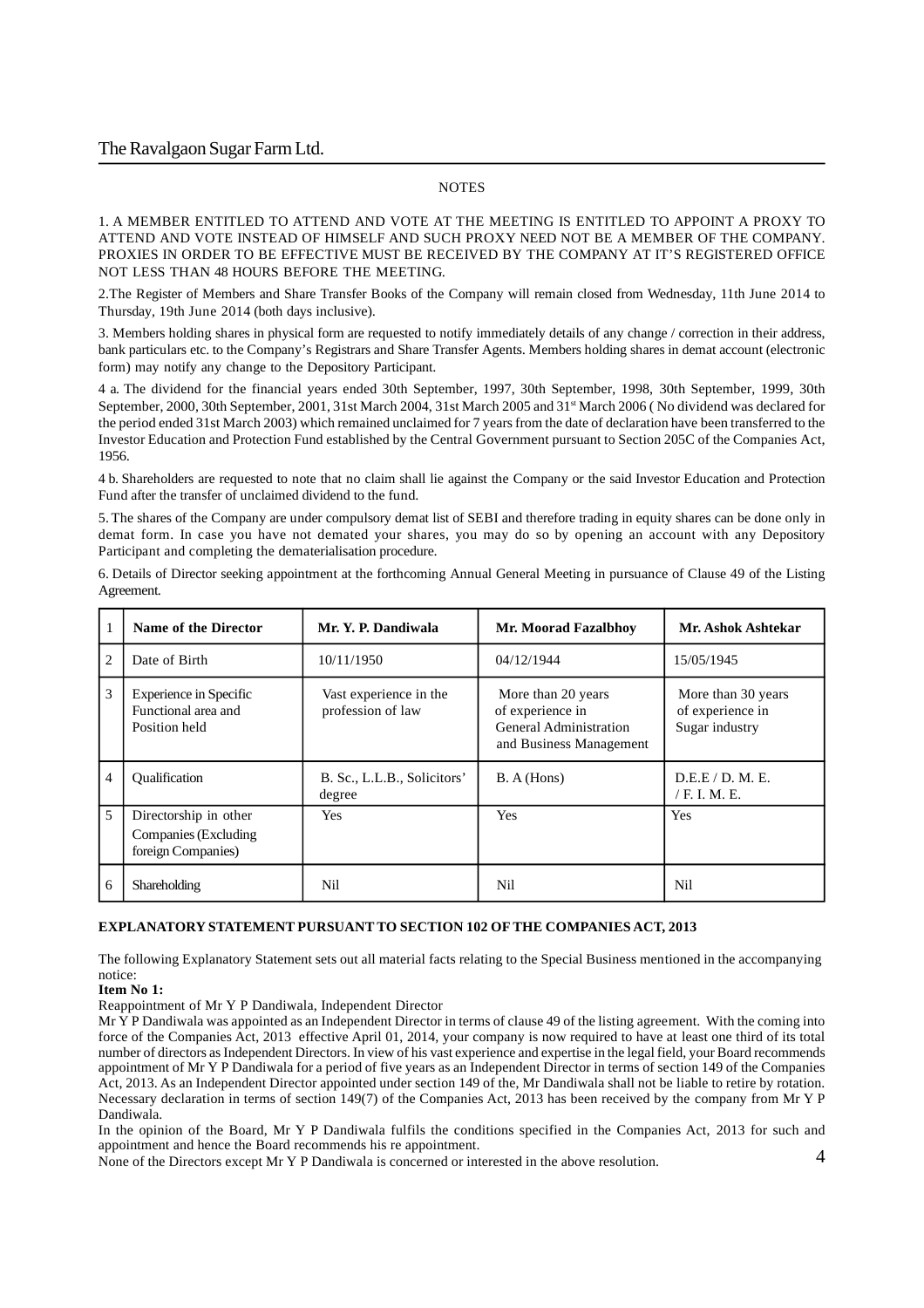**Item No 2:**

Reappointment of Mr Moorad Fazalbhoy, Independent Director

Mr Moorad Fazalbhoy was appointed as an Independent Director in terms of clause 49 of the listing agreement. With the coming into force of the Companies Act, 2013 effective April 01, 2014, your company is now required to have at least one third of its total number of directors as Independent Directors. In view of his vast experience and expertise in the field of General Administration and Business Management, your Board recommends appointment of Mr Moorad Fazalbhoy for a period of five years as an Independent Director in terms of section 149 of the Companies Act, 2013. As an Independent Director appointed under section 149 of the, Mr Moorad Fazalbhoy shall not be liable to retire by rotation.

Necessary declaration in terms of section 149(7) of the Companies Act, 2013 has been received by the company from Mr Moorad Fazalbhoy.

In the opinion of the Board, Mr Moorad Fazalbhoy fulfils the conditions specified in the Companies Act, 2013 for such and appointment and hence the Board recommends his re appointment.

None of the Directors except Mr Moorad Fazalbhoy is concerned or interested in the above resolution.

#### **Item No 3:**

Reappointment of Mr Ashok Ashtekar, Independent Director

Mr Ashok Ashtekar was appointed as an Independent Director in terms of clause 49 of the listing agreement. With the coming into force of the Companies Act, 2013 effective April 01, 2014, your company is now required to have at least one third of its total number of directors as Independent Directors. In view of his vast experience and technical expertise in Sugar industry, your Board recommends appointment of Mr Ashok Ashtekar for a period of five years as an Independent Director in terms of section 149 of the Companies Act, 2013. As an Independent Director appointed under section 149 of the, Mr Ashok Ashtekar shall not be liable to retire by rotation.

Necessary declaration in terms of section 149(7) of the Companies Act, 2013 has been received by the company from Mr Ashok Ashtekar.

In the opinion of the Board, Mr Ashok Ashtekar fulfils the conditions specified in the Companies Act, 2013 for such and appointment and hence the Board recommends his re appointment.

None of the Directors except Mr Ashok Ashtekar is concerned or interested in the above resolution.

#### **Item No 4:**

Commencement of New line of business as per existing clause in Memorandum of Association of the Company.

The objects clause of Memorandum of Association of your company permit undertaking of business in rea estate and allied activities. The management has carefully examined the pros and cons of starting a new line of business activity subject to fulfillment of all statutory and legal obligations as may be required. The Board of Directors of the Company have examined the proposal and the Board recommends to the shareholders passing of Special Resolution to enable company to start new line of activity.

None of the Directors is concerned or interested in the said resolution.

On behalf of the Board of Directors

#### **H. B. Doshi**

Chairman & Managing Director

Registered Office : Ravalgaon - 423108, Taluka Malegaon, Dist. Nasik, Maharashtra.

Dated : 30<sup>th</sup> April 2014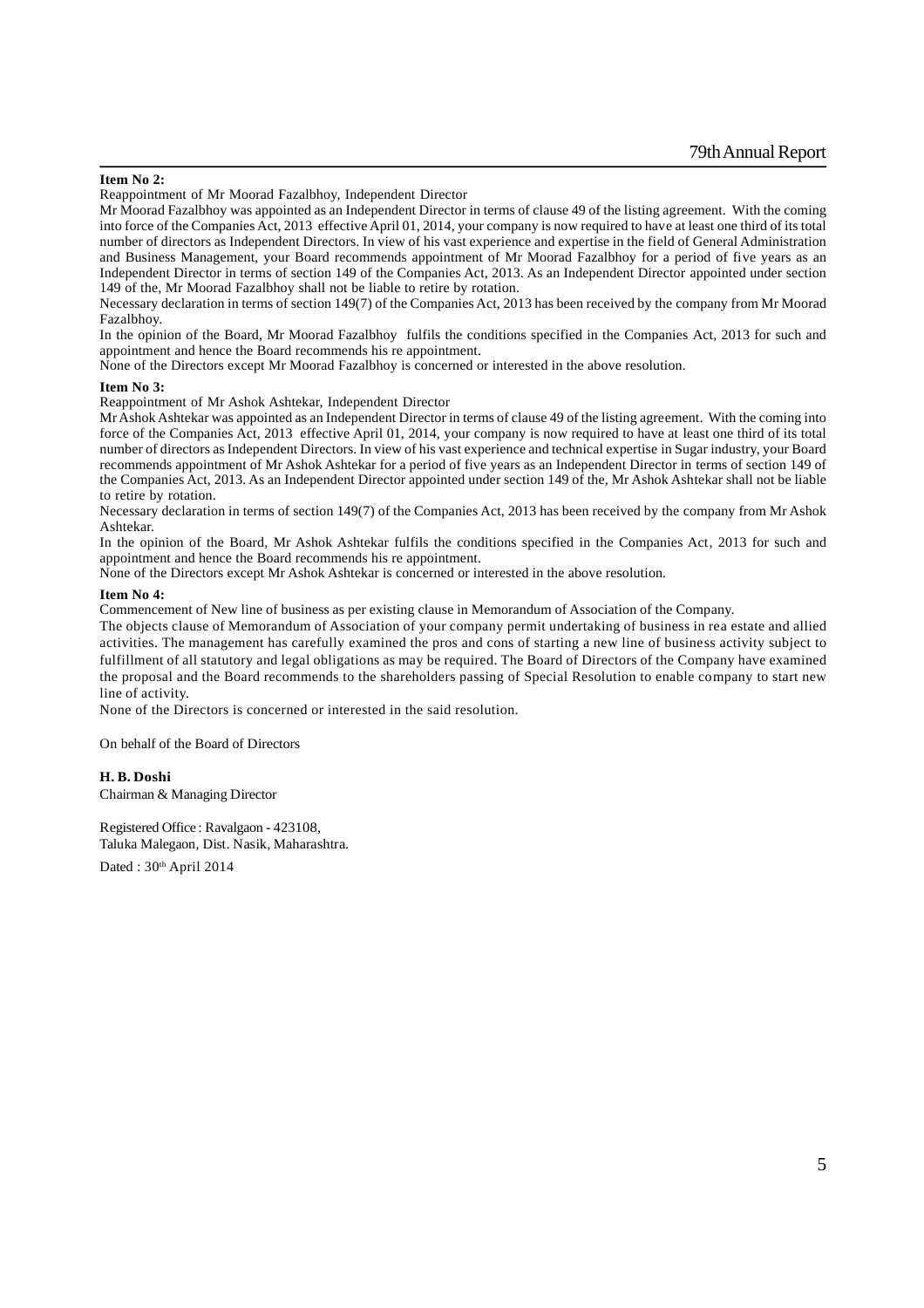#### **DIRECTORS' REPORT**

#### To, The Members of **THE RAVALGAON SUGAR FARM LTD.**

Your Directors present the 79th Annual Report together with the Audited Accounts of the Company for the period of 18 months ended 31st March 2014.

| <b>FINANCIAL RESULTS:</b>                               | 18 months ended<br>31st March 2014<br>(Rs. In Lacs) | 18 months ended<br>30th Sept. 2012<br>(Rs. In Lacs) |
|---------------------------------------------------------|-----------------------------------------------------|-----------------------------------------------------|
| Net Profit / (Loss) after providing for                 | (1538.42)                                           | (844.65)                                            |
| $\vert i \rangle$<br>Depreciation                       | 311.86                                              | 338.40                                              |
| ii)<br>Prior Period Items                               |                                                     |                                                     |
| iii)<br>Provision for Taxation (including Deferred Tax) | 14.24                                               | (37.61)                                             |
| Surplus brought forward<br>Add:                         | 251.22                                              | 1099.84                                             |
| Amount available for appropriation                      | (1287.20)                                           | 255.19                                              |
| Appropriation:-                                         |                                                     |                                                     |
| Proposed Dividend                                       |                                                     | 3.40                                                |
| Tax on Proposed Dividend                                |                                                     | 0.55                                                |
| <b>Transfer to General Reserve</b>                      |                                                     |                                                     |
| <b>Balance carried to Balance Sheet</b>                 | (1287.20)                                           | 251.24                                              |

#### **DIVIDEND:**

Your Directors do not recommend any dividend on the equity shares for the period ended 31st March 20 14.

#### **OPERATIONS:**

#### **SUGAR:**

The following table gives the comparative figures of sugarcane crushed, sugar bags produced and the rate of recovery for the period of 18 months under review and previous financial year.

|                          | Current<br>Period | <b>Previous</b><br>Period |
|--------------------------|-------------------|---------------------------|
| Surgarcane crushed in MT | 132363            | 182195                    |
| Sugar MTs                | 12019             | 19508                     |
| Recovery                 | 9.18%             | 10.70%                    |

Due to commercial reasons the company did not run the mill for the sugar season 2013-14 as the same would have had more adverse effect on the financial position of the company. However, in order to be able to run subsequent seasons without any constraints, the company had to maintain the infrastructure, which has added to losses for the period.

#### **CANDY SUGAR:**

The unhealthy competition from unorganized sector poses problems for candy sugar business. The company is taking steps to use the candy plant for production of high-grade sugar. Production for candy sugar and Bura was nil during the period.

#### **CONFECTIONERY:**

Production of confectionery was 2940 MT during the period under review as compared to 2708 MT during the previous year. The Company concentrated on brands such as Pan Pasand, Mango Mood, Coffee Break, etc.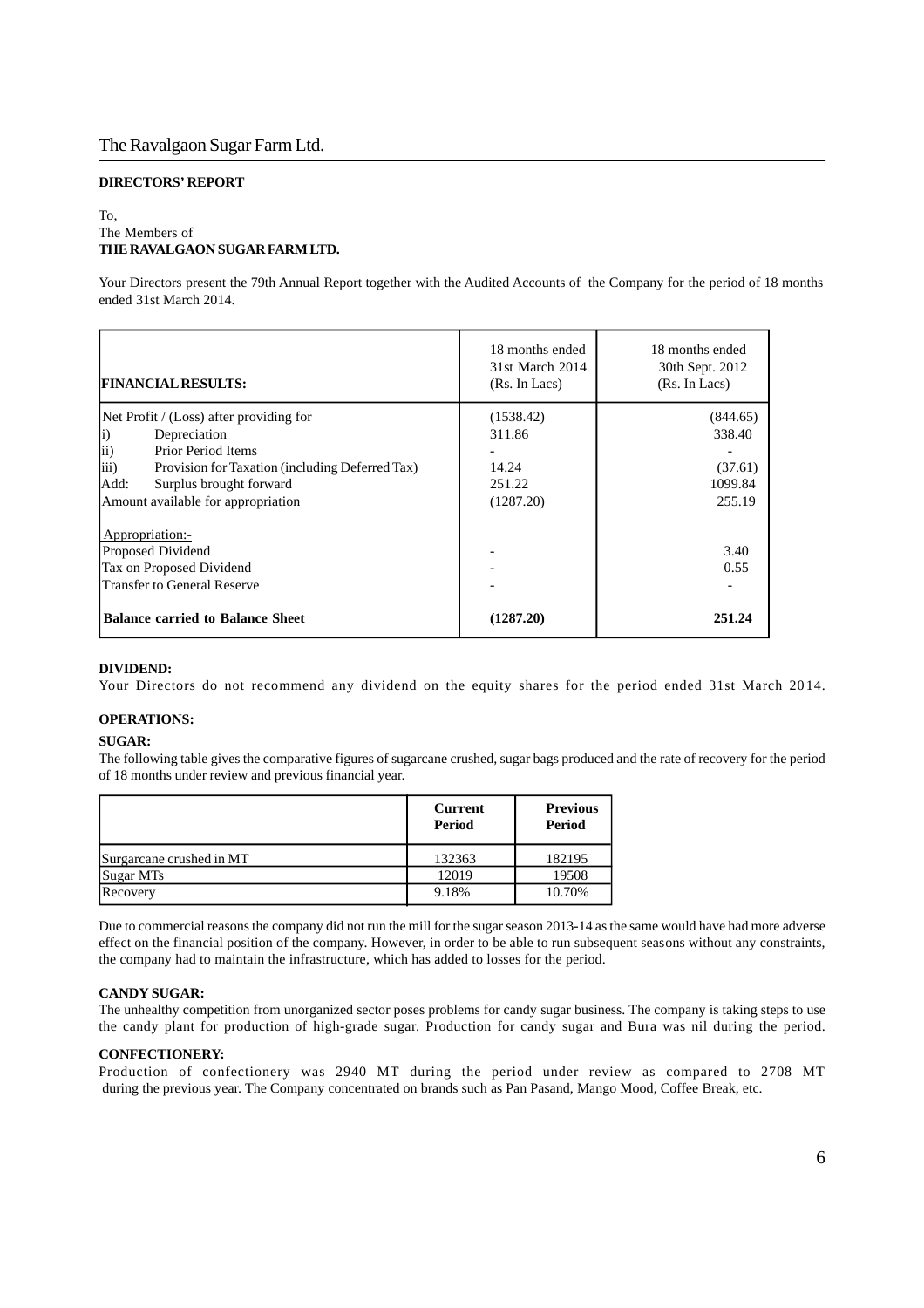#### **POLLUTION AND ENVIRONMENT AND SAFETY:**

Various equipments are installed as an anti-pollution measure for the protection of environment at your factory. The norms prescribed by the Government are also adhered to. Necessary industrial safety measures have also been taken at your factory, which has resulted in better protection of workers and no major acccident has taken place in the factory.

#### **FIXED DEPOSITS:**

The total amount of fixed deposit as at 31st March 2014 was Rs.579.78 lacs. There are no overdue deposits except unclaimed deposits amounting to Rs.11.40 lacs as on 31st March 2014 which is included in the aforesaid total amount of Fixed Deposits.

#### **DIRECTORS' RESPONSIBILTY STATEMENT:**

Pursuant to Section 217 (2AA) of the Companies Act, 1956, the Directors' confirm that

- a) In the preparation of Annual Accounts, the applicable Accounting Standards have been followed with explanatory notes relating to material departures.
- b) Appropriate accounting policies have been selected and applied consistently and judgements and estimates that are made are reasonable and prudent so as to give true and fair view of the state of affairs of the Company at the end of the period and of the profit and loss account of the Company for that period.
- c) Proper and sufficient care has been taken for maintaining adequate accounting records in accordance with the provisions of the Companies Act, 1956 for safeguarding the assets of the Company and for preventing and detecting fraud and other irregularities.
- d) The Annual Accounts have been prepared on a going concern basis.

#### **CORPORATE GOVERNANCE AND MANAGEMENT DISCUSSION & ANALYSIS:**

Pursuant to clause 49 of the Listing Agreement with the Stock Exchange, a "Management Discussion & Analysis" and a report on "Corporate Governance" are given as Annexure 'A' and 'B' respectively to the report.

#### **SECRETARIAL COMPLIANCE CERTIFICATE:**

A Secretarial Compliance Certificate pursuant to Section 383A of the Companies Act, 1956 is annexed herewith as Annexure "C"

#### **AUDITORS' REPORT:**

Auditors in their report have made observations in respect of non-provision for the present value of accrued gratuity liability. Suitable explanation have been provided by way of note 32 forming part of Financial Statement. Directors should consider this note as explanation as part of their report.

#### **PARTICULARS REGARDING EMPLOYEES:**

The information required under Section 217 (2A) of the Companies Act, 1956 read with Companies (Particulars of Employees) Rule 1975, as amended, forms part of this Report. However, as per the provisions of Section 219(1) (b)(iv) of the Companies Act, 1956, the Report and Accounts are being circulated to all the shareholders excluding the aforesaid information. Shareholders, interested in obtaining this information, may write to the Company at it's Registered Office.

#### **CONSERVATION OF ENERGY, TECHNOLOGY ABSORPTION AND FOREIGN EXCHANGE EARNING AND OUTGO:**

Statement giving particulars regarding Conservation of Energy, Technology Absorption and Foreign Exchange Earnings and Outgo as required under Companies (Disclosure of Particulars in Report of Board of Directors) Rules, 1988 is annexed to and forms part of this Report, as per Annexure-'D'.

#### **DIRECTORS:**

1. Mr. M. B. Bhide, Director, had resigned on 6th May 2013 expressing his inability to continue as a Director due to health reasons. His resignation was accepted by the Board in its meeting held on 14th May 2013.

2. In accordance with the provision of Section 149(7) of the Companies Act, 2013, three independent directors viz. Mr. Y. P. Dandiwala, Mr. Moorad Fazalbhoy and Mr. Ashok Ashtekar, who have given their declaration of independance under section 149(7) of the Companies Act, 2013, have been recommended by the Nomination Committee of the Board of Directors in its meeting held on 30th April 2014 for re-appointment for a period of five consecutive years from the date of the ensuing Annual General Meeting.

#### **AUDITORS:**

You are requested to appoint Auditors for a period of five years from the conclusion of the ensuing Annual General Meeting until the conclusion of the sixth Annual General Meeting and authorise the Board to fix their remuneration. The retiring Auditors. M/s V. Sankar Aiyar & Co, being eligible, offer themselves for re-appointment.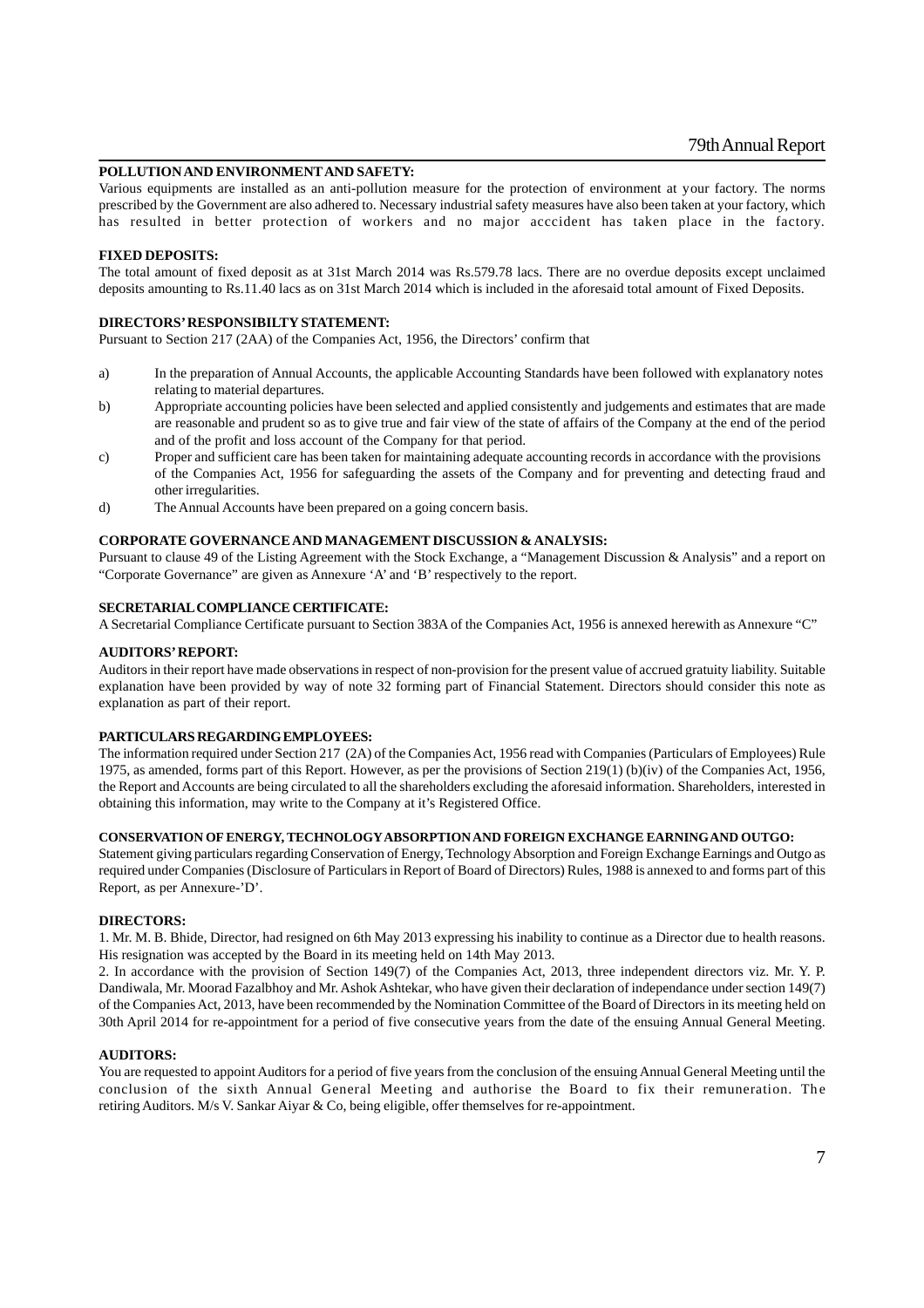#### **ACKNOWLEDGEMENTS:**

Your Directors take this opportunity to place on record their sincere appreciation for the timely assistance and cooperation extended by Financial Institutions, Company's Bankers and various Government Agencies / Bodies and look forward to receive their continued support.

Your Directors also wish to place on record their appreciation for the co-operation extended / services rendered by the workmen, staff, executives, dealers, customers and all others concerned.

Your Directors also express thanks to the shareholders for their support to and confidence reposed in the Company.

#### For **THE RAVALGAON SUGAR FARM LTD.**

**H. B. Doshi** Chairman & Managing Director

Registered Office : Ravalgaon - 423108, Taluka Malegaon, Dist. Nasik, Maharashtra.

Dated : 30<sup>th</sup> April 2014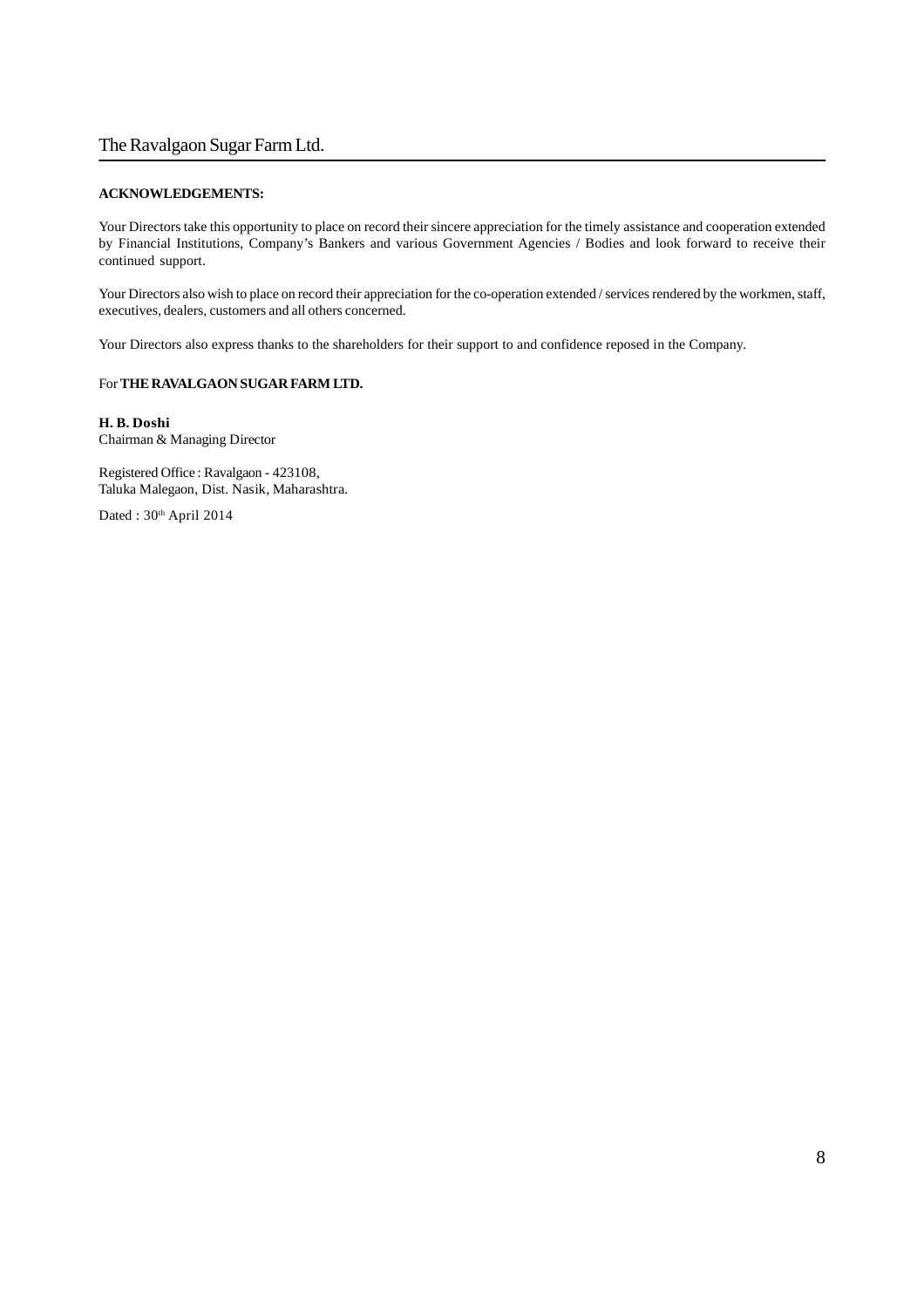#### **ANNEXURE "A" TO DIRECTORS' REPORT**

#### **MANAGEMENT DISCUSSION AND ANALYSIS**

#### **INDUSTRY STRUCTURE AND DEVELOPMENT:**

The Company is engaged in the manufacture of Sugar and various Confectionery products. It has a manufacturing facility at Ravalgaon (Maharashtra) and Corporate Office in Mumbai.

#### **BUSINESS OUTLOOK:**

The Sugar Industry in India comes under The Essential Commodities Act, 1955 and therefore is regulated by the Government. Being an agro based industry, performance is largely dependant on weather and rainfall in the area of operation. However the prices of sugar have been very unfavourable. The sales of confectionery division was affected by various factors like competition, increase in costs,etc.

#### **OPPORTUNITIES AND RISKS:**

There is good demand for the products of the Company. Efforts are made to improve its operating efficiency by taking various steps like installing balancing equipments, more efficient use of the available resources, etc. The products of the Company have been well accepted in the market.

Sugar Industry by nature is a seasonal industry, dependent on the sugarcane crop. Sugarcane needs good rainfall. This year the rainfall was not satisfactory resulting in lower avaibility of sugarcane.

More so the sugar prices have also been volatile and have been very unfavourable. These are not controlled by any single player due to large number of units in the country.

Uncertainties in Government policies and regulations governing sugar industry in India also continues to pose risk to the sugar industry. The sugarcane price to be paid to farmers by a manufacturer is also decided by the Government policy from time to time. The Company is therefore vulnerable to the changes in Government Policy and climatic conditions.

As regards confectionery, the competition from outside sources has been increasing. The competition and increase in costs, mainly material costs, affect the sales and margins.

#### **HUMAN / INDUSTRIAL RELATIONS:**

The Company believes that manpower is the most valuable resoure for its growth. Industrial relations have been very cordial. The Company has recruited competent managerial personnel at various levels and personnel policies aim to ensure strengthening the involvement of all in the development of company.

#### **INTERNAL CONTROL SYSTEM AND THEIR ADEQUACY:**

The Company maintains adequate internal control systems and makes need based suitable changes therein to strengthen the same. The system provides among other things, reasonable assurance of recording the transactions of its operations in all material respects and of providing protection against significant misuse or loss of Company's assets.

#### **CAUTIONARY STATEMENT:**

Statements made in Management Discussion and Analysis describing the Company's objectives, projections, estimates, expectations or predictions may be forward looking statements within the meaning of applicable security laws or regulations. These statement are based on certain assumptions and expectations of future events. Actual results could however differ materially from those expressed or implied. Important factors that could make a difference to the Company's operations include global and domestic demand-supply conditions, finished goods prices, raw material availability and costs thereof, change in Government regulations, tax structure, economic developments within India.

The company assumes no responsibililty in respect of forward-looking statements which may be amended or modified in future on the basis of subsequent developments, information or events.

#### **ANNEXURE "B" TO DIRECTORS' REPORT**

#### **REPORT ON CORPORATE GOVERNANCE**

This report on Corporate Governance forms part of the Directors' Report. This report besides being in compliance of the mandatory requirement of the Listing Agreement gives an insight into the process of functioning of the Company.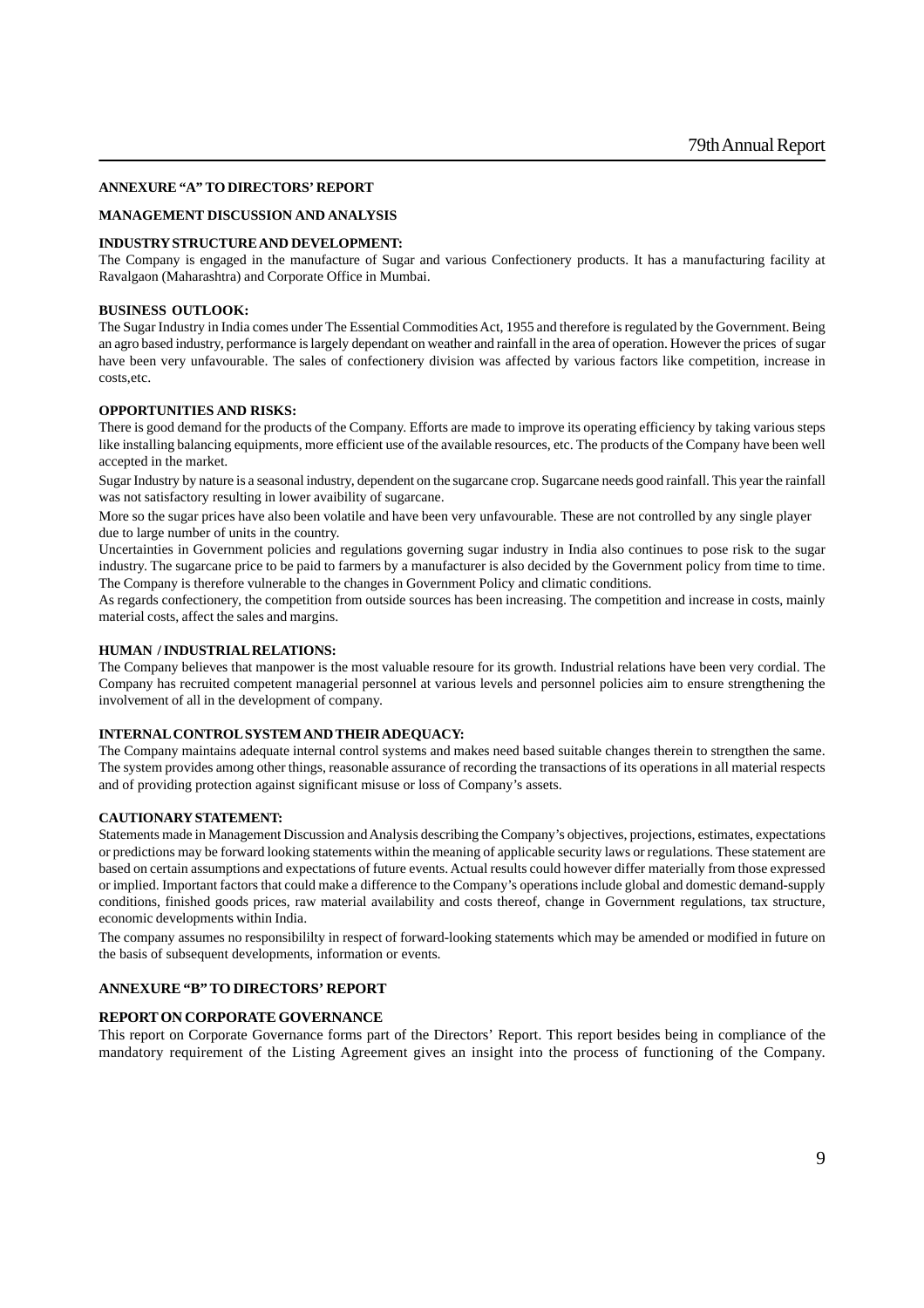#### **CORPORATE GOVERNANCE**

#### **Company's Philosophy on Code of Corporate Governance.**

The Company's Corporate Governance principles have a strong pedigree of fairness, transparency, ethical processes and good practices. The core values of the organization include Quality, Trust, Leadership and Excellence. At The Ravalgaon Sugar Farm Ltd., Governance has been a journey and we are continuously benchmarking our governance standards to global practices. These efforts give us the confidence of having put in place the right building blocks for future growth in prudent and sustained manner. This emanates from our strong belief that sound governance is integral to creating value on a sustainable basis. Company complies with the requirements as laid down in Clause 49 of the Listing Agreement with the Stock Exchanges.

#### **1 Governance Structure**

**i) Board of Directors -** The Members of the Board are free to bring up any matter of discussion at the Board Meeting and the functioning of the Board is democratic. The Board is equipped to perform its role of business assessment through inputs from time to time. Directors are fully briefed on all business related matters, risk assessment and minimization procedures and new initiatives proposed by the company. The Board thus plays a key role in framing policies for ensuring and enhancing good governance. Besides its primary role of setting corporate strategies and goals and monitoring corporate performance, the Board directs and guides the activities of the Management towards achieving corporate goals, seeks accountability with a view to achieve sustained and consistent growth aimed at adding value for its stake holders.

**ii) Committees of Directors -** The Board has constituted the following committees viz. Audit Committee, Remuneration Committee and Shareholders / Investors Grievance Committee. Each of the Committee has been mandated to operate within a given framework.

#### **2 Board of Directors**

#### **Composition of Board of Directors**

The Board of Directors consists of professionals drawn from diverse fields, who bring in a wide range of skills and experience to the Board. The Board is broad-based and consists of eminent individuals drawn from management, technical, financial and marketing fields. The Company is managed by the Board of Directors in coordination with the senior management team. The day-to-day operations of the Company are conducted by the Chairman and Managing Director, subject to overall supervision and control of the Board of Directors. The Non-Executive Directors and Independent Directors bring external and wider perception and independence in the decision making process. The composition of the Board of Directors, meets with the requirement of Clause 49 (1) (A) of the Listing Agreement. None of the Directors on the Board is a member of more than ten Committees and Chairman of more than five Committees (as specified in Clause 49), across all companies in which they are Directors.

#### **BRIEF PROFILE:**

Brief resume of all the Directors, nature of their expertise in the specific functional areas and also the numbers of other companies in which they hold directorships, memberships/chairmanships of Board Committees and their shareholding in the company is given hereunder.

#### **1 Mr. Harshavardhan B. Doshi - Chairman & Managing Director**

Mr. Harshavardhan B. Doshi is a science graduate from University of Mumbai. He is son of late Mr. Bharat Gulabchand Doshi, one of the Founder Members of the company. He joined the Board in 1984. He has been associated with Sugar Industry for over three decades.

Mr. Harshavardhan B. Doshi is also Chairman of Acrow India Limited.

Mr. Harshavardhan B. Doshi is the promoter of the company and holds 2070 shares of the company in his name as on 31st March 2014.

#### **2 Mr. Yazdi P. Dandiwala - Director**

Mr. Yazdi P. Dandiwala is a senior partner of M/s Mulla & Mulla & Craigie Blunt & Caroe, a leading firm of Advocates and Solicitors in Mumbai. He has been in practice for over three decades and has vast experience in the legal field and in particular on matters relating to corporate laws, banking and taxation.

Mr. Yazdi P. Dandiwala joined the Board in 1991.

Mr. Yazdi P. Dandiwala is a member of Audit Committee. He is also member of the Shareholders / Investor Grievance Committee and Remuneration Committee.

Mr. Yazdi P. Dandiwala in Non Executive Independent Director of the Company and he does not hold any share of the company in his name as on 31st March 2014.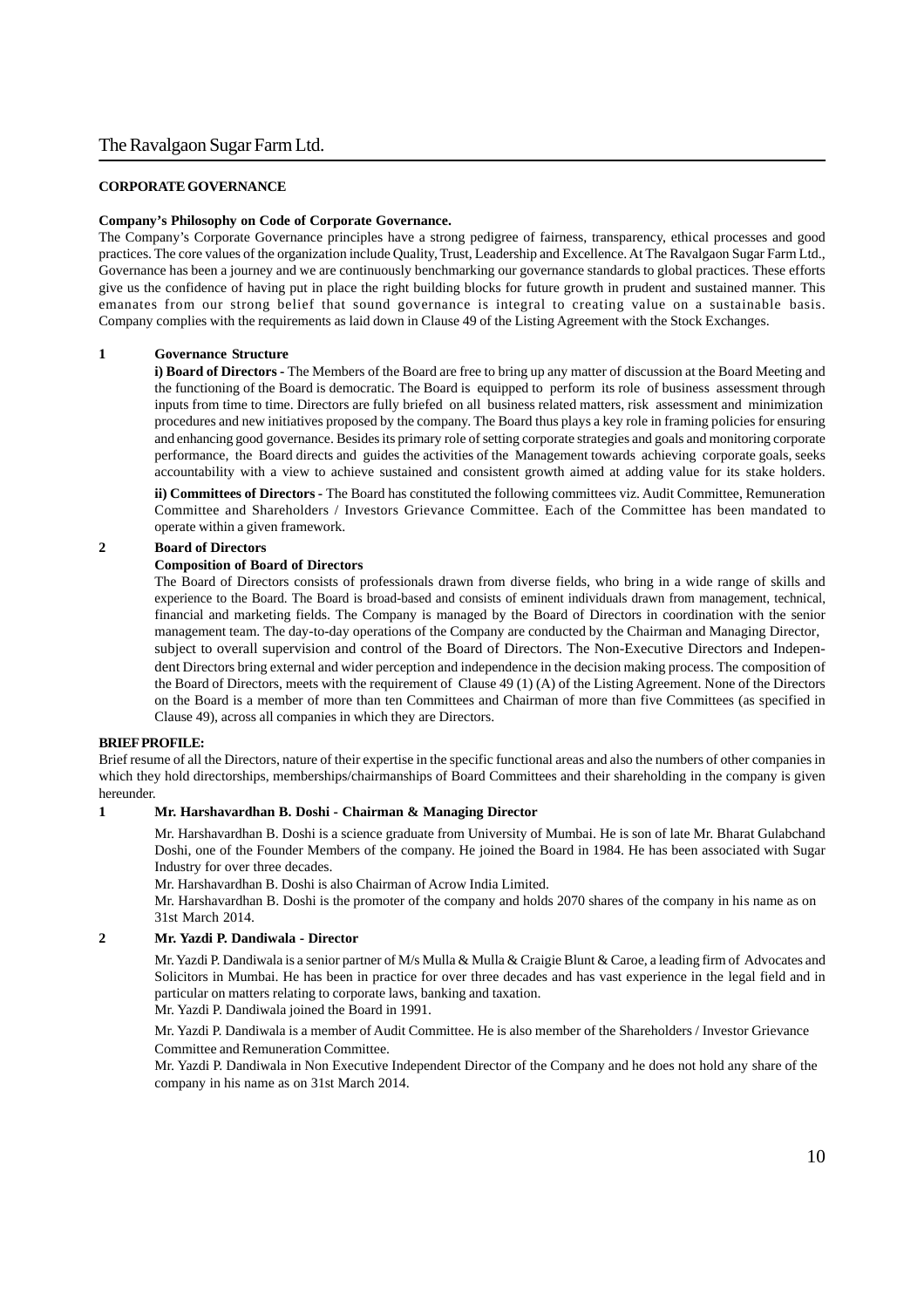#### **3 Mr. Moorad Fazalbhoy - Director**

Mr. Moorad Fazalbhoy, is B.A (Hons) from York University, Toronto. He has been associated with the company since 1992. He has held several senior positions in his career including Chairman & Managing Director of Photophone Limited and Chairman of Photophone Comel Private Limited.

Mr. Moorad Fazalbhoy is a member of Audit Committee and member of Remuneration Committee.

Mr. Moorad Fazalbhoy is Non Executive Independent Director of the company and he does not hold any shares of the company in his name as on 31st March 2014.

#### **4 Mr. Nihal H. Doshi - Executive Director**

Mr. Nihal H. Doshi joined the Board of Directors in 2008. Prior to joining Ravalgaon on an executive basis in 2011, Mr. Doshi was an Associate at Quadrangle Group, a private equity firm headquartered in New York, USA, focused on investments in media, communications and information services. Prior to joining Quadrangle Group, Mr. Doshi worked for Credit Suisse in the Mergers and Acquisitions group.

Mr. Doshi graduated with a Bachelor of Science, magna cum laude, in economics from the Wharton School at the University of Pennsylvania.

Mr. Nihal Doshi is son of Mr. H. B. Doshi. He holds 291 shares of the company in his name as on 31st March 2014.

#### **5 Mr. Ashok S. Ashtekar - Director**

.

Mr. Ashok Astekar joined the Board of Directors in October 2009. He is an Engineer.

Mr. Ashok Astekar is Non Executive Independent Director of the company and he does not hold any shares of the company in his name as on 31st March 2014. He is a member of the Audit Committee.

#### **ATTENDANCE OF EACH DIRECTOR AT THE BOARD MEETINGS AND THE LAST ANNUAL GENERAL MEETING.**

Six Board of Directors Meeting were held during period of 18 months ended 31st March 2014 on:

7th November 2012, 14th February 2013, 14th May 2013, 12th August 2013, 12th November 2013 and 13th February 2014. The details in regard to attendance of Directors at the Board Meeting / Shareholders Meetings, the number of Directorship(s) held in Indian, public limited companies and the position of Membership/Chairmanship of Audit Committees and shareholders' investors grienvance in such Indian public limited companies are given below.

| Name of the Director                          | Category    | No. of Board<br>Meetings<br>attended | Attendence at<br>the last AGM | Directorship in<br>other Public Ltd.<br>companies<br>* | No. of Board<br>Committee<br>positions held<br>in other<br>companies |        |
|-----------------------------------------------|-------------|--------------------------------------|-------------------------------|--------------------------------------------------------|----------------------------------------------------------------------|--------|
|                                               |             |                                      |                               |                                                        | Chairman                                                             | Member |
| Mr. H. B. Doshi                               | Promoter    | 6                                    | No.                           | っ                                                      |                                                                      |        |
| Mr. M. B. Bhide (Resigned)<br>$\ln$ May 2013) | Independent | $\mathbf{\Omega}$                    | No                            |                                                        |                                                                      |        |
| IMr. Y. P. Dandiwala                          | Independent |                                      | No                            | ↑                                                      |                                                                      |        |
| Mr. Moorad Fazalbhoy                          | Independent |                                      | No.                           | 0                                                      |                                                                      |        |
| Mr. Ashok Ashtekar                            | Independent | 3                                    | No                            |                                                        |                                                                      |        |
| Mr. Nihal H. Doshi                            | Promoter    | 6                                    | No                            | ↑                                                      |                                                                      |        |

**Note:** \* This excludes directorship in Foreign Companies, Private Companies, Companies formed under section 25 of the Companies Act, 1956, Govt. Bodies and Directorship in The Ravalgaon Sugar Farm Ltd.

It is to be noted that the Non Executive Independent Directors of the company have no stake in the shareholding of the company.

#### **Board Procedures**

The Board generally meets once in quarter to review the quarterly business and financial performance of the Company. These Meetings are scheduled well in advance and the notice of each Board Meeting is given in writing to each Director. All the items on the Agenda are accompanied by notes giving comprehensive information on the related subject and in certain matters such as financial / business plans, financial results, etc, the same are tabled at the meeting.

The Agenda and the relevant notes are sent in advance separately to each Director and only in exceptional cases, the same is tabled at the meeting. The Minutes of the Board Meetings are also circulated in advance to all Directors and confirmed at subsequent Meeting. The Board reviews the performance of the Company every quarter vis-a-vis the targets set by them and helps in major strategic decisions and policy formulations. The Members of the Board are also free to recommend the inclusion of any matter for discussion in consultation with the Chairman.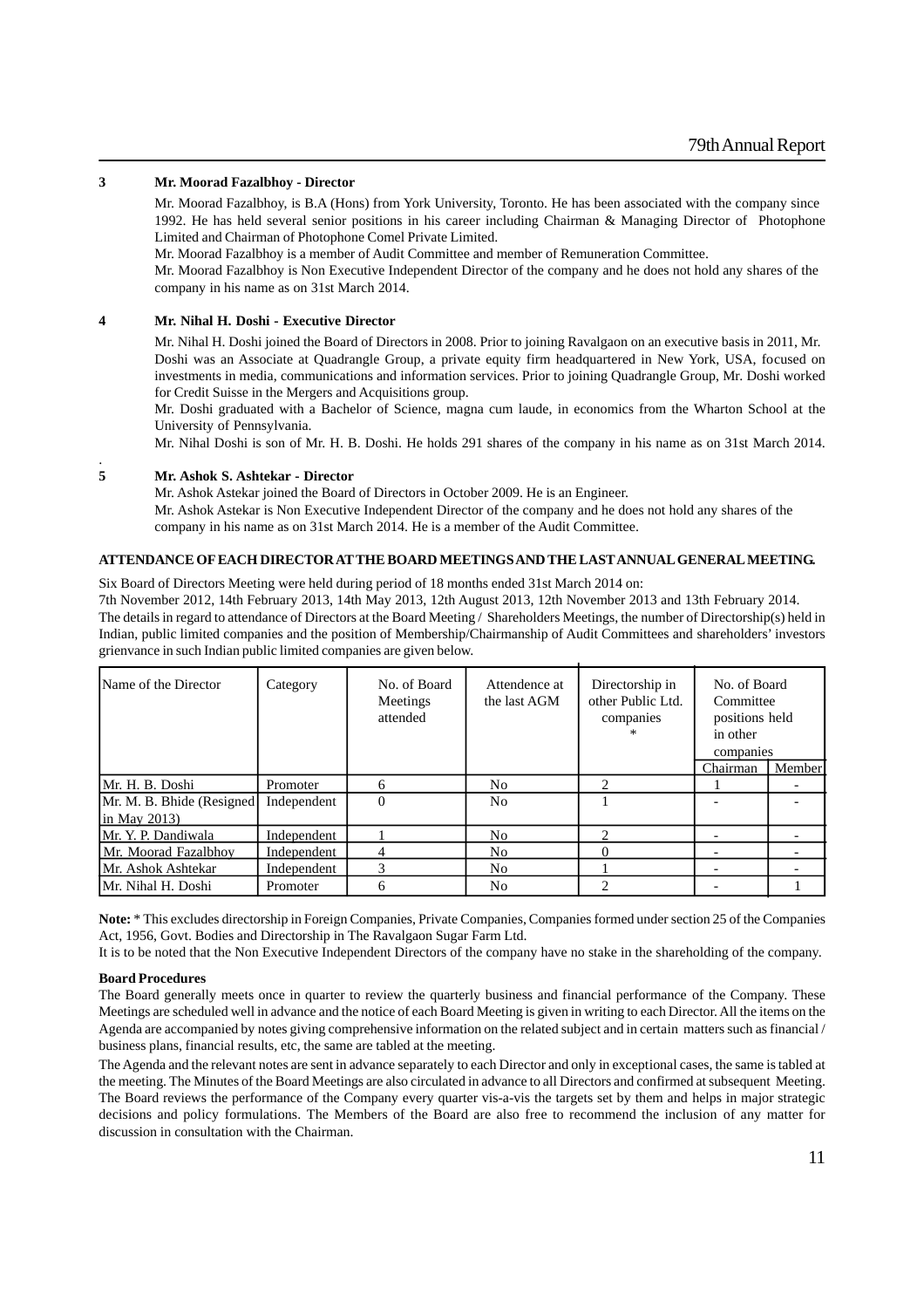The Board members are briefed, at every Board Meeting, on overall performance of the Company, with presentations by Business Heads and Senior Management. The performance vis-a-vis budgets are also presented to the Members of the Board. The information as specified in Annexure (1) (A) to Clause 49 of the Listing Agreement is regularly made available to the Board. The Minutes of Audit Committee and other Committees of the Board are circulated in advance to all Directors, regularly placed before the Board and noted by the Board.

#### **Audit Committee :**

The composition, quorum, powers, role, review of information, scope, etc., of the Audit Committee is in accordance with the Section 292A of the Companies Act, 1956 and the provisions of Clause 49 II (A), (B), (C), (D) and (E) of the Listing Agreement. The Audit Committee acts as a link between the Statutory and Internal Auditors and the Board of Directors. The Audit Committee inter-alia provides assurance to the Board on the adequancy of the internal control systems and financial disclosures. The Terms of Reference of the Audit Committee are as per the provisions and requirements of the Listing Agreements with the Stock Exchanges and in accordance with the Section 292A of the Companies Act, 1956. These broadly include approval of Annual Internal Audit Plan, review of financial reporting system, internal controls system, discussion on quartely, half-yearly and annual financial results, interaction with Statutory and Internal Auditors, In-camera meeting with Statutory and Internal Auditors, recommendation for the appointment of Statutory and Cost Auditors and fixing their remuneration, appointment and remuneration of Internal Auditors, Review of Business Risk Management Plan, Management Discussions & Analysis, Review of Internal Audit Reports, significant related party transactions. The Company has framed the Audit Committee Charter for the purpose of effective compliance of Clause 49 of the Listing Agreement. In fulfilling the above role, the Audit Committee has powers to investigate any activity within its terms of reference, to seek information from employees and to obtain outside legal and professional advice. Additionally, the following terms of reference were issued to the Audit committee by the Board of Directors:

(a) to consider and recommend to the Board the following:

- (i) investment guidelines for treasury operations;
- (ii) Capital expenditure for enhancement of production capacity (excluding capital expenditure for normal maintenance / repairs / replacement).
- (b) to review the Annual Budget.
- (c) to take note of the significant decisions taken, or important developments considered at the Management Committee/Working Board Meetings.

(d) to carry out any other duties that may be delegated to the Audit Committee by the Board of Directors from time-to-time.

The Audit Committee, while reviewing the Annual Financial Statements, also reviewed the applicability of various Accounting Standards (AS) referred to in sub-section (3C) of Section 211 of the Companies Act, 1956. Compliance of the Accounting Standards as applicable to the company has been ensured in the preparation of the Financial Statements for the period of 18 months ended 31st March 2014.

| Name                   | Designation | Category & Status                  | Qualification required to be a member |
|------------------------|-------------|------------------------------------|---------------------------------------|
| Mr. M. B. Bhide        | Member      | Non-Executive Independent Director | He has requisite accounting and       |
| (Resigned in May 2013) |             |                                    | managerial expertise                  |
| Mr. Y. P. Dandiwala    | Member      | Non-Executive Independent Director | He has requisite accounting and       |
|                        |             |                                    | managerial expertise                  |
| Mr. M. Y. Fazalbhoy    | Member      | Non-Executive Independent Director | He has requisite accounting and       |
|                        |             |                                    | managerial expertise                  |
| Mr. A. S. Ashtekar     | Member      | Non-Executive Independent Director | He has requisite accounting and       |
|                        |             |                                    | managerial expertise                  |
| Mr. Nihal Doshi        | Member      | <b>Executive Director</b>          | He has requisite accounting and       |
| Appointed in           |             |                                    | managerial expertise                  |
| May 2013)              |             |                                    |                                       |

**The Members of the Audit Committee comprised of the following:**

#### **Meeting and Attendence :**

During the period of 18 months, six meetings of the Audit Committee were held on the dates mentioned hereinafter viz 7th November 2012, 14th February 2013, 14th May 2013, 12th August 2013, 12th November 2013 and 13th February 2014. The attendance of the Members at the Audit Committee Meetings is as overleaf: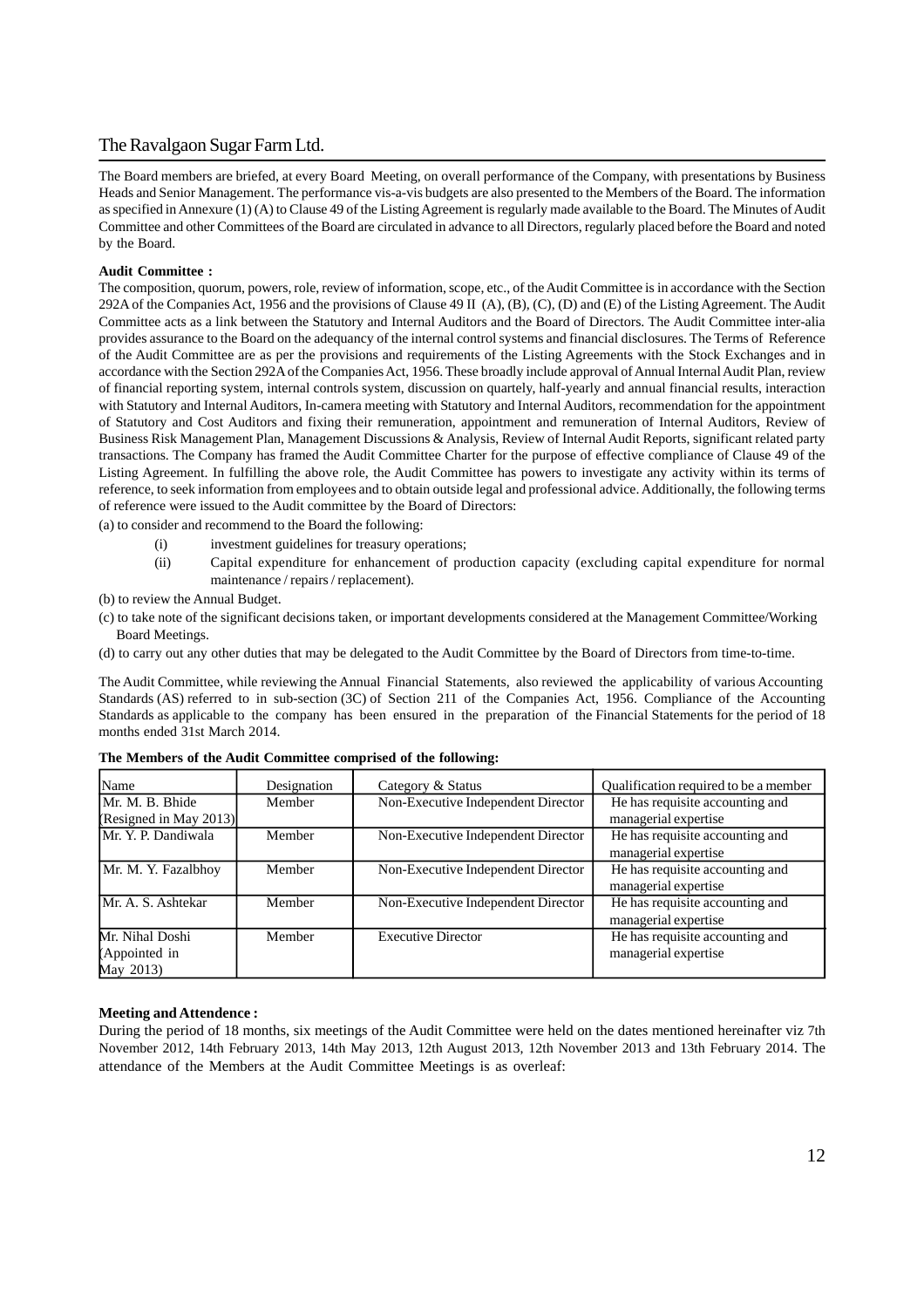| IName of the Audit Committee Member    | No. of<br>meetings held | No. of Audit Committee<br>Meetings Attended |
|----------------------------------------|-------------------------|---------------------------------------------|
| Mr. M. B. Bhide (resigned in May 2013) |                         |                                             |
| Mr. Y. P. Dandiwala                    |                         |                                             |
| Mr. Moorad Fazalbhoy                   |                         |                                             |
| Mr. A. S. Ashtekar                     |                         |                                             |
| Mr Nihal Doshi (appointed in May 2013) |                         |                                             |

#### **Remuneration Committee:**

The terms of reference of the Remuneration Committee are:

- (1) Reviewing the overall compensation policy, service agreements and other employment conditions of Managing / Whole Time Director(s).
- (2) Reviewing the performance of the Managing / Whole time Director(s) and recommending to the Board the quantum of annual increments and annual commission.

#### **Composition, Meetings and Attendance**

The Remuneration Committee comprises of 3 directors, all of whom are Independent Non Executive Directors, the Chairman of the Committee is an Independent Non Executive Director nominated by the Board.

| <b>Name of Director</b>                   | <b>Designation</b> | <b>Status</b>              |
|-------------------------------------------|--------------------|----------------------------|
| Mr. Y. P. Dandiwala                       | Chairman           | Independent, Non Executive |
| Mr. M. B. Bhide (resigned in May 2013)    | Member             | Independent, Non Executive |
| Mr. Moorad Fazalbhoy                      | Member             | Independent, Non Executive |
| Mr Ashok Ashtekar (appointed in May 2013) | Member             | Independent, Non Executive |

The Composition of the Remuneration Committee is as follows.

#### **Remuneration Policy**

#### **a) Remuneration to Non-Executive Directors**

The Non Executive Directors are paid sitting fees @ Rs. 2000/- for each meeting of the Board or any committee thereof attended by them.

The compensation of Non Executive Directors is approved unanimously by the Board. None of the Non Executive Directors has any material pecuniary relationship or transactions with the company.

#### **b) Remuneration to Chairman and Managing Director and Whole Time Director(s)**

The appointment of Chairman & Managing Director and Whole Time Director(s) is governed by resolutions passed by the Board by Directors and shareholders of the company, which covers the terms of such appointment and remuneration read with service rules of the company. Payment of remuneration to Chairman and Managing Director and Whole Time Director(s) is governed by the respective agreements executed between them and the company. Remuneration paid to Chairman and Managing Director and Whole Time Director(s) is recommended by the Remuneration Committee, approved by the board and is within the limits set by the shareholders at the Annual General Meetings.

The remuneration package of Chairman and Manging Director and Whole Time Director(s) comprises of salary, perquisites and allowances, commission and contribution to Provident and other retirement benefit funds as approved by the shareholders at the Annual General Meetings. Annual increments are linked to performance and are decided by the Remuneration Committee and recommended to the Board for approval thereof.

The remuneration policy is directed towards rewarding performance, based on review of achievements, it is aimed at attracting and retaining high calibre talent.

There is no separate provision for payment of severance fees under the resolutions governing the appointment of Chairman and Managing Director and Whole time Director(s).

Presently the company does not have a scheme for grant of stock options or performance-linked incentives for its Directors.

#### **Remuneration to Directors**

Details of remuneration paid to Chairman & Manging Director, Mr. H. B. Doshi, and Executive Director, Mr. Nihal H. Doshi, for the period of 18 months ended 31st March 2014 are as follows:

|                                                   |                       | (Rs. in lacs)          |
|---------------------------------------------------|-----------------------|------------------------|
| <b>Particulars</b>                                | <b>Current Period</b> | <b>Previous Period</b> |
| Salary and Allowances                             | 50.92                 | 86.56                  |
| Perquisites                                       | 2.88                  | 0.17                   |
| Contribution to Superannuation and Provident Fund |                       | 7.02                   |
| Total Remuneration                                | 53.80                 | 93.76                  |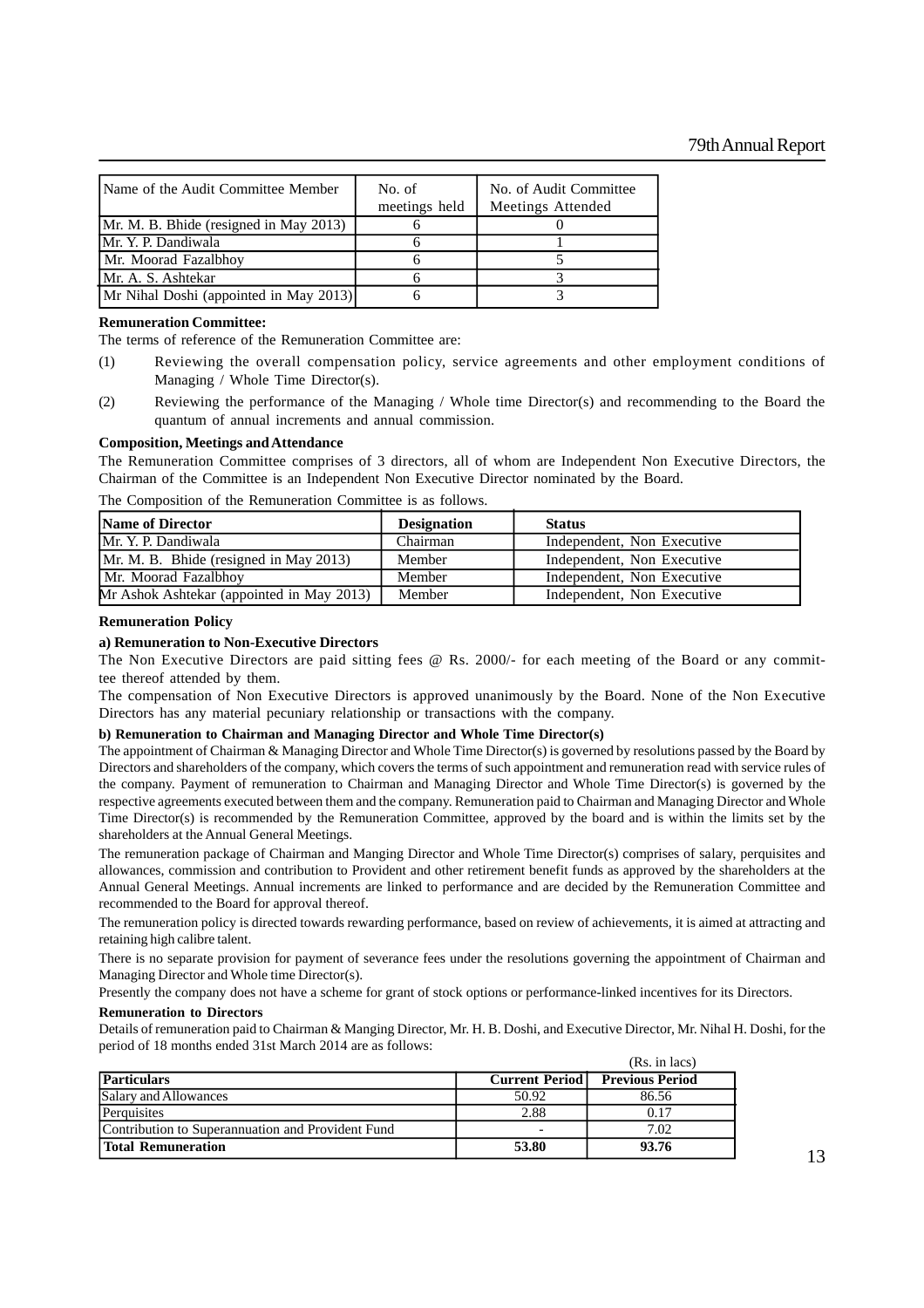- a) Severance fees-not applicable. b) Service contract for three years. c) Notice period 6 months. No remuneration was paid to any non-executive director.
- b) Sitting fees aggregating Rs. 42,000/- for attending the Board Meetings and Committee Meetings.

| NAME                 | Rs.   |
|----------------------|-------|
| Mr. Y. P. Dandiwala  | 6000  |
| Mr. M. B. Bhide      |       |
| Mr. Moorad Fazalbhoy | 22000 |
| Mr. Ashtekar         | 14000 |
| Total                | 42000 |

#### **Shareholders / Investors Grievance Committee:**

As a measure of good Corporate Governance and to focus on the investors' grievances and to expedite the transfer process in the physical segment, the Board has constituted a Shareholders / Investors Grievance Committee which comprises of three non-executive Directors Mr. Y. P. Dandiwala, Mr. A. S. Ashtekar and Mr. Moorad Fazalbhoy.

During the year no complaint was received from Shareholders / Investors. The letters relating to dividend warrant, etc. were also attended to promptly. On periodical basis a report on share transfers and complaints were submitted to the Committee Members. No complaints were pending at the end of the period.

#### **Compliance Officer**

The Board has designated Mr. Snehal J. Shah as the Compliance Officer.

#### **DETAILS OF SHAREHOLDERS' COMPLAINTS RECEIVED, NOT SOLVED AND PENDING SHARE TRANSFERS.**

| Number of Shareholders complaints received during the year          | Nil |
|---------------------------------------------------------------------|-----|
| Number of complaints not solved to the satisfaction of shareholders | Nil |
| Number of pending share transfer                                    | Nil |
| (Except those rejected on technical grounds)                        |     |

#### **RISK MANAGEMENT**

The Company has set in motion a system for management of risk associated with the orderly functioning of the Company. The audit committee has been mandated the accountability for integration of risk management practices into day to day activities

#### **General Body Meetings:**

The details of Annual General Meetings held in last five years are as follows:

| l AGM            | Dav      | Date       | Time       | Venue                          |
|------------------|----------|------------|------------|--------------------------------|
| 74th             | Thursday | 14.08.2008 | 09.00 a.m. | Krida Mandal Hall,             |
| 75 <sub>th</sub> | Thursday | 29.09.2009 | 11.30 a.m. | Ravalgaon - 423 108,           |
| 76th             | Thursday | 30.09.2010 | 10.00 a.m. | Taluka: Malegaon, Dist. Nasik, |
| 77th             | Thursday | 29.09.2011 | 10.30 a.m. | Maharashtra                    |
| 78th             | Thursday | 20.12.2012 | 10.30 a.m. |                                |

During the Financial Year ended March 2006, an Extra Ordinary General Meeting (EOGM) was held on 13th June 2005 wherein a Special Resolution was passed for approval of appointment of Mr. H. B. Doshi as Chairman & Managing Director for a period of three years from 16th January 2005 to 15th January 2008.

During the Financial Year ended 31st March 2009, an Extra Ordinary General Meeting was held on 21st April 2008 for extending the appointment of Mr. H. B. Doshi as Chairman & Managing Director for further period of three years from 16th January 2008 to 15th January 2011.

During the Financial Year ended 31st March 2011, an Extra Ordinary General Meeting was held on 31st March 2011 for reappointment of Mr. H. B. Doshi as Chairman and Managing Director for 3 years from 16th January 2011 and Mr. Nihal H. Doshi as Executive Director for 5 years from 1st January 2011.

An Extra Ordinary General Meeting was held on 10th April 2014 for re-appointment of Mr. H. B. Doshi as Chairman and Managing Director for 3 years from 16th January 2014 to 15th January 2017.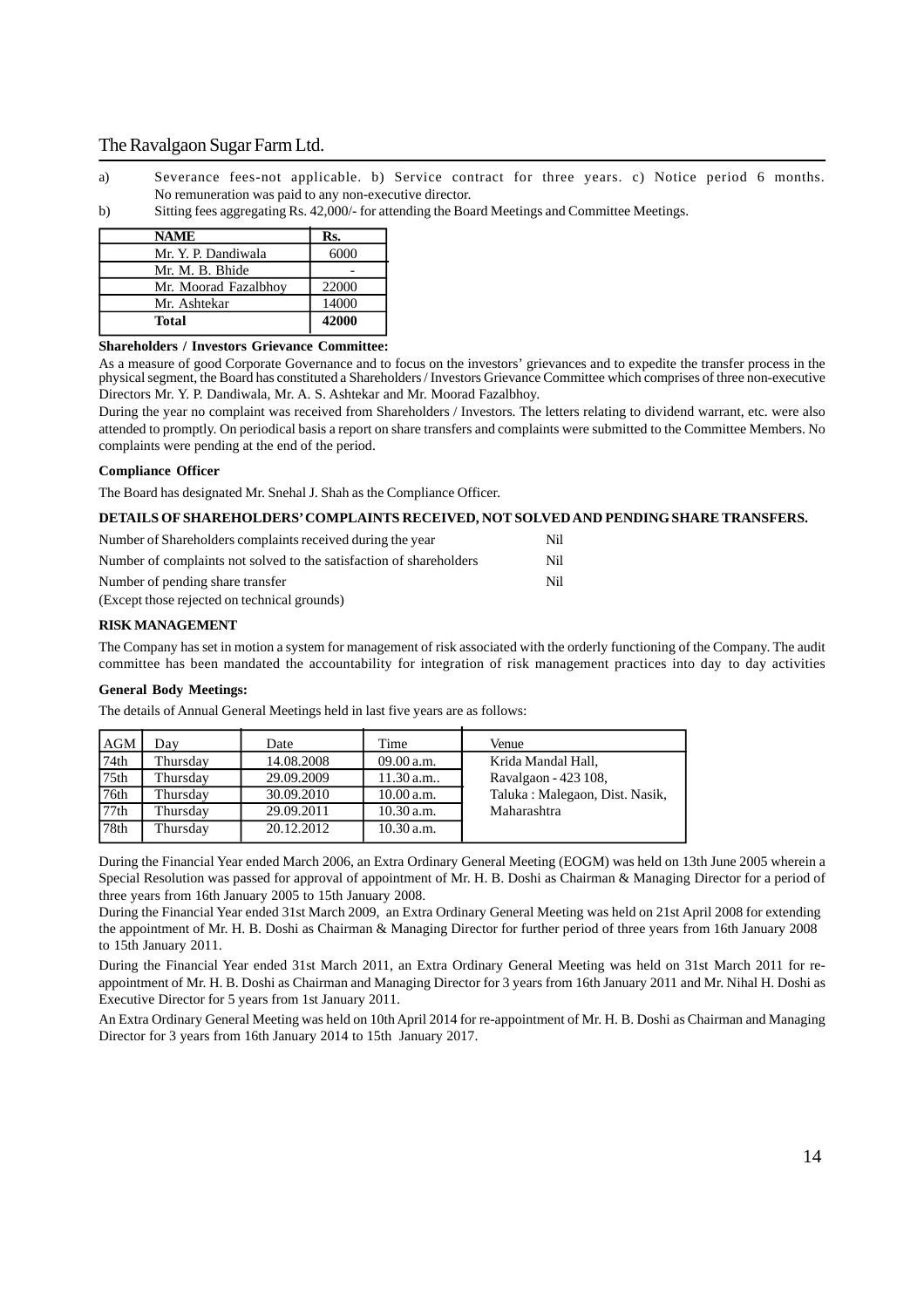#### **SUBSIDIARIES**

There are no subsidiaries of the company.

#### **DISCLOSURES**

During the last three years, no penalty or strictures have been imposed on the company by the Stock Exchange / SEBI / Statutory Authorities in matters related to capital markets.

There are no materially significant related party transactions i.e. transactions of the Company of material nature, with its promoters, directors or the management, their subsidiaries or relatives etc. that may have potential conflict with the interests of the Company at large, except as reported elsewhere in the report / accounts.

The Company has not issued any GDRs/ADRs/Warrants or any convertible instrument during the period and there are no such instruments, which are outstanding as of the date of this Report.

The Company has complied with the mandatory requirements and has not adopted any non-mandatory requirement of Clause 49 of the Listing Agreements.

#### **INSIDER TRADING**

The Compliance Officer designated by the Board is responsible for ensuring compliance with Insider Trading Regulations.

#### **CODE OF CONDUCT**

The Board of Directors have adopted a Code of Business Conduct and Ethics for Directors and Senior Management. The said code has been communicated to the Directors and Senior Management. The code is also uploaded on the company's website www.ravalgaonindia.com. The Declaration is signed by the Chairman & Managing Director to that effect and is attached at the end of this report.

#### **Means of Communication**

The approved financial results are forthwith sent to Listed Stock Exchange and are published in the leading national newspaper namely Free Press Journal and Navshakti (Marathi) within forty-eight hours of approved thereof. These results and other official releases are also available at the company's website www.ravalgaonindia.com and of the Bombay Stock Exchange Ltd., Mumbai at www.bseindia.com

(Management Discussions and Analysis Report forms part of this Annual Report.)

#### **Corporate Governance Compliance Certificate of Practising Company Secretary**

The Corporate Governance Compliance Certificate of Practising Company Secretary, as stipulated in Clause 49 of the Listing Agreement with Stock Exchanges, that the company has complied with the conditions of Corporate Governance is annexed to the Report of the Directors and Management Discussion and Analysis.

The certificate will be sent to the stock exchange where company's shares are listed.

#### **CEO / CFO Certification**

The Chairman & Managing Director and the Chief Financial Officer of your Comapany have issued the necessary certificate pursuant to the provisions of Clause 49 of the Listing Agreement and the same is attached and forms part of the Annual Report.

#### **General Shareholder Information :**

| Date, time and Venue of AGM | : Thursday, 19th June at 10.30 A.M.                     |
|-----------------------------|---------------------------------------------------------|
|                             | : Krida Mandal Hall, Ravalgaon-423 108,                 |
| Taluka                      | : Malegaon, Dist. Nasik                                 |
| Dates of Book Closure       | : Wednesday, 11th June 2014 to Thursday, 19th June 2014 |
|                             | (both days inclusive)                                   |
| Listing on Stock Exchanges  | : The Stock Exchange, Mumbai                            |
| ISIN NO.                    | $:$ INE 615 A01017                                      |
| Registered office           | : P.O. Ravalgaon, Taluka-Malegaon,                      |
|                             | Dist. Nasik, Ravalgaon-423 108.                         |
| Company's E-Mail ID         | : info@ravalgaon.in                                     |
| Compliance Officer          | : Mr. Snehal J. Shah                                    |
|                             |                                                         |

Exclusive Email ID for redress of investor complaints :

in terms of clause 47(f) of the Listing Agreement following email address is exclusive for shareholders complaints : snehal.shah@ravalgaon.in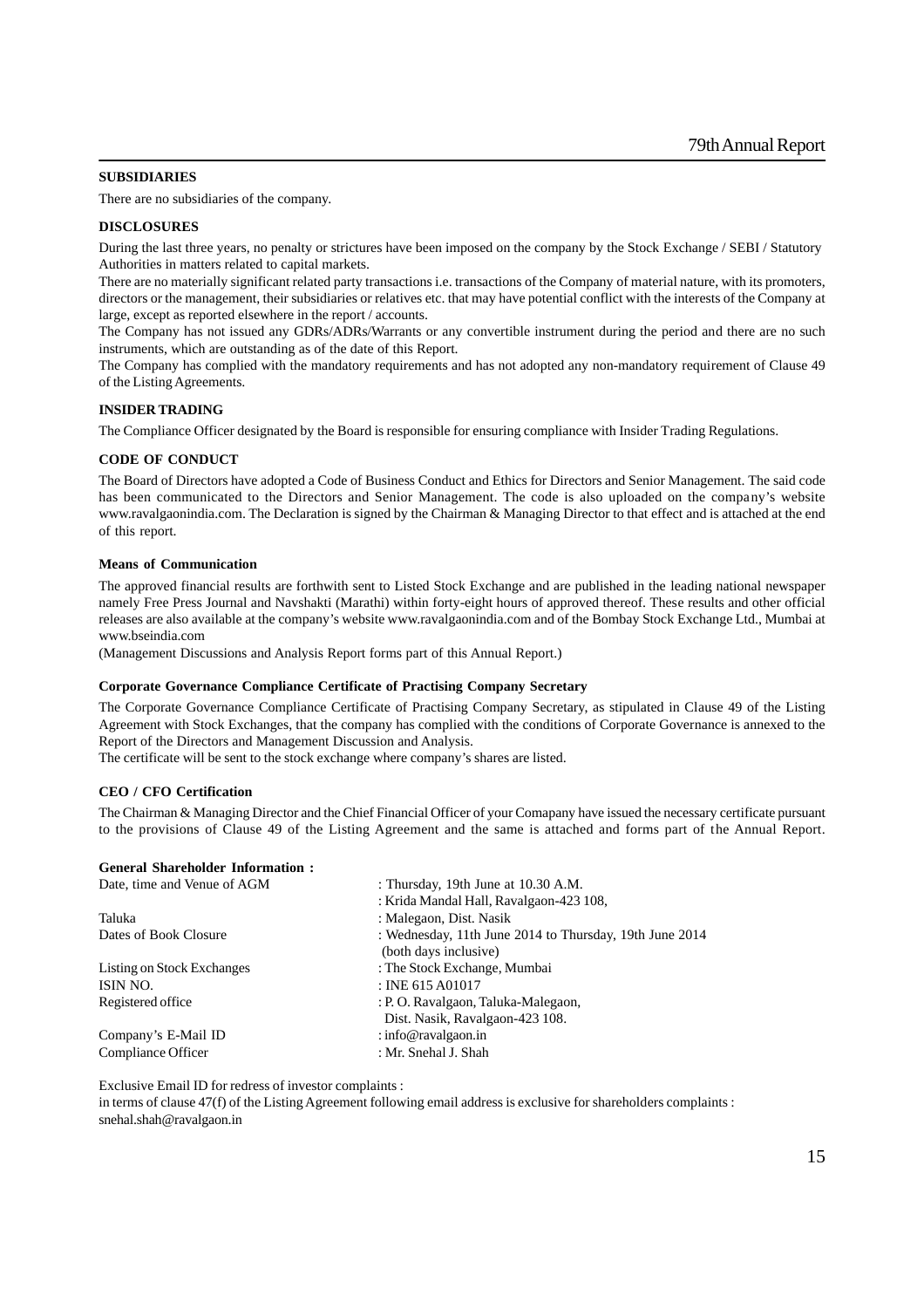#### **Share price on Mumbai Stock Exchange :**

High / Low during the period of 18 months ended 31st March 2014: High Rs. 5535.00 / Low Rs. 3334.00

|                  | Share Price (Rs.) |         |
|------------------|-------------------|---------|
| Month            | High              | Low     |
| Oct 2012         | 5535.00           | 5065.00 |
| Nov 2012         | 5443.00           | 4901.00 |
| Dec 2012         | 5149.00           | 4650.00 |
| Jan 2013         | 5000.00           | 4462.90 |
| Feb 2013         | 4645.00           | 4075.00 |
| March 2013       | 4275.00           | 3700.00 |
| Apr 2013         | 4490.00           | 3630.00 |
| May 2013         | 4300.00           | 3791.00 |
| June 2013        | 3869.00           | 3525.00 |
| <b>July 2013</b> | 4090.00           | 3540.00 |
| Aug 2013         | 3858.00           | 3370.00 |
| Sep 2013         | 4040.00           | 3350.00 |
| Oct 2013         | 3950.00           | 3500.00 |
| Nov 2013         | 4020.00           | 3448.00 |
| Dec 2013         | 4100.00           | 3611.00 |
| Jan 2014         | 3820.00           | 3378.00 |
| Feb 2014         | 3750.00           | 3334.00 |
| <b>Mar 2014</b>  | 3775.00           | 3360.00 |

## **Shareholding Pattern as on 31st March 2014**

| Category                              | $%$ of              | No. of      |
|---------------------------------------|---------------------|-------------|
|                                       | <b>Shareholding</b> | shares held |
| Promoters & Persons acting in concert | 53.30               | 36247       |
| NRI & Foreign Institutional Investors | 0.39                | 267         |
| Nationalised Banks, Financial         | 0.06                | 38          |
| Institutions & Insurance Cos.         |                     |             |
| Indian Public                         | 46.25               | 31448       |
| <b>Total</b>                          | 100.00              | 68000       |
|                                       |                     |             |

#### **Distribution of Shareholding as on 31st March 2014**

| No. of Equity Shares | Number of           | $%$ of       | No. of        | $%$ of        |
|----------------------|---------------------|--------------|---------------|---------------|
|                      | <b>Shareholders</b> | Shareholders | <b>Shares</b> | <b>Shares</b> |
| $1 - 500$            | 4258                | 99.91        | 30386         | 44.69         |
| 501-1000             |                     |              |               |               |
| 1001-2000            |                     | 0.02         | 1345          | 1.98          |
| 2001-3000            |                     | 0.02         | 2883          | 4.24          |
| 3001-4000            |                     |              |               |               |
| 4001-5000            |                     |              |               |               |
| 5001-10000           |                     | 0.02         | 5020          | 7.38          |
| 10001- and above     |                     | 0.02         | 28366         | 41.71         |
| Total                | 4262                | 100.00       | 68000         | 100.00        |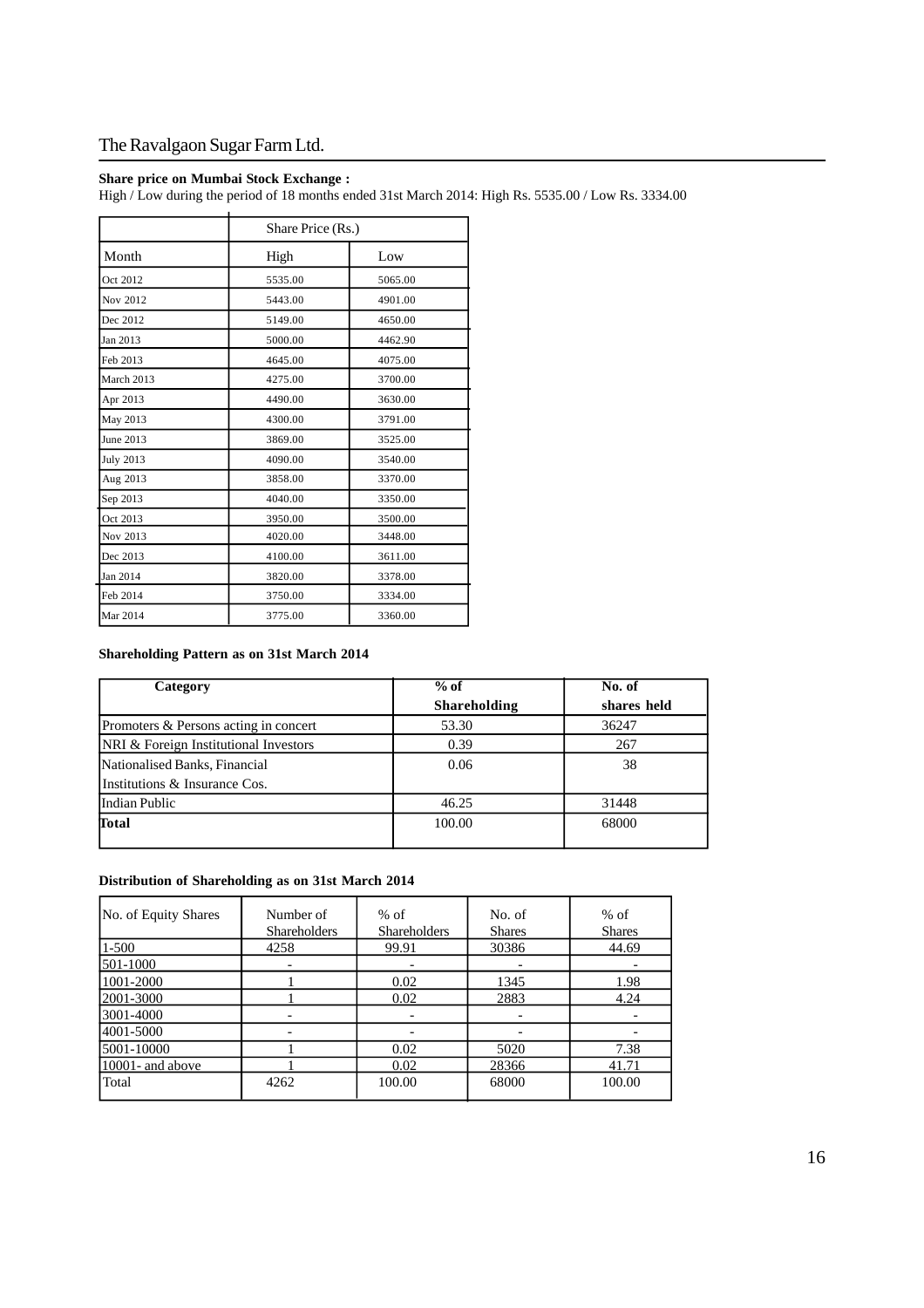#### **Additional Shareholders Information :**

79th ANNUAL GENERAL MEETING DAY, DATE & TIME : Thursday, 19th June 2014 at 10.30 A.M. PLACE : Krida Mandal Hall, Ravalgaon-423 108, Taluka Malegaon, Dist. Nasik, Maharashtra

#### **BOOK CLOSURE:**

The dates of book closure are from Wednesday, 11th June 2014 to Thursday 19th June 2014 (both days inclusive)

Second quarter and half yearly results : Second week of Nov. 2014<br>Third quarter results : Second week of Feb. 2015 Fourth quarter results : Last week of May 2015

# **Calendar for Financial results : Financial Year Apr 2014 - Mar 2015**<br>First quarter results **: Second week of Aug. 2014** : Second week of Aug.  $2014$ : Second week of Feb. 2015

#### **LISTING AND STOCK CODES :**

The Company's equity shares are listed on The Stock Exchange, Mumbai (BSE). The stock code at the said Stock Exchange is 507300.

#### **PLANT LOCATIONS:**

The Ravalgaon Sugar Farm Ltd. P. O. Ravalgaon - 423 108, Taluka Malegaon, Dist. Nasik, Maharashtra

#### **ADDRESS FOR CORRESPONDENCE:**

The Ravalgaon Sugar Farm Ltd.<br>
P. O. Ravalgaon - 423 108, Plot No. 101/102, 19th Street P. O. Ravalgaon - 423 108, Taluka Malegaon, Dist. Nasik, Maharashtra MIDC Industrial Area, Satpur, Nasik-422 007, Tel.: (02554)270238 / 270274, Fax : (02554)270284 Tel: (0253)2354032. Fax : (0253)2351126 Email: info@ravalgaon.in Email: support@freedomregistry.in

# **Registered Office : Registered & Share transfer Agents:**

#### For **THE RAVALGAON SUGAR FARM LTD.**

Place : Mumbai **H. B. Doshi**

Dated : 30th April 2014 Chairman & Managing Director

#### DECLARATION

As provided under clause 49 of the listing agreement with the Stock Exchanges, all Board Members and Senior Management Personnel have affirmed compliance with The Ravalgaon Sugar Farm Limited Code of Business Conduct and Ethics for the 18 months extended financial year ended 31<sup>st</sup> March 2014.

For **THE RAVALGAON SUGAR FARM LTD.**

Place : Mumbai<br>
Dated : 30th April 2014<br>
Chairman & N

Chairman & Managing Director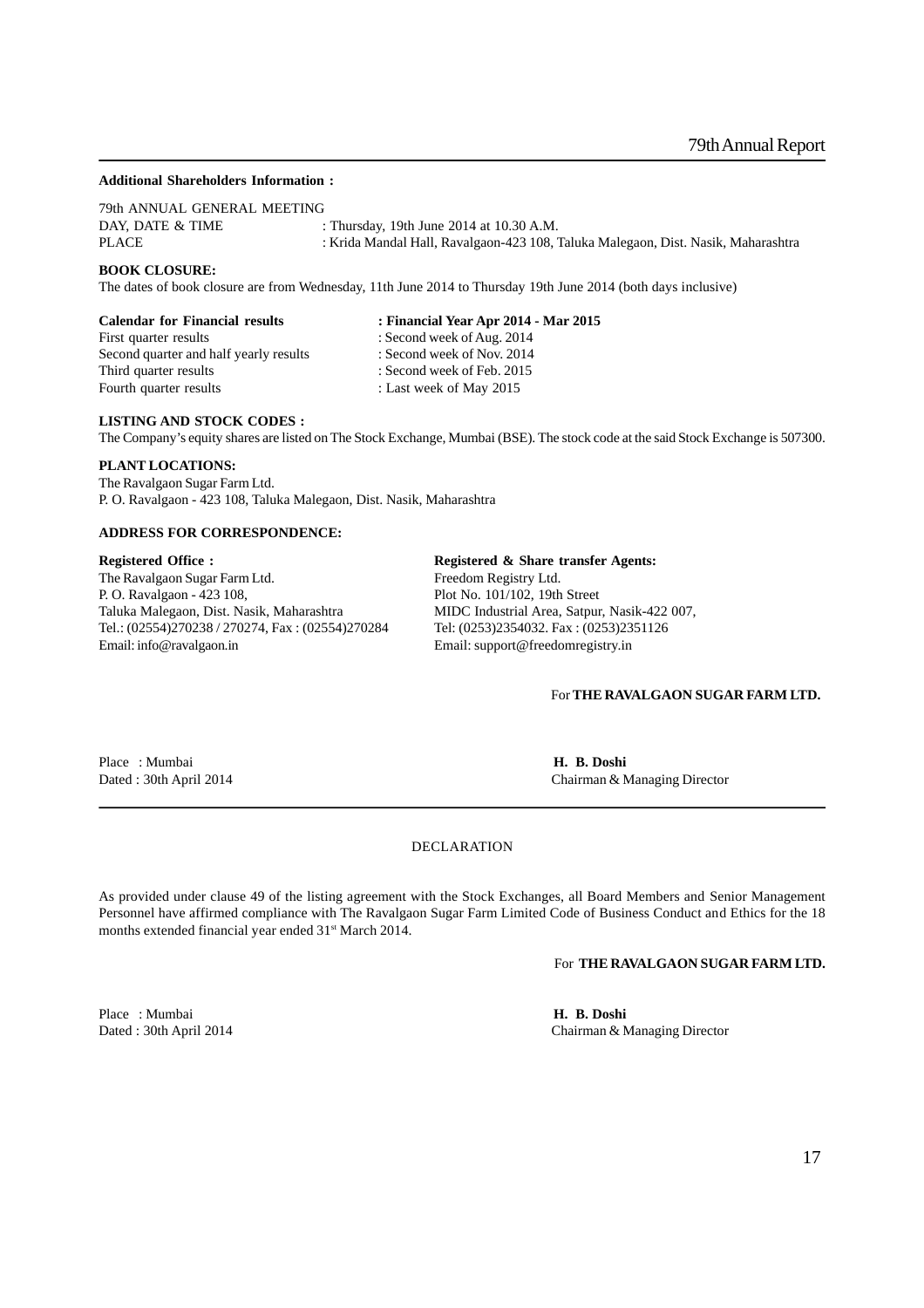#### CORPORATE GOVERNANCE COMPLIANCE CERTIFICATE

To, The Members, The Ravalgaon Sugar Farm Limited, CIN:L01110MH1933PLC001930 Scrip Code:507300 Nominal Capital: Rs 6.00 Crores

We have examined all relevant records of The Ravalgaon Sugar Farm Limited (Company) for the purpose of certifying compliance of conditions of Corporate Governance under clause 49 of the listing agreement with the Stock Exchange for the extended financial year ended 31<sup>st</sup> March 2014. We have obtained all the information and explanations which to the best of our knowledge and belief were necessary for the purpose of certification.

The compliance of the conditions of Corporate Governance is the responsibility of the Management. Our examination was carried out in accordance with the Guidance Note on Corporate Governance Certificate issued by the Institute of Company Secretaries of India and was limited to the procedure and implementation thereof adopted by the company for ensuring the compliance of the conditions of Corporate Governance. This certificate is neither an assurance as to the future viability of the company nor of the efficacy or effectiveness with which the Management has conducted the affairs of the company. It is also neither an audit nor an expression of opinion on the financial statements of the Company.

On the basis of our examination of the records produced and explanations and information furnished, we certify that the Company has complied with the conditions of Corporate Governance as stipulated in the listing agreement entered into by the Company with the Stock Exchange.

For Bipin Raje and Associates,

Dated : 30th April 2014 Company Secretary Place : Mumbai ACS 6092/CP 6147

Bipin Raje

#### CEO/CFO certification

As required by sub clause V of Clause 49 of the listing agreement with the Stock Exchanges, we have certified to the Board that for the 18 months extended financial year ended 31<sup>st</sup> March 2014 (covering 18 months from October 01, 2012 to March 31<sup>st</sup>, 2014), the company has complied with the requirements of the said sub – clause.

#### For **THE RAVALGAON SUGAR FARM LTD.** For **THE RAVALGAON SUGAR FARM LTD.**

**H. B. Doshi Snehal J. Shah** Chairman & Managing Director Group Chief Financial Officer

Dated : 30th April 2014 Place : Mumbai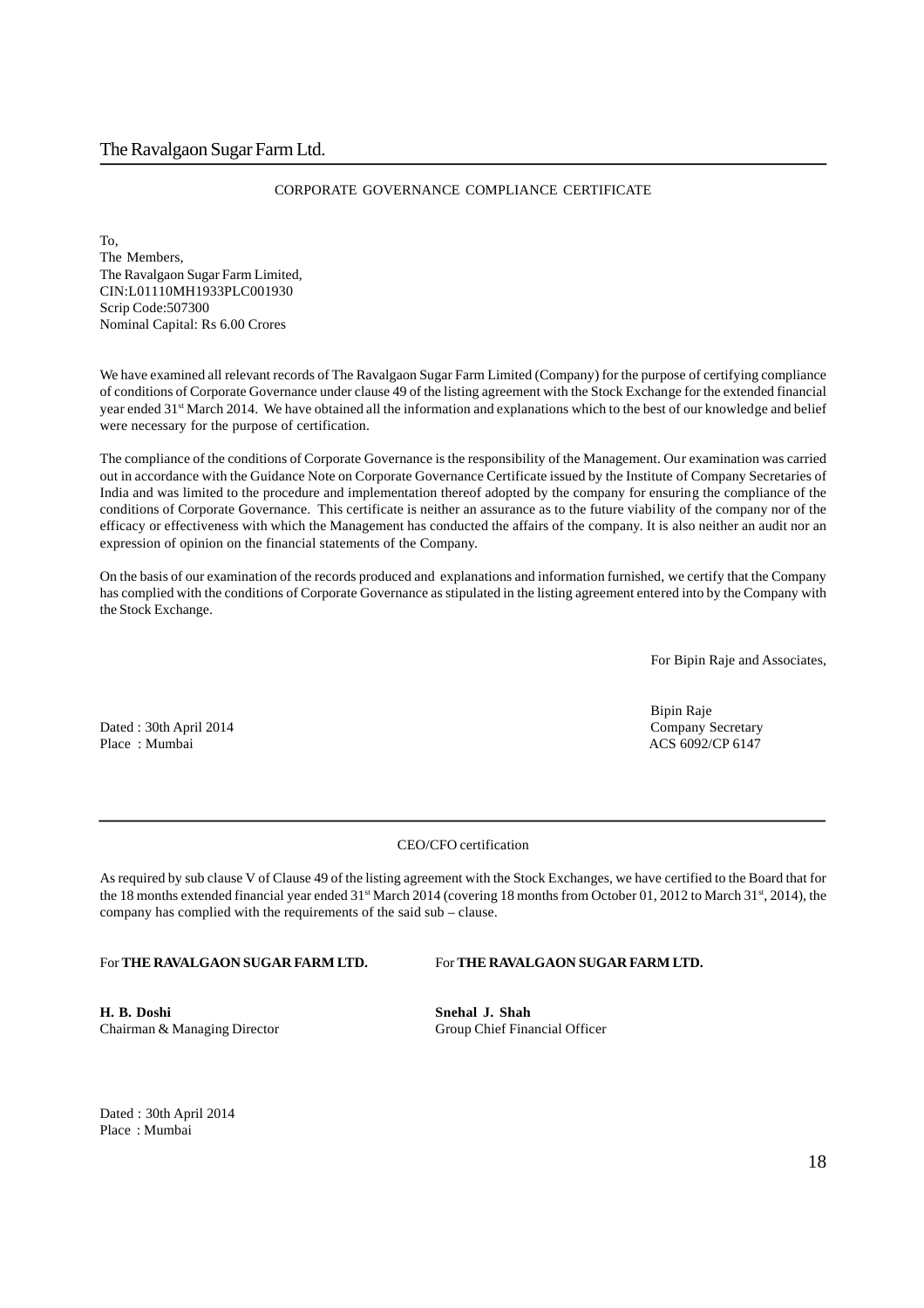ANNEXURE "C" TO DIRECTORS' REPORT

To, The Members, The Ravalgaon Sugar Farm Limited

CIN L01110MH1933PLC001930 Nominal Capital Rs 6.00 CRORES

We have examined the registers, records, books and papers of THE RAVALGAON SUGAR FARM LIMITED (the company) as required to be maintained under the Companies Act, 1956 (the Act) and rules made there under and also the provisions contained in the Memorandum and Articles of Association of the company for the period of 18 months ended on 31st March 2014. In our opinion and to the best of our information and according to the examinations carried out by us and explanations furnished to us by the company, its officers, agents, we certify that in respect of the period of 18 months ended on 31st March 2014

- 1. The company has kept and maintained all the registers as stated in the Annexure "A" to this certificate, as per the provisions of the Act and the rules made there under and all the entries therein have been duly recorded.
- 2. The company has duly filed the forms and returns as stated in Annexure "B" to this certificate with the Registrar of Companies, Regional Director, Central Government, Company Law Board, or other authorities within the time prescribed under the Act and the rules made there under.
- 3. The company is a public limited company and has paid up capital of Rs 34,00,000/- (Rupees Thirty Four Lacs only) as on 31st March 2014.
- 4. The Board of Directors duly met 6 times on 7th November 2012, 14th February 2013, 14th May 2013, 12th August 2013, 12th November 2013 and 13th February 2014. In respect of such meetings, proper notices were given and proceedings were properly recorded and signed.
- 5. The company closed its Register of Members from Wednesday, 12th December 2012 to Thursday , 20th December 2012 (both days inclusive).
- 6. The Annual General Meeting for the period of 18 months ended 30th September 2012 was held on 20th December 2012 after giving due notice to the members of the company and the resolutions passed thereat were duly recorded in the Minutes book maintained for the purpose.
- 7. No Extra Ordinary General Meeting was held during the period of 18 months ended on 31st March 2014. However one EOGM was held on 3rd April 2014, which was adjourned to 10th April 2014.
- 8. The company has not advanced any loans to its Directors or persons or firms or companies referred to under section 295 of the Act.
- 9. The company has duly complied with the provisions of section 297 of the Act in respect of contracts specified in that section.
- 10. The company has made necessary entries in the register maintained under section 301 of the Act.
- 11. As there were no instances falling within the purview of section 314 of the Act, the Company has not obtained any approvals from the Board of Directors, Members or the Central Govt..
- 12. The company has issued duplicate share certificates during the period after complying with the provisions laid down in the Act.
- 13. During the period of 18 months ended 31st March 2014, the Company has:
	- (i) Delivered all the certificates on lodgement thereof for transfer/transmission or any other purpose in accordance with the provisions of the Act. The company has not made any allotment of securities during the period.
	- (ii) Deposited the amount of dividend declared in a separate Bank account in accordance with the provisions of the Act.
	- (iii) Posted warrants for dividends to all the members within a period of 30 (thirty) days from the date of declaration and that all unclaimed/unpaid dividend has been transferred to Unpaid dividend account of the company within the stipulated time.
	- (iv) Transferred the amounts in unpaid dividend account, application money due for refund, matured deposits, matured debentures and the interest accrued thereon which have remained unclaimed or unpaid to Investor Education and Protection Fund/Central Govt in accordance with the provisions of the Act.
	- (v) Duly complied with the requirements of section 217 of the Act.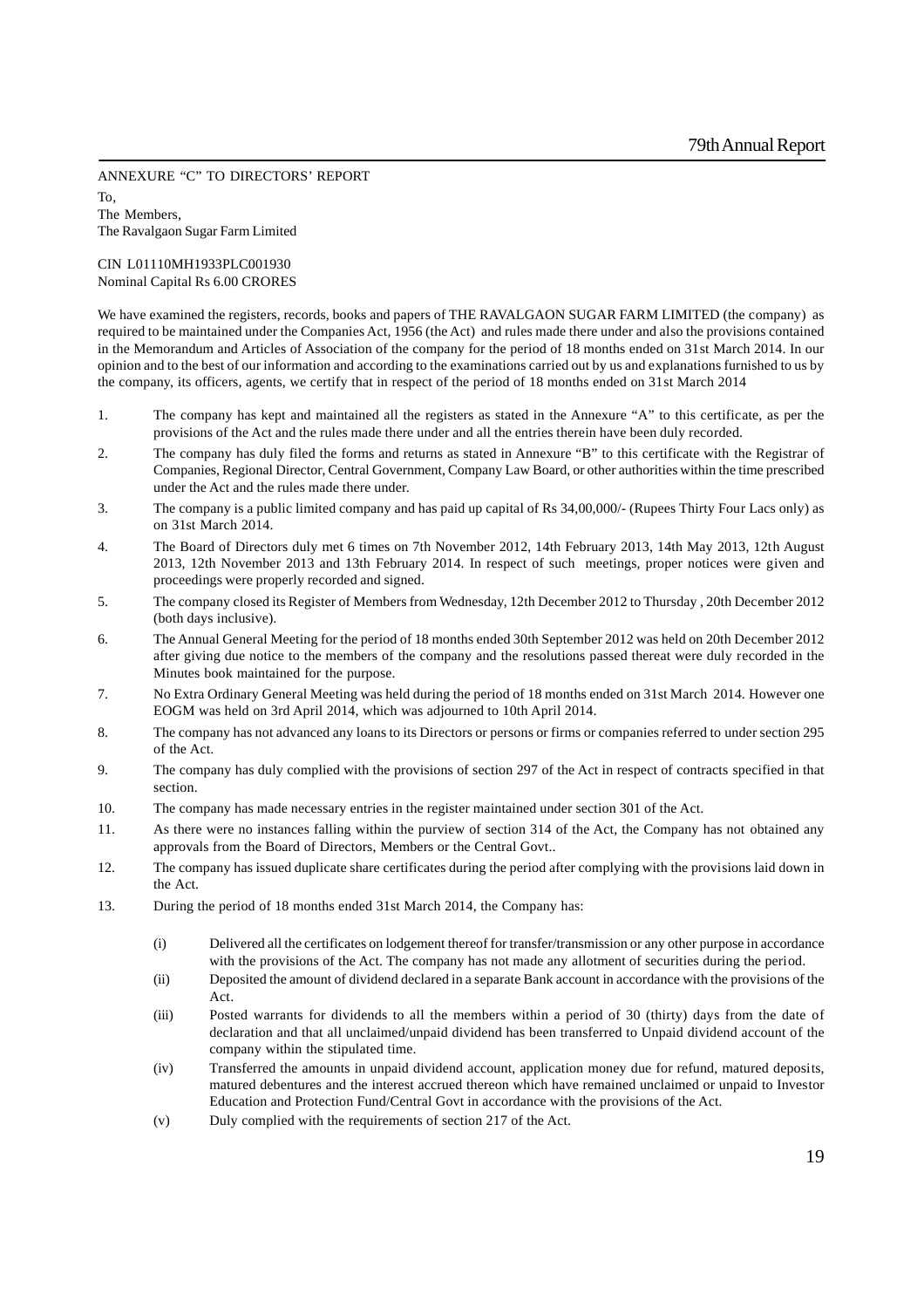- 14. The Board of Directors of the company is duly constituted. There was no appointment of Additional Directors, Alternate Directors and Directors to fill casual vacancies during the period of 18 months ended 31st March 2014. However one of the director of the company had resigned on 6th May 2013 expressing his inability to continue as a director due to health reasons. His resignation was accepted by the Board in their meeting held on 14th May 2013.
- 15. The appointment of Chairman and Managing Director has been made in compliance with provisions of the Act read together with Schedule XIII.
- 16. The company has not made any appointment of sole selling agents during the period.
- 17. The company has sought approval of the Central Govt. for reappointment and payment of remuneration to Chairman and Managing Director.
- 18. The Directors have disclosed their interest in other firms/companies to the Board of Directors pursuant to the provisions of the Act and the rules made there under.
- 19. The company has not issued any shares/debentures/other securities during the period of 18 months.
- 20. The company has not bought back any shares during the period of 18 months.
- 21. There was no redemption of preference shares/debentures during the period of 18 months.
- 22. There was no transaction necessitating the company to keep in abeyance the right to dividend, rights shares and bonus shares pending registration of transfer of shares.
- 23. The company has complied with the provisions of section 58A and 58AA read with Companies (Acceptance of Deposit) Rules, 1975/the applicable directions issued by the Reserve Bank of India/any other authority in respect of deposits accepted including unsecured loans taken, raised by the company during the period and the company has filed the copy of advertisement with the Registrar of Companies, Maharashtra on 25<sup>th</sup> January 2012. The Company has also filed return of deposit with the Registrar of Companies.
- 24. The amount borrowed by the company from directors, members, public, financial institutions, banks and others during the period of 18 months ended 31st March 2014 is within the borrowing limits of the company.
- 25. The company has given loans and made investments in other bodies corporate in compliance with the provisions of section 372A and has made necessary entries in the register kept for that purpose.
- 26. The company has not altered the provisions of the Memorandum with respect to situation of the company's registered office from one state to another during the period under scrutiny.
- 27. The company has not altered the provisions of the Memorandum with respect to the objects of the company during the period under scrutiny.
- 28. The company has not altered the provisions of the Memorandum with respect to name of the company during the period under scrutiny.
- 29. The company has not altered the provisions of the Memorandum with respect to share capital of the company during the period under scrutiny.
- 30. The company has not altered any of the provisions of its Articles of Association during the period under scrutiny.
- 31. There were no prosecutions initiated against or show cause notices received by the company and no fines or penalties or any other penalties or punishments were imposed on the company during the period of 18 months for any of the offences under the Act.
- 32. The company has not received any money as security from its employees during the period under certification.
- 33. The company has deposited both employees' and employer's contribution to Provident Fund with the prescribed authority pursuant to section 418 of the Companies Act, 1956

Place : Mumbai Name: BIPIN RAJE Dated : 30th April 2014 C.P No 6147

Signature: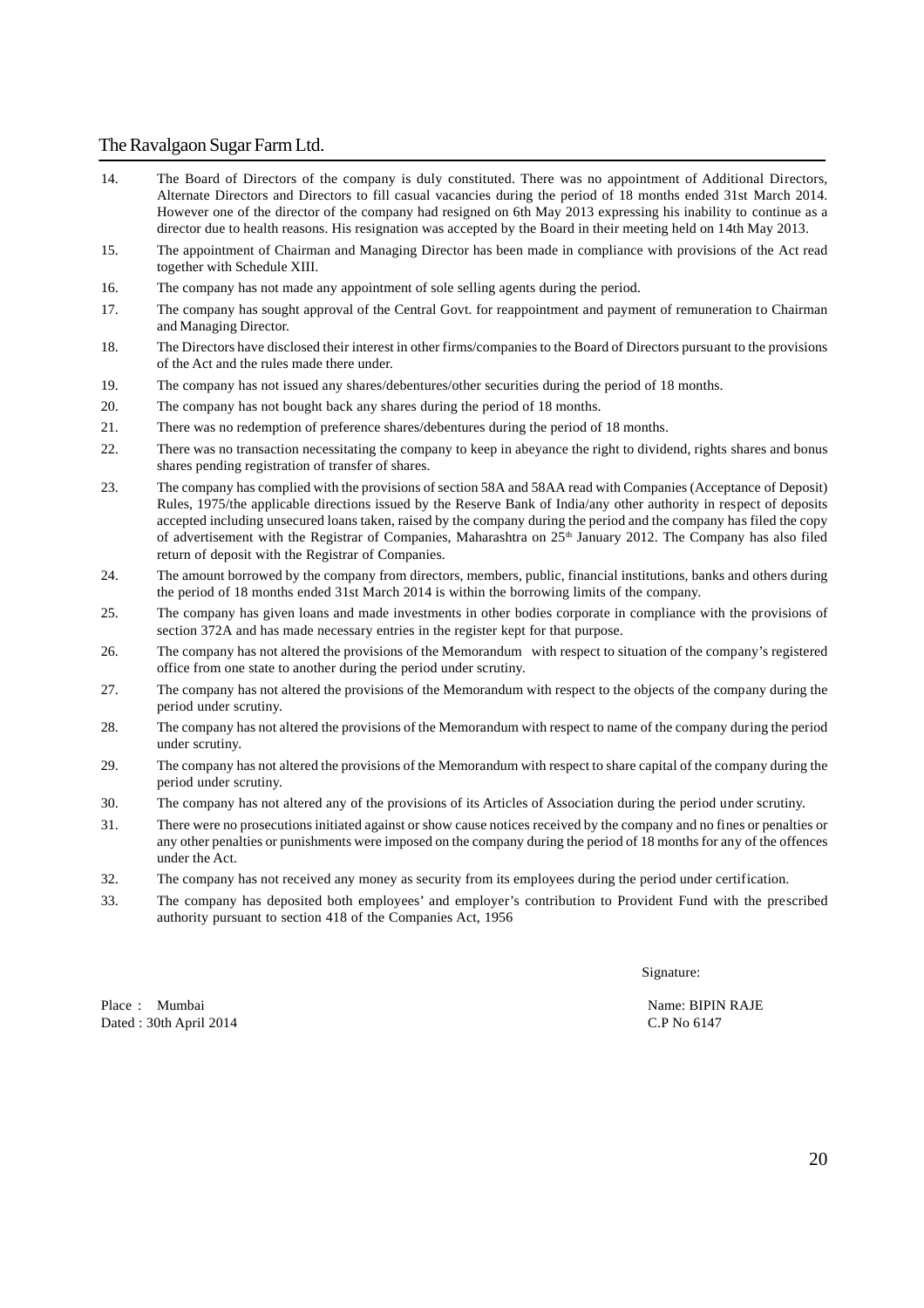# **ANNEXURE A**

- (1) Register of Members u/s 150 of the Act
- (2) Register of Directors shareholding u/s 307 of the Companies Act, 1956
- (3) Register of Directors, Managing Director, Manager and Secretary u/s 303 of the Companies Act, 1956
- (4) Books of accounts and cost records u/s 209(1) of the Act
- (5) Register of Particulars of Contracts in which Directors are interested u/s 301
- (6) Register of Directors Attendance
- (7) Minutes of the General Meetings and Board Meetings u/s 193 of the Act
- (8) Register of charges u/s 143 of the Act
- (9) Register of Fixed Deposits u/s 58A of the Companies Act, 1956

#### **ANNEXURE B**

Forms and Returns as filed by the Company with the Registrar of Companies, Maharashtra, Mumbai during the period of 18 months ended 31st March 2014.

|                | Sr No* Form No/      | Filed Under | Purpose                                                                            | Date of Filing | Whether        | If delay in Filing, whether     |
|----------------|----------------------|-------------|------------------------------------------------------------------------------------|----------------|----------------|---------------------------------|
|                | Return               | Section     |                                                                                    |                | filed In time  | with Requisite late filing fees |
| $\mathbf{1}$   | Form INV             | 205C        | Transfer of unpaid dividends for<br>the year 2005                                  | 26/11/12       | Yes            | <b>NA</b>                       |
| 2              | Form 20B             | 159         | Annual Return for the period ended<br>30th September 2012                          | 17/01/13       | Yes            | <b>NA</b>                       |
| 3              | Form 66              | 383 A       | Compliance certificate for the period<br>ended 30th September 2012                 | 16/01/13       | Yes            | NA                              |
| $\overline{4}$ | Form 23AC<br>$&$ ACA | 210         | Filling of XBRL Document in respect<br>of Profit & Loss Account and Balance Sheet  | 02/04/13       | Yes            | NA                              |
| 5              | Form 1XBRL           |             | Filling of XBRL Document in respect of<br>Cost Audit Report with the Central Govt. | 12/04/13       | Yes            | NA                              |
| 6              | Form A XBRL          |             | Filling of XBRL Document in respect of<br>Compliance Report with the Central Govt. | 17/04/13       | Yes            | <b>NA</b>                       |
| 7              | Form 32              |             | Registration of Director                                                           | 21/05/13       | Yes            | NA                              |
| 8              | Form 8               |             | Creation of Charge                                                                 | 24/04/13       | Yes            | NA                              |
| 9              | Form 8               |             | Modification of Charge                                                             | 10/05/13       | Yes            | NA                              |
| 10             | Form 17              |             | Satisfaction of Charge                                                             | 17/07/13       | Yes            | NA.                             |
| 11             | Form 8               |             | Creation of Mortgage                                                               | 02/08/13       | Yes            | NA                              |
| 12             | Form 61              |             | Application for Extension of<br>Accounting period                                  | 22/09/13       | Yes            | NA                              |
| 13             | Form 61              |             | Application for Extension of AGM                                                   | 08/10/13       | Yes            | NA                              |
| 14             | Form 8               |             | Modification of creation of Mortgage                                               | 05/08/13       | Yes            | NA                              |
| 15             | Form 23C             |             | Application to Central Govt. for<br>Appointment of Cost Auditors                   | 31/10/13       | N <sub>0</sub> | Yes                             |
| 16             | Form 17              |             | Satisfaction of charge                                                             | 01/03/14       | Yes            | NA                              |
| 17             | Form 17              |             | Satisfaction of Creation of Mortgage                                               | 01/03/14       | Yes            | NA                              |
| 18             | Form 8               |             | Creation of charge                                                                 | 13/03/14       | Yes            | NA                              |
| 19             | Form INV             |             | Funds transfer to IEPF                                                             | 29/03/14       | Yes            | NA                              |
| 20             | Form 62              |             | Resubmission against<br>SRN-A46765863 Dt: 13/10/08                                 | 31/03/14       | Yes            | <b>NA</b>                       |

\*Arrangement is not in Chronological Order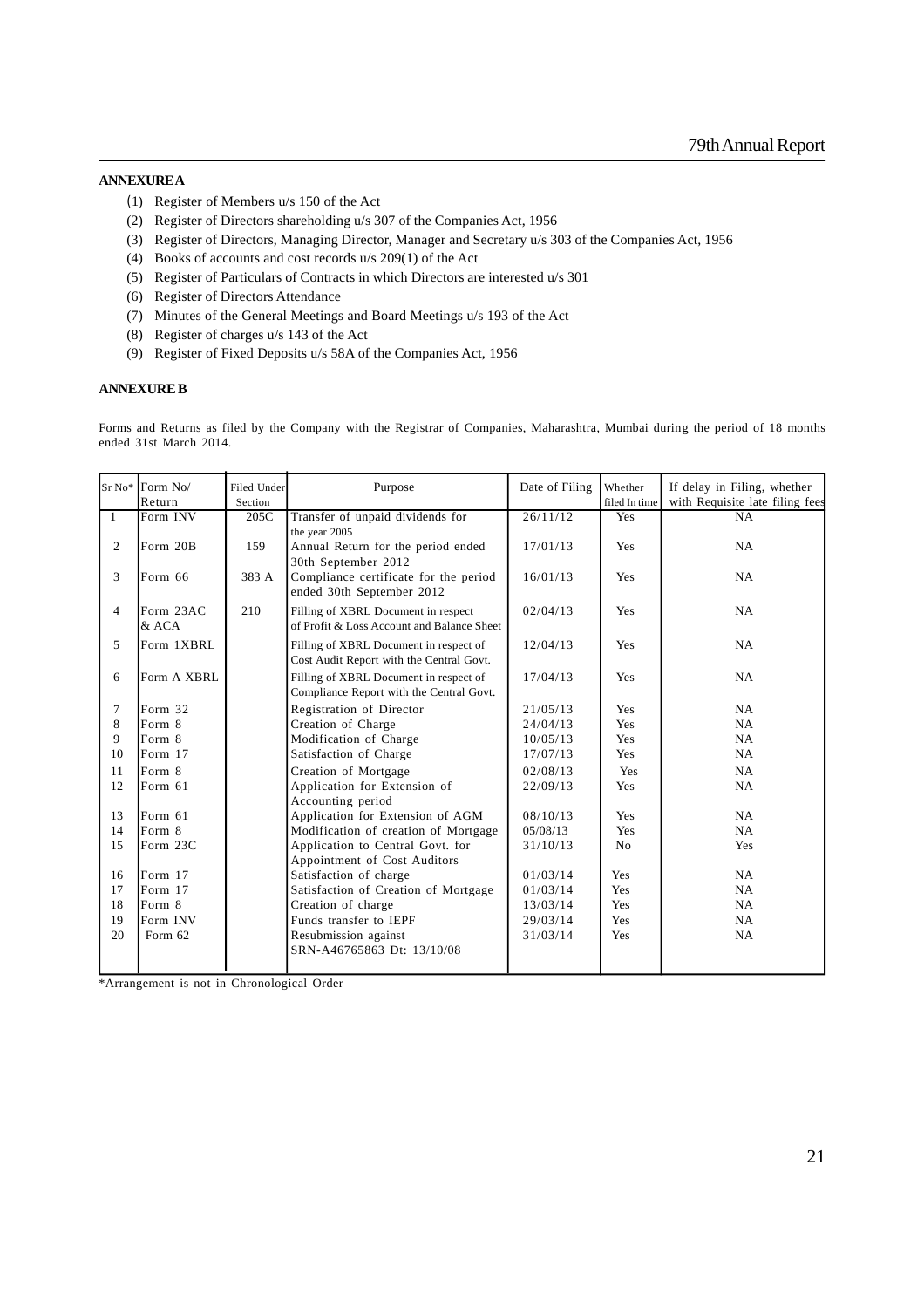Annexure "D" to Directors' Report

# 1) Disclosure of Particulars with respect to Conservation of Energy

|    |                                                                                                                                                                                                                             |                          | Current period Previous period |
|----|-----------------------------------------------------------------------------------------------------------------------------------------------------------------------------------------------------------------------------|--------------------------|--------------------------------|
| A. | Power and Fuel Consumption:                                                                                                                                                                                                 |                          |                                |
| 1) | Electricity:<br>(a) Purchased (from M.S.E.B.)<br>Units (KWH in lacs)<br>Rate / Unit (Rs.)<br>Total amount (Rs. in lacs)<br>(b) Own Generation                                                                               | 23.01<br>7.40<br>170.16  | 20.51<br>6.65<br>136.49        |
|    | i) Diesel Generator<br>Units (KWH in lacs)<br>Units (KWH) per litre of Diesel Oil<br>Cost/per Unit (Rs.)                                                                                                                    | 0.33<br>2.67<br>20.53    | 2.04<br>3.27<br>13.77          |
|    | ii) Steam Turbine / Generator<br>Unit (KWH in lacs)<br>Unit (KWH) per M.T. Of Bagasse<br>Cost / per Unit (Rs.)                                                                                                              | 29.48<br>179.61<br>15.62 | 42.04<br>186.02<br>13.43       |
| 2) | Coal:<br>Quantity (MTs)<br>Total Cost (Rs. in lacs)<br>Rate per MT (Rs)                                                                                                                                                     |                          |                                |
| 3) | <b>Furnace Oil:</b><br>Quantity (MTs)<br>Total Cost (Rs. in lacs)<br>Rate per MT (Rs)                                                                                                                                       |                          |                                |
| 4) | <b>Others / Internal Generation:</b><br>i Fire wood consumed:<br>Quantity (MTs)<br>Total Cost (Rs. in lacs)<br>Rate per MT (Rs)<br>ii Bagasse / Maka buds<br>Quantity (MTs)<br>Total Cost (Rs. in lacs)<br>Rate per MT (Rs) |                          | 90.00<br>2.79<br>3100.00       |
| Β. | Consumption per Unit of Production (Electricity/Power in KWH)<br>Sugar (per MT)<br>Confectionery (per MT)                                                                                                                   | 28.98<br>433.77          | 23.97<br>382.77                |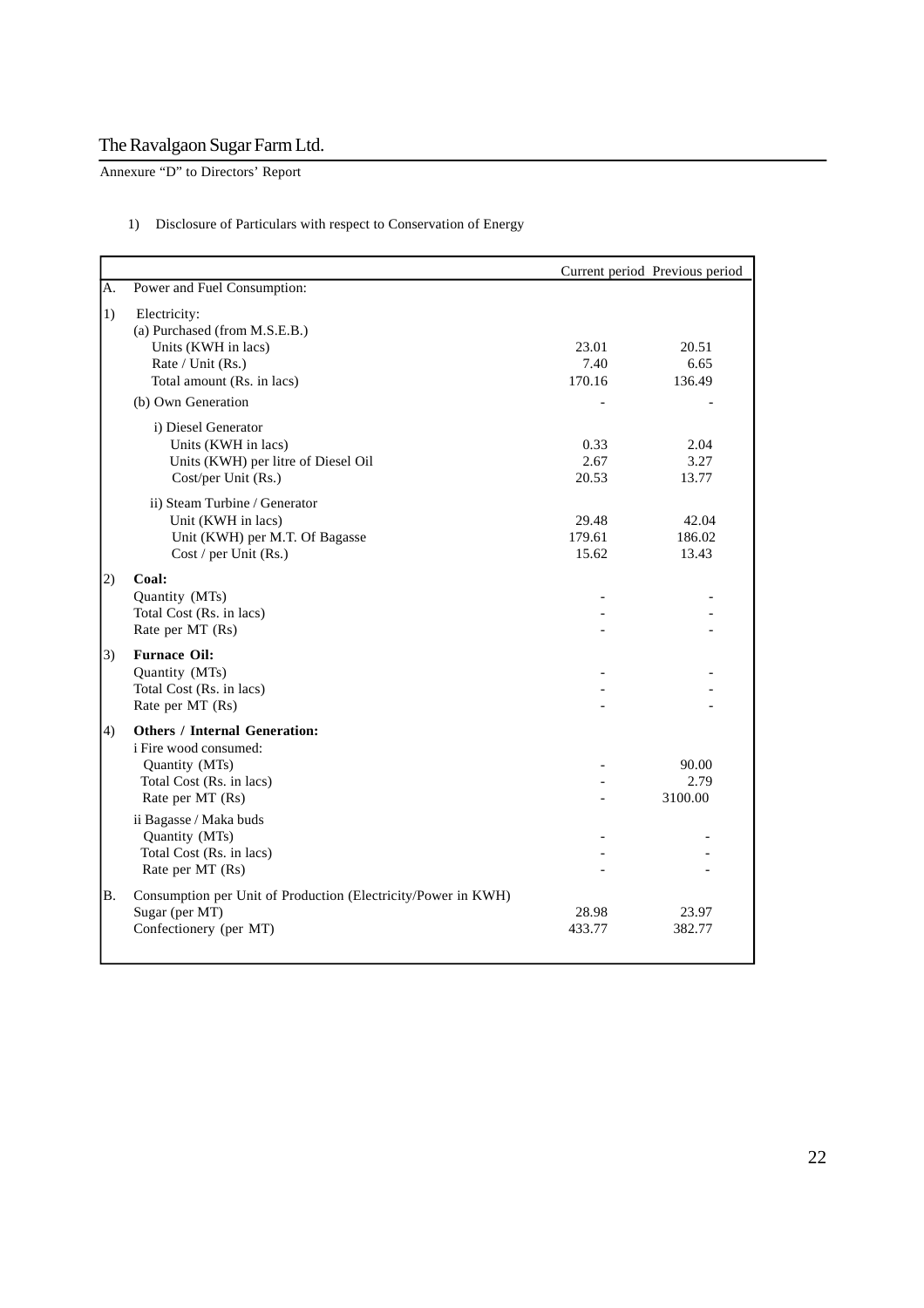#### **2) Disclosure of Particulars with respect to Technology Absorption:**

A. Research and Development (R & D)

- 1. Specific areas in which R & D carried out by the Company
	- a) Production & process improvement / developments
	- b) Development of new products and improvement in existing products.
- 2. Benefits derived as a result of above R & D
	- a) Quality improvement of existing products
	- b) Development of new products
- 3. Future Plan of action: The ongoing programme of R & D will continue for development of new products processes and improvement of existing products and processes.
- 4. Expenditure on R & D There is no capital expenditure on account of R  $\&$  D and the recurring expenditure is not significant as compared to total turnover.
- B. Technology Absorption, Adaptation and Innovation:

The Company did not enter into any foreign collaboration for the purpose of technical assistance and technology was not imported for the purpose of product improvement, development of new products or new process.

#### **3) Foreign Exchange Earning and Outgo:**

During the year there are no export sales. Details of Foreign Exchange outgo are given in Notes 22,26.1 and 26.2 forming part of the Financial Statement.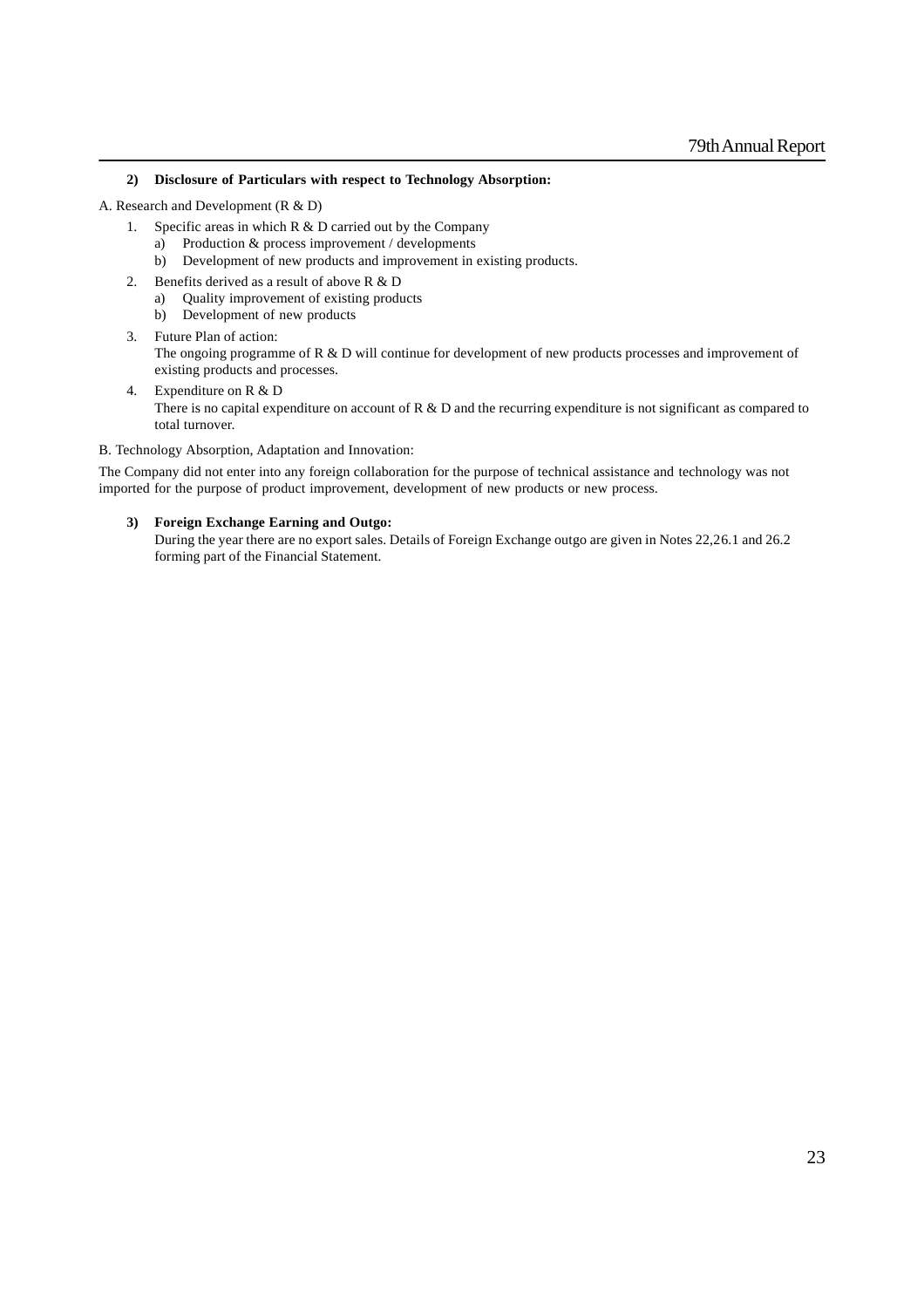#### **INDEPENDENT AUDITOR'S REPORT**

#### **To the Members of The Ravalgaon Sugar Farm Limited,**

#### **Report on the Financial Statements**

We have audited the accompanying financial statements of The Ravalgaon Sugar Farm Limited ("the Company"), which comprise the Balance Sheet as at March 31, 2014, and the Statement of Profit and Loss and Cash Flow Statement for the eighteen month period then ended and a summary of significant accounting policies and other explanatory information.

#### **Management's Responsibility for the Financial Statements**

Management is responsible for the preparation of these financial statements that give a true and fair view of the financial position, financial performance and cash flows of the Company in accordance with the Accounting Standards referred to in sub-section (3C) of section 211 of the Companies Act, 1956 ("the Act"). This responsibility includes the design, implementation and maintenance of internal control relevant to the preparation and presentation of the financial statements that give a true and fair view and are free from material misstatement, whether due to fraud or error.

#### **Auditor's Responsibility**

Our responsibility is to express an opinion on these financial statements based on our audit. We conducted our audit in accordance with the Standards on Auditing issued by the Institute of Chartered Accountants of India. Those Standards require that we comply with ethical requirements and plan and perform the audit to obtain reasonable assurance about whether the financial statements are free from material misstatement.

An audit involves performing procedures to obtain audit evidence about the amounts and disclosures in the financial statements. The procedures selected depend on the auditor's judgment, including the assessment of the risks of material misstatement of the financial statements, whether due to fraud or error. In making those risk assessments, the auditor considers internal control relevant to the Company's preparation and fair presentation of the financial statements in order to design audit procedures that are appropriate in the circumstances, but not for the purpose of expressing an opinion on the effectiveness of the entity's internal control. An audit also includes evaluating the appropriateness of accounting p olicies used and the reasonableness of the accounting estimates made by management, as well as evaluating the overall presentation of the financial statements.

We believe that the audit evidence we have obtained is sufficient and appropriate to provide a basis for our audit opinion.

#### **Basis of Qualified Opinion**

*No provision has been made for the present value of the accrued Gratuity liability (net of funds lying with LIC of India) and valued actuarially by an independent actuary as at March 31, 2014 amounting to Rs. 540.53 Lacs which constitutes a departure from the Accounting Standards on Employee Benefits (AS – 15) referred to in section 211(3C) of the Act. Therefore the loss for the period is understated by Rs. 73.20 lacs and the Reserves and Surplus of the company as at March 31, 2014 are higher by Rs. 540.53 lacs. The company has not provided for Excise duty amounting to Rs. 11,64,665/- on closing stock of confectionaries held at their factory which constitutes a departure from the Accounting Standards on Inventories (AS – 2) referred to in section 211(3C) of the Act. Accordingly closing stock of confectionaries and excise duty payable would have been increased by Rs. 11,64,665/-. However, this does not have any impact on the Loss for the period.*

#### **Qualified Opinion**

In our opinion and to the best of our information and according to the explanations given to us, except for the effects of the matter described in the Basis of Opinion paragraph, the financial statements give the information required by the Act in the manner so required and give a true and fair view in conformity with the accounting principles generally accepted in India:

a) in the case of the Balance Sheet, of the state of affairs of the Company as at March 31, 2014;

b) in the case of the Statement of Profit and Loss, of the Loss for the period ended on that date; and

c) in the case of the Cash Flow Statement, of the cash flows for the period ended on that date.

#### **Report on Other Legal and Regulatory Requirements**

1. As required by the Companies (Auditor's Report) Order, 2003 ("the Order"), as amended, issued by the Central Government of India in terms of sub-section (4A) of section 227 of the Act, we give in the Annexure a statement on the matters specified in paragraphs 4 and 5 of the Order.

2. As required by section 227(3) of the Act, we report that:

a) We have obtained all the information and explanations which to the best of our knowledge and belief were necessary for the purpose of our audit;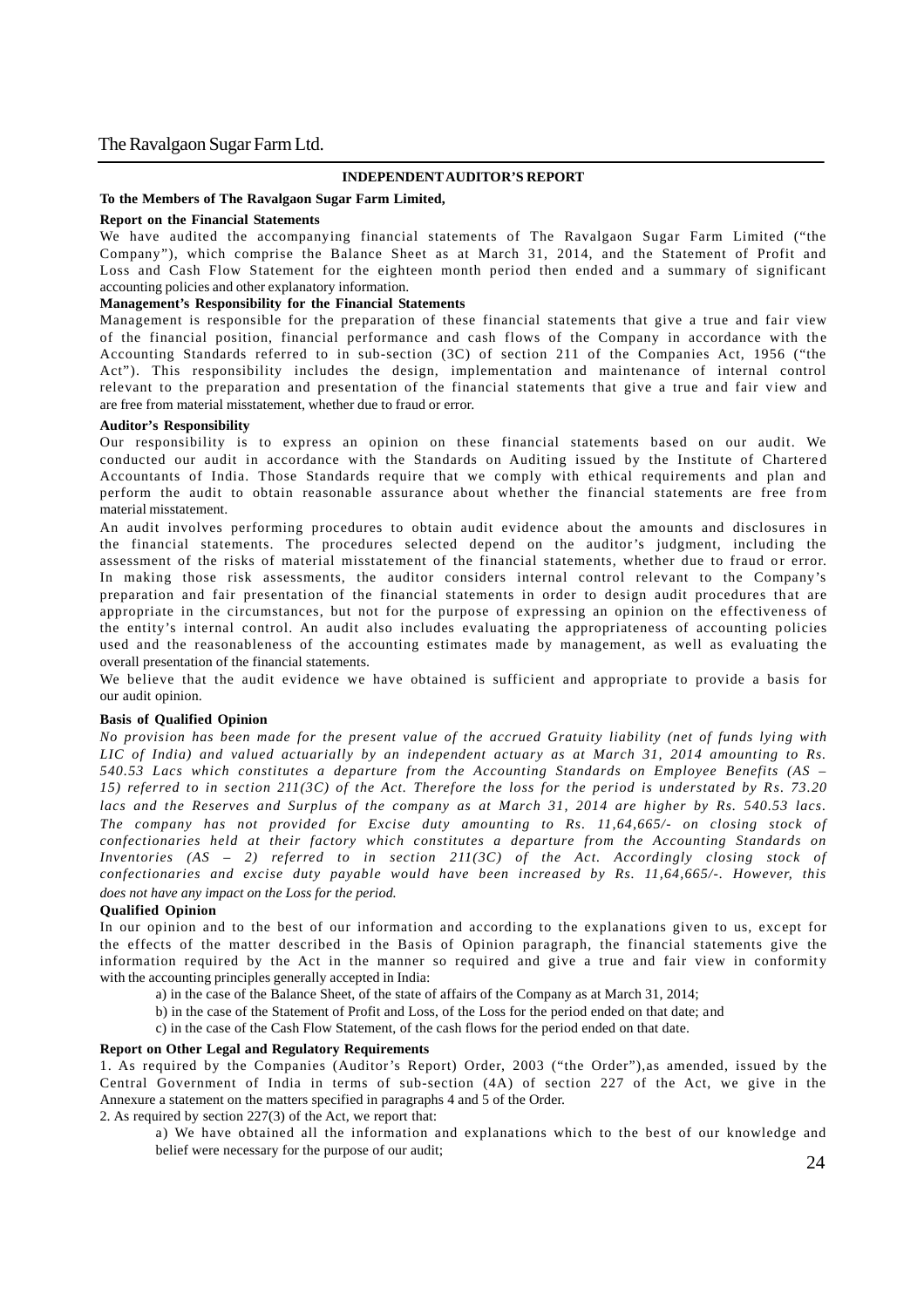b) In our opinion proper books of account as required by law have been kept by the Company so far as appears from our examination of those books;

c) The Balance Sheet, Statement of Profit and Loss, and Cash Flow Statement dealt with by this Report are in agreement with the books of account;

d) Except for the effects of the matter described in the Basis for Qualified Opinion paragraph, in our opinion, the Balance Sheet, Statement of Profit and Loss, and Cash Flow Statement comply with the Accounting Standards referred to in subsection (3C) of section 211 of the Companies Act, 1956;

e) On the basis of written representations received from the directors as on March 31, 2014, and taken on record by the Board of Directors, none of the directors is disqualified as on March 31, 2014, from being appointed as a director in terms of clause (g) of sub-section (1) of section 274 of the Companies Act, 1956;

> **For V.Sankar Aiyar & Co.** Chartered Accountants Firm Regn No: 109208W

Place : Mumbai Partner Dated : 30th April 2014 M.No.124082

#### **Annexure to Auditors' Report**

( Referred to in Paragraph 1 under the heading of "Report on other Legal and Regulatory Requirements" of our report of even date to the members of The Ravalgaon Sugar Farm Ltd. for the period ended 31st March, 2014)

On the basis of such checks as we considered appropriate and according to the information and explanation given to us during the course of our audit, we report that:

#### 1. In respect of its fixed assets:

a)The Company has maintained proper records showing full particulars including quantitative details and situation of fixed assets on the basis of available information.

b)As explained to us, the fixed assets have been physically verified by the management as per the phased programme of physical verification of fixed assets. As informed to us programme is such that all the fixed assets will get physically verified in two years time which in our opinion is reasonable having regard to the size of the Company and the nature of its fixed assets.

c)In our opinion, the Company has not disposed of substantial part of fixed assets during the period and the going concern status of the Company is not affected.

2. In respect of inventory:

a)The stock of finished goods and raw material has been physically verified during the year by the Management. The Company has a perpetual inventory system in respect of stores and spare parts. In our opinion, the frequency of verification is reasonable.

b)In our opinion and according to the information and explanations given to us, the procedures of physical verification of inventories followed by the Management were reasonable and adequate in relation to the size of the Company and nature of its business.

c)In our opinion and according to the information and explanations given to us, the Company is maintaining proper records of inventory. The discrepancies noticed on verification between the physical stocks and the book records were not material having regard to the size of the operations of the Company.

3. a)The company has not granted any loans secured or unsecured to any party covered in the register maintained under section 301 of the Act. b)The company has taken loans from two companies amounting to Rs. 435 Lacs, covered in register maintained under section 301 of Companies Act, 1956. These along with existing

unsecured loans have on outstanding balance of Rs. 610 Lacs and maximum balance of Rs. 610 Lacs during the period.

c)The rate of interest and other terms and conditions of loan taken are not prima-facie prejudicial to the interest of the Company.

d)The company is regular in repayment of the principal amount of loan taken and interest as stipulated.  $25$ 

 **Arvind Mohan**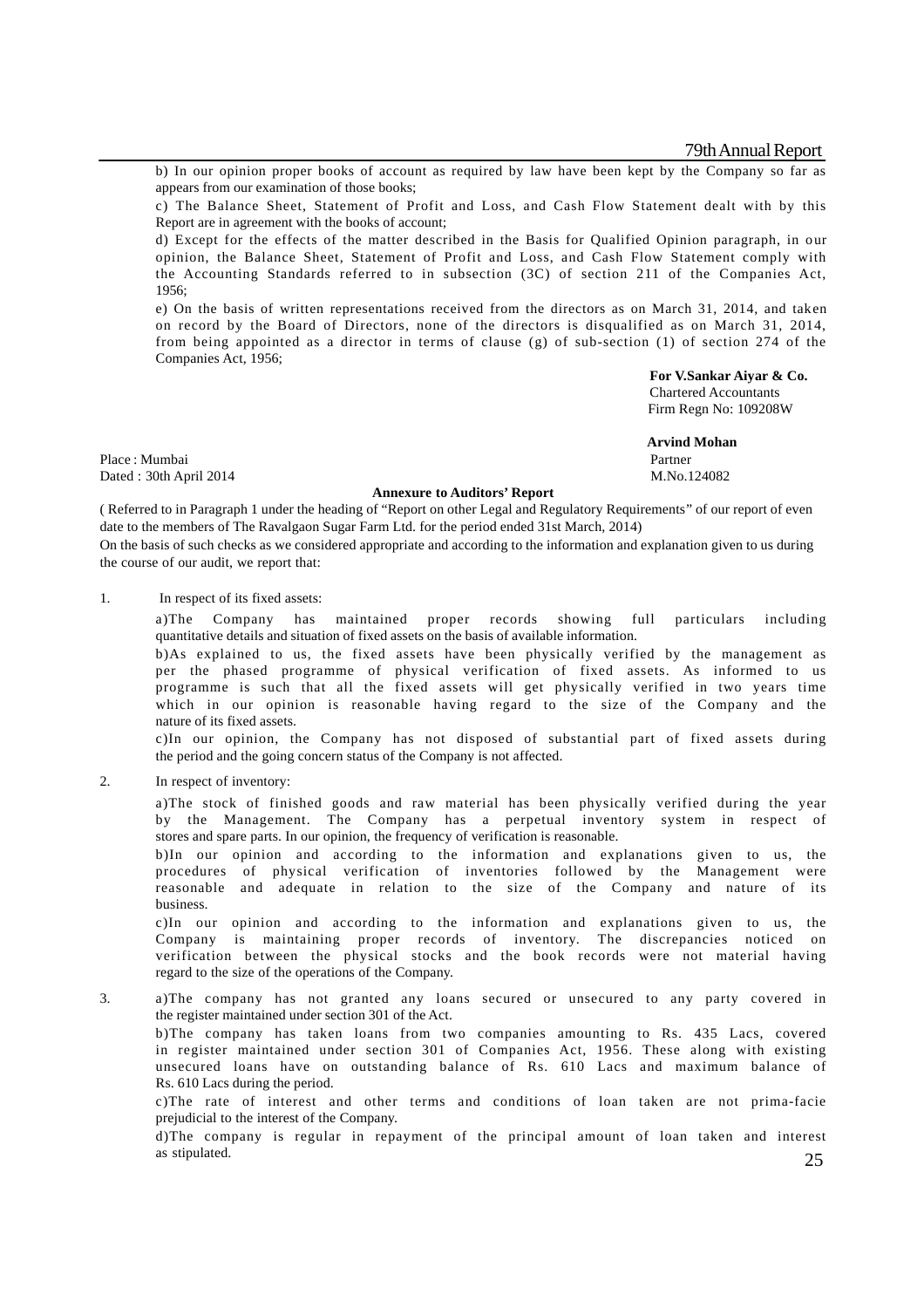- 4. In our opinion and according to the information and explanations given to us, having regard to the explanation that purchase of certain items of inventory and fixed assets are for the company's specialized requirements, and similarly, certain goods sold are for the specialized requirements of the buyers and suitable alternate sources are not available to obtain comparable quotations, there is generally adequate internal control system commensurate with the size of the Company and the nature of its business for the purchase of inventories, fixed assets and also for the sale of goods and services. In our opinion, and according to the information and explanations given to us, we have not observed any major weakness during the course of audit.
- 5. In respect of transactions covered under Section 301 of the Companies Act, 1956:

a)In our opinion and according to the information and explanations given to us, the particulars of contracts or arrangements referred to in section 301 of the Companies Act, 1956, have been entered in the register required to be maintained under that section.

b)In our opinion and according to the information and explanations given to us, the transactions made in pursuance of aforesaid contracts or arrangements in excess of Rs.5 lacs in respect of any party, have been made at prices which are prima facie reasonable having regard to the prevailing market prices at the relevant time.

- 6. The Company has complied with the provisions of Section 58A, 58AA or any other relevant provisions of the Act and the rules framed there under for deposits Accepted from public. No order has been passed by the Company Law Board or National Company Law Tribunal or Reserve Bank of India or any Court or any other Tribunal.
- *7.* In our opinion, the company has an internal audit system commensurate with its size and the nature of its business.
- 8. We have broadly reviewed the books of account relating to materials, labour and other items of cost maintained by the Company pursuant to the rules made by the Central Government for the maintenance of the Cost records under Section 209(1)(d) of the Act and we are opinion that prima-facie, the prescribed accounts and records have been made and maintained.
- 9. In respect of the statutory dues:

a)According to the records of the Company, undisputed statutory dues including, Investor Education and Protection Fund, Income Tax, Wealth Tax, Service Tax, Customs Duty, Excise duty, cess and other material statutory dues have been regularly deposited with the appropriate authorities. According to the information and explanations given to us, no undisputed amounts payable in respect of the aforesaid dues were outstanding as at March 31, 2014 for a period of more than six months from the date of becoming payable except in case of Provident Fund Rs. 5,04,031/- and Profession Tax Rs. 82,820/ on wage arrears. These have not been paid as on the date of our report.

b)According to the information and explanations given to us, the following disputed statutory dues on account of Excise duty, Purchase tax, Income Tax and Provident Fund on Contract Labour have not been deposited with the appropriate authorities:

| Nature of dues                                                                                           | Amount not deposited in (Rs. In lacs) | Period to which the amount relates        | Forum where dispute is pending                                   |
|----------------------------------------------------------------------------------------------------------|---------------------------------------|-------------------------------------------|------------------------------------------------------------------|
| Sugarcane Purchase Tax Act.<br>Sugarcane Purchase<br>tax payable on harvesting<br>and transport charges. | 60.92                                 | 1995 to 1999.                             | High Court Mumbai                                                |
| The Bombay Electricity<br>Duty Act, 1958. Electricity<br>duty on own generation.                         | 76.33                                 | April, 2005 to March, 2009.               | High Court Mumbai                                                |
| Income Tax Act, 1961                                                                                     | 4.20<br>6.58<br>14.95                 | A.Y 2005-06<br>A.Y 2006-07<br>A.Y 2008-09 | I.T.A.T (Mumbai)<br>CIT Appeals (Mumbai)<br>CIT Appeals (Mumbai) |
| Provident Fund on<br>Contract Labour                                                                     | 140.00                                | $2001 - 2002$ to<br>2008-2009             | Provident Fund Commissioner,<br>Nasik                            |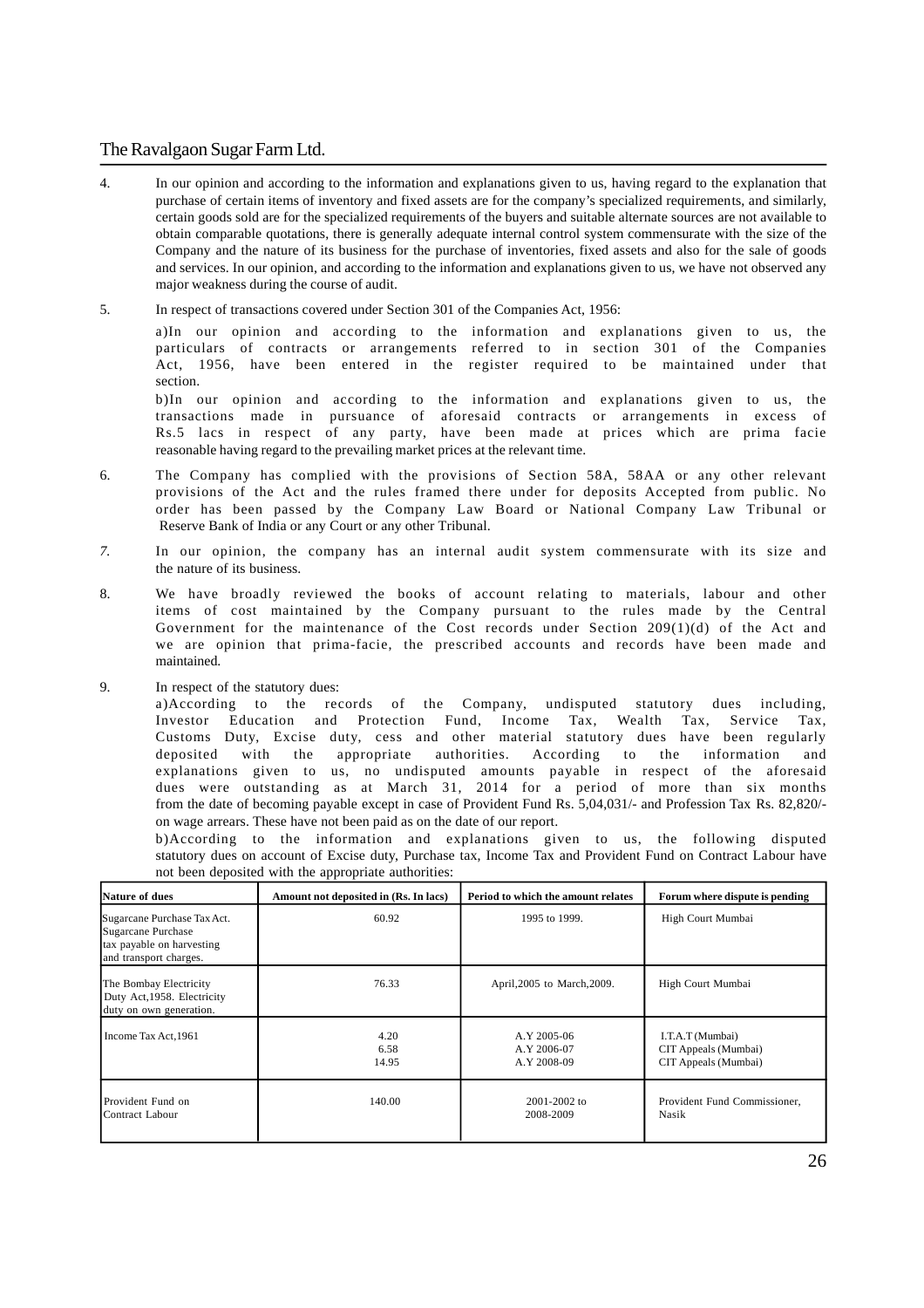- 10. The accumulated losses at the end of the financial period are not less than fifty percent of its net worth. The company has incurred cash loss of Rs. 1214.96 lacs during the period and Rs. 543.88 lacs during the immediately preceding financial period.
- 11. Based on our audit procedures and according to the information and explanation given to us, we are of the opinion that the Company has not defaulted in repayment of dues to banks.
- 12. In our opinion and according to the information and explanation given to us, no loans and advances have been granted by the Company on the basis of security by way of pledge of shares, debentures and other securities.
- 13. In our opinion, the Company is not a chit fund or a Nidhi / mutual benefit fund / society. Accordingly, clause 4(xiii) of the Order does not apply.
- 14. The Company has not traded in securities, debentures and other investments. Accordingly, clause 4(xiv) of the Order does not apply.
- 15. In our opinion and according to information and explanations provided to us, the company has not given any guarantee for loans taken by others from banks or financial institutions.
- 16. The Term loans were applied for the purpose for which they were raised.
- 17. According to the information and explanations given to us, and on an overall examination of the Balance Sheet of the company, funds raised on short-term basis have, prima facie, not been used during the year for making long-term investments.
- 18. During the year, the Company has not made any preferential allotment of shares to parties and companies covered in the Register maintained under Section 301 of the Companies Act, 1956.
- 19. The Company has not issued any debentures. Accordingly, clause 4(xix) of the Order does not apply.
- 20. The Company has not raised any money by way of public issue during the year. Accordingly clause 4(xx) of the Order does not apply.
- 21. According to the information and explanations given to us, and based on audit procedures performed and representations obtained from the management, we report that no material fraud on or by the Company, has been noticed or reported during the year under audit.

 **For V.Sankar Aiyar & Co.** Chartered Accountants Firm Regn No: 109208W

Place : Mumbai Partner New York 1999 and 2008 and 2009 and 2009 and 2009 and 2009 and 2009 and 2009 and 2009 and 2009 and 2009 and 2009 and 2009 and 2009 and 2009 and 2009 and 2009 and 2009 and 2009 and 2009 and 2009 and 2 Dated : 30th April 2014 M.No.124082

 **Arvind Mohan**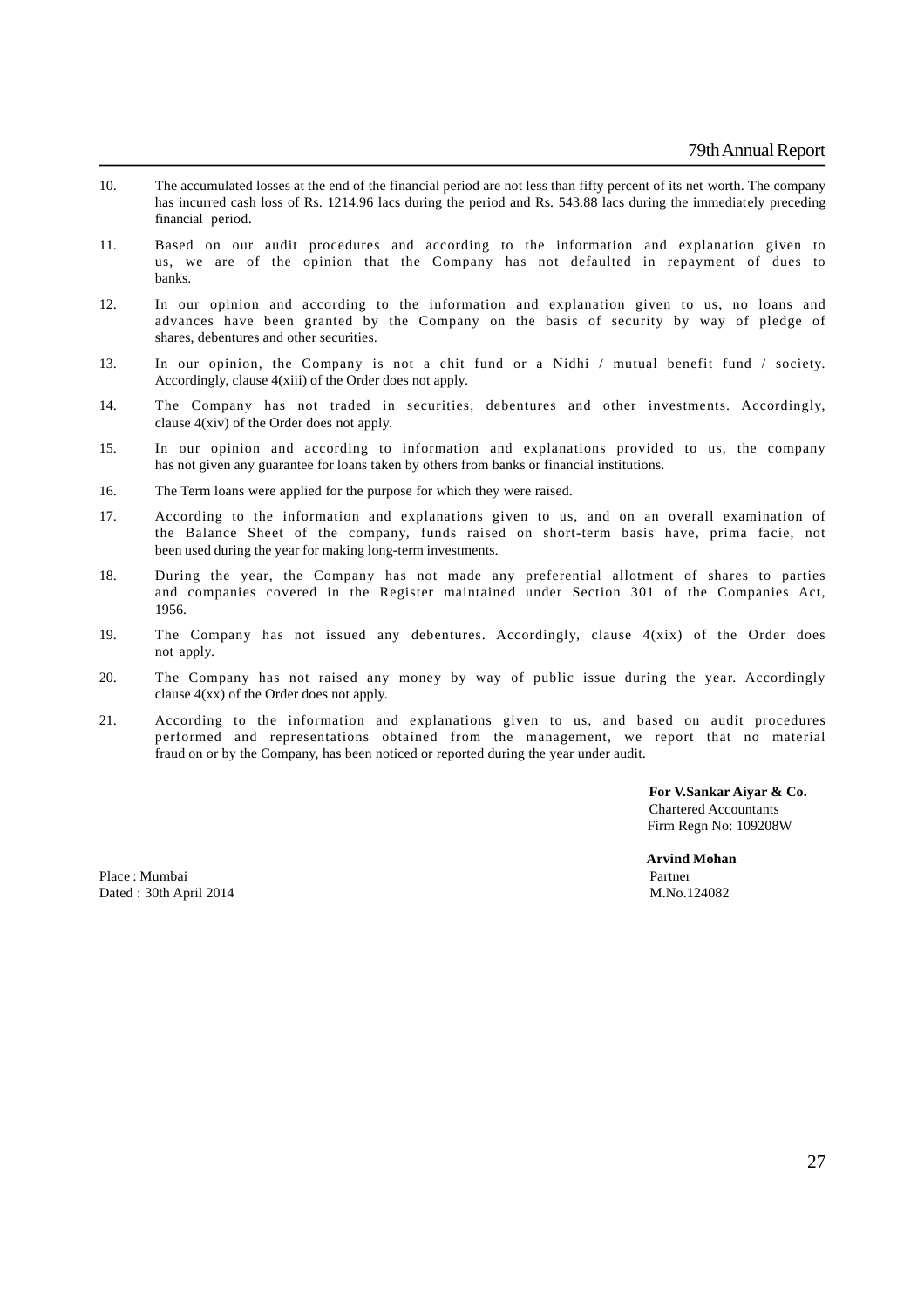#### **Balance Sheet as at 31-March-2014**

|                                                                 |                |               | (Rs. in lacs)     |
|-----------------------------------------------------------------|----------------|---------------|-------------------|
|                                                                 | <b>Note</b>    | As at         | As at             |
|                                                                 | No.            | 31-March-2014 | 30-September-2012 |
| <b>EQUITY AND LIABILITIES</b>                                   |                |               |                   |
| <b>Shareholders' funds</b>                                      |                |               |                   |
| (a) Share capital                                               | $\overline{c}$ | 34.00         | 34.00             |
| (b) Reserves and surplus                                        | 3              | 957.56        | 2,495.98          |
|                                                                 |                | 991.56        | 2,529.98          |
| Non-current liabilities                                         |                |               |                   |
| (a) Long-term borrowings                                        | 4              | 483.94        | 943.37            |
| (b) Deferred tax liabilities (net)                              | 5              | 351.03        | 339.44            |
| (c) Long-term provisions                                        | 6              | 13.74         | 50.76             |
|                                                                 |                | 848.71        | 1,333.57          |
| <b>Current liabilities</b>                                      |                |               |                   |
| (a) Short-term borrowings                                       | 7              | 2,471.31      | 186.95            |
| (b) Trade payables                                              | 8              | 198.91        | 161.12            |
| (c) Other current liabilities                                   | 9              | 2,883.52      | 1,011.93          |
| (d) Short-term provisions                                       | 10             | 9.66          | 32.91             |
|                                                                 |                | 5,563.40      | 1,392.91          |
|                                                                 |                | 7,403.67      | 5,256.48          |
| <b>ASSETS</b>                                                   |                |               |                   |
| <b>Non-current assets</b>                                       |                |               |                   |
| (a) Fixed assets - Tangible Assets                              | 11             | 2,611.88      | 2,906.13          |
| (b) Fixed assets - Intangible Assets                            |                | 10.44         | 0.10              |
| (c) Capital Works In Progress - Tangible Assets                 |                | 1.80          |                   |
| (d) Non-current Investments                                     | 12             | 27.41         | 28.92             |
| (e) Long-term Loans and Advances                                | 13             | 114.70        | 121.00            |
|                                                                 |                | 2,766.23      | 3,056.15          |
| <b>Current</b> assets                                           |                |               |                   |
| (a) Current investments                                         | 14             |               | 259.25            |
| (b) Inventories                                                 | 15             | 4,263.27      | 1,197.73          |
| (c) Trade receivables                                           | 16             | 6.75          | 257.85            |
| (d) Cash and bank balances                                      | 17             | 28.70         | 95.10             |
| (e) Short-term loans and advances                               | 18             | 338.37        | 390.02            |
| (f) Other current assets                                        | 19             | 0.35          | 0.36              |
|                                                                 |                | 4,637.44      | 2,200.31          |
|                                                                 |                | 7,403.67      | 5,256.46          |
| Significant accounting policies                                 | 1              |               |                   |
| See accompanying notes forming part of the financial statements | $1-36$         |               |                   |

As per our report of even date<br>For V. SANKAR AIYAR & CO Chartered Accountants Firm Registration # 109208W

#### For and on behalf of the Board of Directors

**H. B. Doshi N. H. Doshi** Chairman & Managing Director Executive Director

Partner Director Director Director Director Director Director Director Director Director Director Director Director  $\sim$ Membership No. 124082

Mumbai Mumbai 30-Apr-2014 30-Apr-2014

**A. S. Ashtekar Moorad Fazalbhoy A. S. Ashtekar Moorad Fazalbhoy**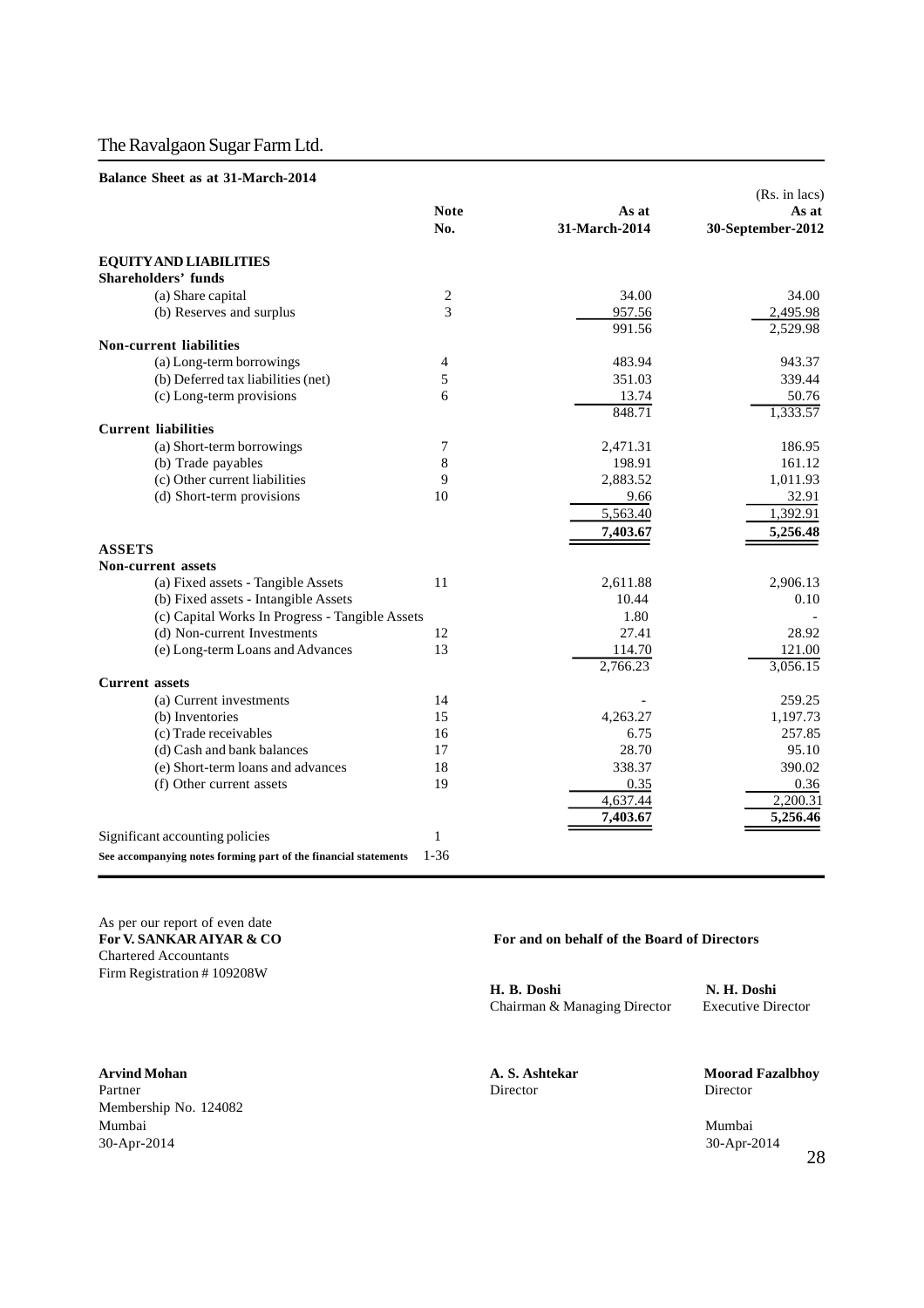| Statement of Profit and Loss for 18 months ended 31-March-2014  |                    |                                      |                                                           |
|-----------------------------------------------------------------|--------------------|--------------------------------------|-----------------------------------------------------------|
| <b>Particulars</b>                                              | <b>Note</b><br>No. | For 18 months ended<br>31-March-2014 | (Rs. in lacs)<br>For 18 months ended<br>30-September-2012 |
| <b>Income</b>                                                   |                    |                                      |                                                           |
| Revenue from operations (gross)                                 | 20                 | 3,677.66                             | 11,244.23                                                 |
| Less: Excise duty                                               |                    | 231.99                               | 521.03                                                    |
| Revenue from operations (net)                                   |                    | 3,445.67                             | 10,723.20                                                 |
| Other income                                                    | 21                 | 275.35                               | 310.73                                                    |
| <b>Total Revenue</b>                                            |                    | 3,721.02                             | 11,033.93                                                 |
| <b>Expenditure</b>                                              |                    |                                      |                                                           |
| Cost of materials consumed                                      | 22                 | 5,003.80                             | 5,380.75                                                  |
| Changes in inventories of finished goods and work-in-progress   | 23                 | (3,096.42)                           | 3,088.35                                                  |
| Employees benefit expenses                                      | 24                 | 1,075.89                             | 1,263.94                                                  |
| Finance costs                                                   | 25                 | 740.32                               | 500.92                                                    |
| Depreciation and amortisation expenses                          |                    | 311.86                               | 338.40                                                    |
| Other expenses                                                  | 26                 | 1,209.75                             | 1,343.85                                                  |
| <b>Total Expenses</b>                                           |                    | 5,245.20                             | 11,916.21                                                 |
| <b>Profit before Tax</b>                                        |                    | (1,524.18)                           | (882.28)                                                  |
| Tax expense:                                                    |                    |                                      |                                                           |
| Current tax                                                     |                    |                                      |                                                           |
| <b>Income Tax</b>                                               |                    |                                      |                                                           |
| Wealth Tax                                                      |                    | 1.11                                 |                                                           |
| <b>Taxes for Earlier Years</b>                                  |                    | 1.53                                 |                                                           |
| Deferred tax                                                    |                    | 11.60                                | (37.61)                                                   |
| Profit after tax for the period                                 |                    | (1,538.42)                           | (844.67)                                                  |
| Earnings per share                                              |                    |                                      |                                                           |
| Basic and Diluted earning per share (Rs.)                       |                    | (2,262.38)                           | (1,242.13)                                                |
| Face Value per share fully paid up (Rs.)                        |                    | 50.00                                | 50.00                                                     |
| Significant accounting policies                                 | 1                  |                                      |                                                           |
| See accompanying notes forming part of the financial statements | $1 - 36$           |                                      |                                                           |

# As per our report of even date<br>For V. SANKAR AIYAR & CO Chartered Accountants Firm Registration # 109208W

**A. S. Ashtekar Moorad Fazalbhoy**<br> **A. S. Ashtekar Moorad Fazalbhoy**<br>
Director Director Director Director **Partner** Director Director Director Director Director Director Membership No. 124082 Mumbai Mumbai 30-Apr-2014 30-Apr-2014

#### For and on behalf of the Board of Directors

**H. B. Doshi N. H. Doshi Chairman & Managing Director Executive Director** Chairman & Managing Director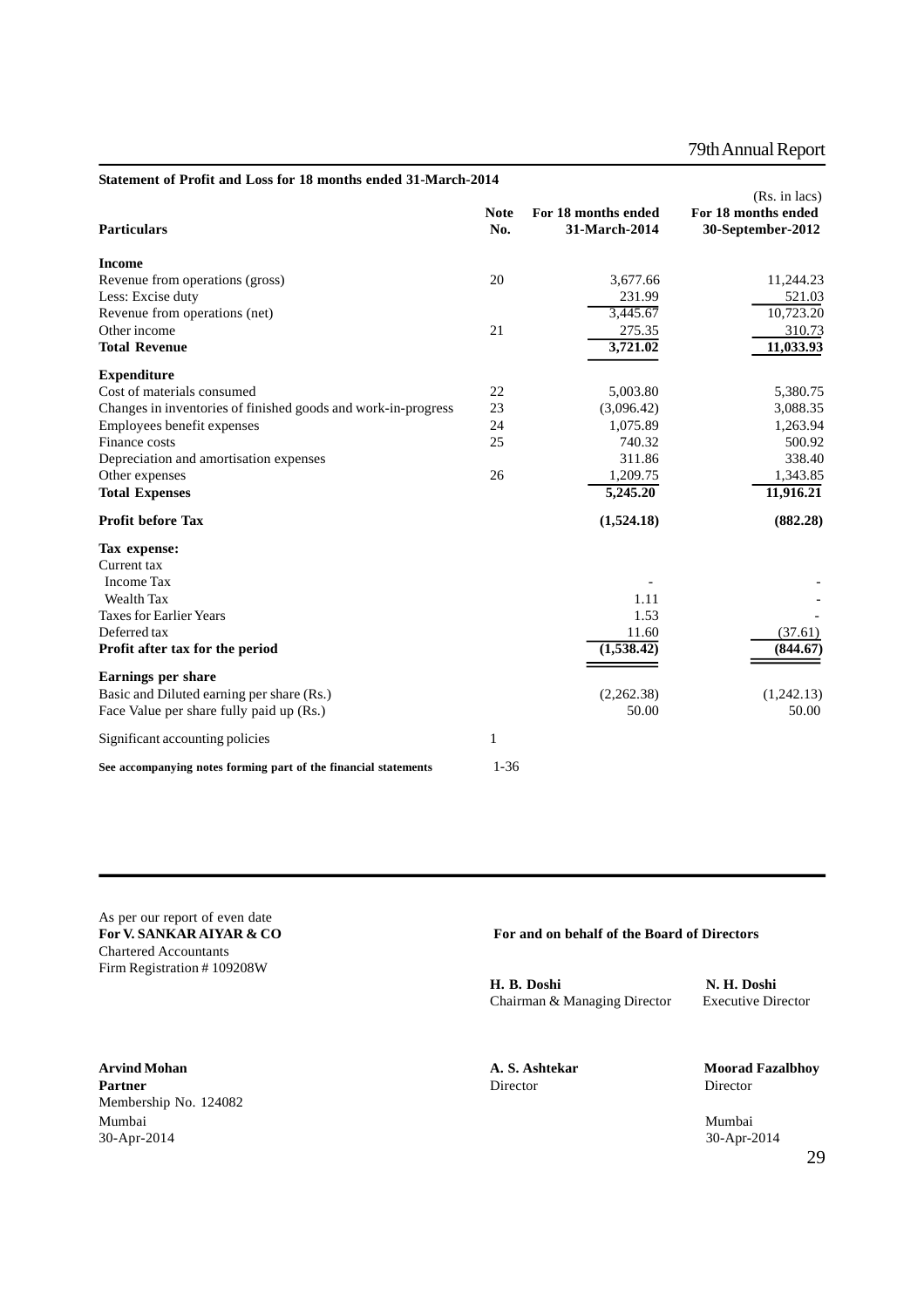| Cash Flow Statement for 18 months ended 31-March-2014                        | For 18 months ended | 31-March-2014 | For 18 months ended      | (Rs. in lacs)<br>30-September-2012 |
|------------------------------------------------------------------------------|---------------------|---------------|--------------------------|------------------------------------|
| A. Cash flow from operating activities                                       |                     |               |                          |                                    |
| Net Profit / (Loss) before extraordinary items and tax                       |                     | (1,524.18)    |                          | (882.28)                           |
| Adjustments for:                                                             |                     |               |                          |                                    |
| Depreciation and amortisation                                                | 311.86              |               | 338.40                   |                                    |
| Depreciation in Investments                                                  |                     |               |                          |                                    |
| <b>Interest Paid</b>                                                         | 740.32              |               | 500.92                   |                                    |
| (Profit) / loss on sale / write off of assets                                | (107.74)            |               |                          |                                    |
| (Profit) / loss on sale / write off of Investments                           | (5.12)              |               | (7.17)                   |                                    |
| Interest income                                                              | (2.40)              |               | (1.93)                   |                                    |
| Dividend income                                                              | (4.59)              |               | (12.01)                  |                                    |
|                                                                              |                     | 932.33        |                          | 818.21                             |
| Operating profit / (loss) before working capital changes<br>Adjustments for: |                     | (591.85)      |                          | (64.07)                            |
| <b>Inventories</b>                                                           | (3,065.55)          |               | 3,112.65                 |                                    |
| Trade and other receivables                                                  | 284.77              |               | (28.45)                  |                                    |
| Trade Payables and Deposits                                                  | 1,854.29            | (926.49)      |                          | $(570.81)$ 2,513.39                |
| Net income tax (paid) / refunds                                              |                     | 21.08         |                          | (49.97)                            |
| Net cash flow from $/$ (used in) operating activities $(A)$                  |                     | (1, 497.26)   |                          | 2,399.35                           |
| B. Cash flow from investing activities                                       |                     |               |                          |                                    |
| Capital expenditure on fixed assets, including capital advances              | (35.91)             |               | (218.10)                 |                                    |
| Proceeds from sale of fixed assets                                           | 113.91              |               | $\overline{\phantom{a}}$ |                                    |
| Interest received                                                            | 2.41                |               | 3.46                     |                                    |
| Dividend received                                                            | 4.59                |               | 12.01                    |                                    |
| Investment (made) / sold                                                     | 265.88              |               | 91.99                    |                                    |
|                                                                              |                     |               |                          |                                    |
| Net cash flow from / (used in) investing activities (B)                      |                     | 350.88        |                          | (110.64)                           |
| C. Cash flow from financing activities                                       |                     |               |                          |                                    |
| Net increase / (decrease) in Long Term Borrowings                            | (459.43)            |               | (456.47)                 |                                    |
| Net increase / (decrease) in Short Term Borrowings                           | 2,284.36            |               | (1,354.06)               |                                    |
| Finance cost                                                                 | (740.32)            |               | (500.92)                 |                                    |
| Dividends paid                                                               | (4.63)              |               | (50.35)                  |                                    |
| Net cash flow from / (used in) financing activities (C)                      |                     | 1,079.98      |                          | (2,361.80)                         |
| Net increase / (decrease) in Cash and cash equivalents $(A+B+C)$             |                     | (66.40)       |                          | (73.09)                            |
| Cash & Cash Equivalent                                                       |                     |               |                          |                                    |
| Opening                                                                      |                     | 95.10         |                          | 168.19                             |
| <b>Closing Balance</b>                                                       |                     | 28.70         |                          | 95.10                              |
| Note:                                                                        |                     |               |                          |                                    |

1. Above Cash Flow statement has been prepared under "Indirect Method" as set out in Accounting Standard-3.

2. Cash and Cash equivalents represent Cash and bank balances and Fixed Deposits with banks.

3. Cash and Cash equivalents include Rs, 4.48 Lacs (Previous Period Rs. 5.71 Lacs) on account of unclaimed dividend, which are not available for use by the company.

4. Previous period figures have been regrouped / recast wherever necessary

As per our report of even date<br>For V. SANKAR AIYAR & CO Chartered Accountants Firm Registration # 109208W

**Arvind Mohan A. S. Ashtekar Moorad Fazalbhoy** Partner Director Director Director Director Director Director Director Director Director Director Director Director Membership No. 124082 Mumbai Mumbai 30-April-2014 30-April-2014

#### For and on behalf of the Board of Directors

**H. B. Doshi N. H. Doshi** Chairman & Managing Director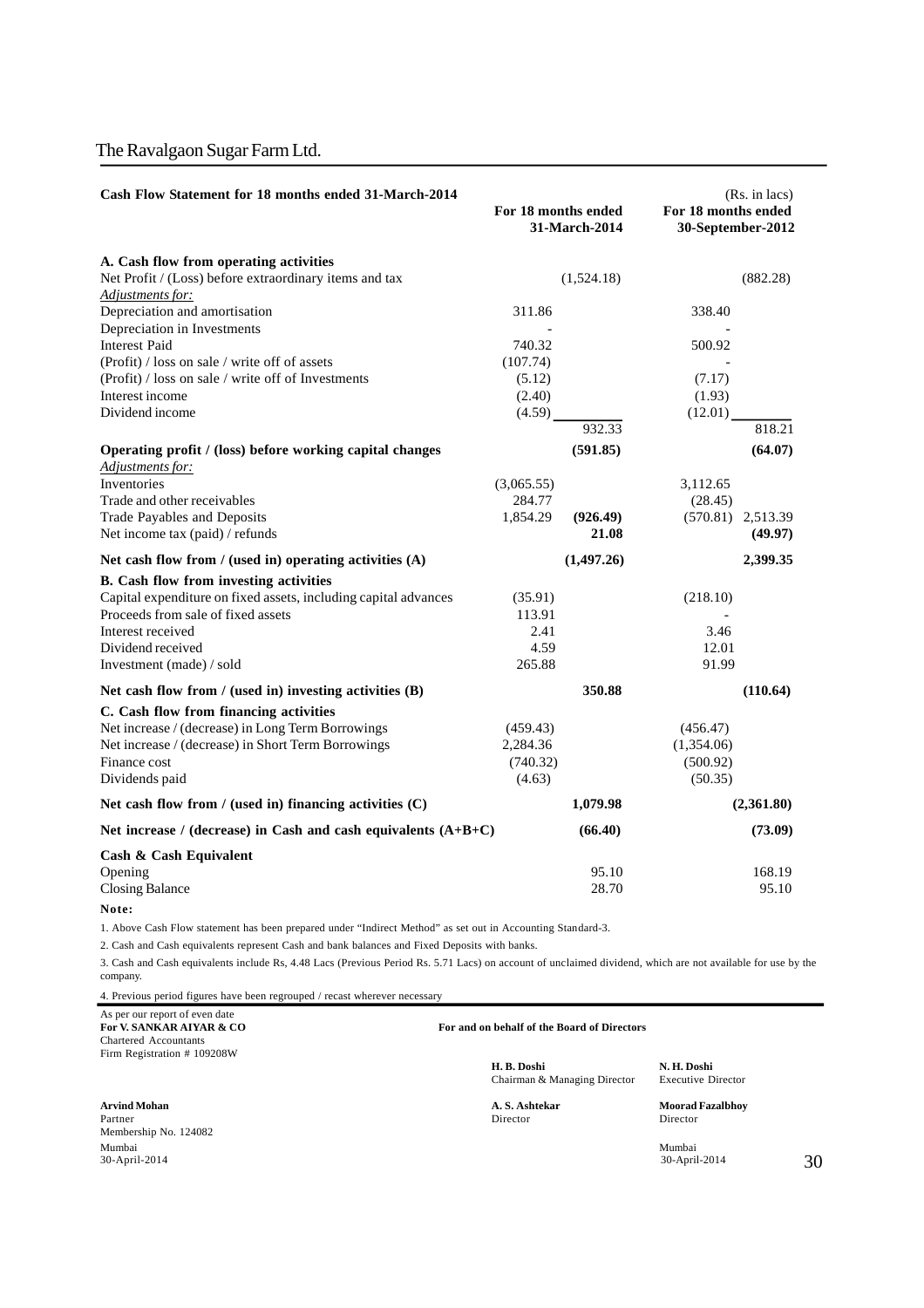#### **Notes forming part of the financial statements**

**Note 1:**

#### **Significant Accounting Policies:**

#### **a) Basis of Accounting:**

The financial statements are prepared in accordance with generally accepted accounting principles in India. The company has prepared these financial statements to comply in all material respects with the accounting standards notified under the Companies (Accounting Standard) Rules 2006 issued under subsection 3C of Section 211 of The Companies Act, 1956. The financial statements have been prepared on an accrual basis and under the historical cost convention. The accounting policies adopted in the preparation of financial statements are consistent with those of previous period.

#### **b) Use of Estimates:**

The preparation of financial statements requires management to make certain estimates and assumptions that affect the amounts reported in the financial statements and notes thereto. Differences between actual results and estimates are recognized in the period in which they materialize.

#### **c) Fixed Assets:**

Fixed Assets are stated at cost less accumulated depreciation. The cost of assets comprises of purchase price and directly attributable cost of bringing the assets to working condition for its intended use including borrowing cost and incidental expenditure during construction incurred up to the date of commissioning.

#### **d) Depreciation:**

i. Depreciation on assets as on 31st March 1993 is charged in the accounts on the Written Down Value Method in accordance with Schedule XIV of the Companies Act, 1956. ii. Depreciation on additions to Fixed Assets from 1st April 1993 is charged in the Accounts on the Straight Line Method in accordance with the Schedule XIV of the Companies Act, 1956.

iii. Depreciation in respect of each individual item of asset costing up to Rs. 5000/- is provided @ 100% in the year of purchase.

iv. Software is amortised over 3 years from the date of implementation.

#### **e) Investments:**

Long Term Investments are valued at costs. Provision for diminution in value of investments is made if, in the opinion of the management, the diminution is of a permanent nature.

Current Investments are valued at lower of cost or fair value.

#### **f) Inventories:**

i. Stores, spares, packing materials, loose tools and raw materials are valued at cost or net realisable value whichever is lower, by applying the First In First Out (FIFO) Method.

ii. Finished goods are valued at Cost or Net Realisable Value whichever is lower.

iii. Work in progress / process is valued at lower of cost or net realisable value.

iv. Estimated quantities of saleable by-products i.e. Molasses, Bagasse and Treated Dry Press mud are valued at estimated Net Realisable Value.

#### **g) Revenue Recognition:**

i. The company recognizes revenue from sale of products upon dispatch/delivery of the goods coupled with transfer of title to the customers.

ii. Revenue from service is recognized on rendering of services to customers.

- iii. Interest Income is recognized on time proportion basis.
- iv. Dividend Income is recognized, at the time when they are declared.

#### **h) Foreign Currency Transactions:**

i. Foreign currency transactions are accounted at the rates prevailing on the date of transaction.

ii. Monetary Assets and Liabilities denominated in foreign currencies are translated at the exchange rate prevailing on the Balance Sheet date. Any gains or losses arising due to exchange differences at the time of translation or settlement are accounted for in the Profit and Loss Account.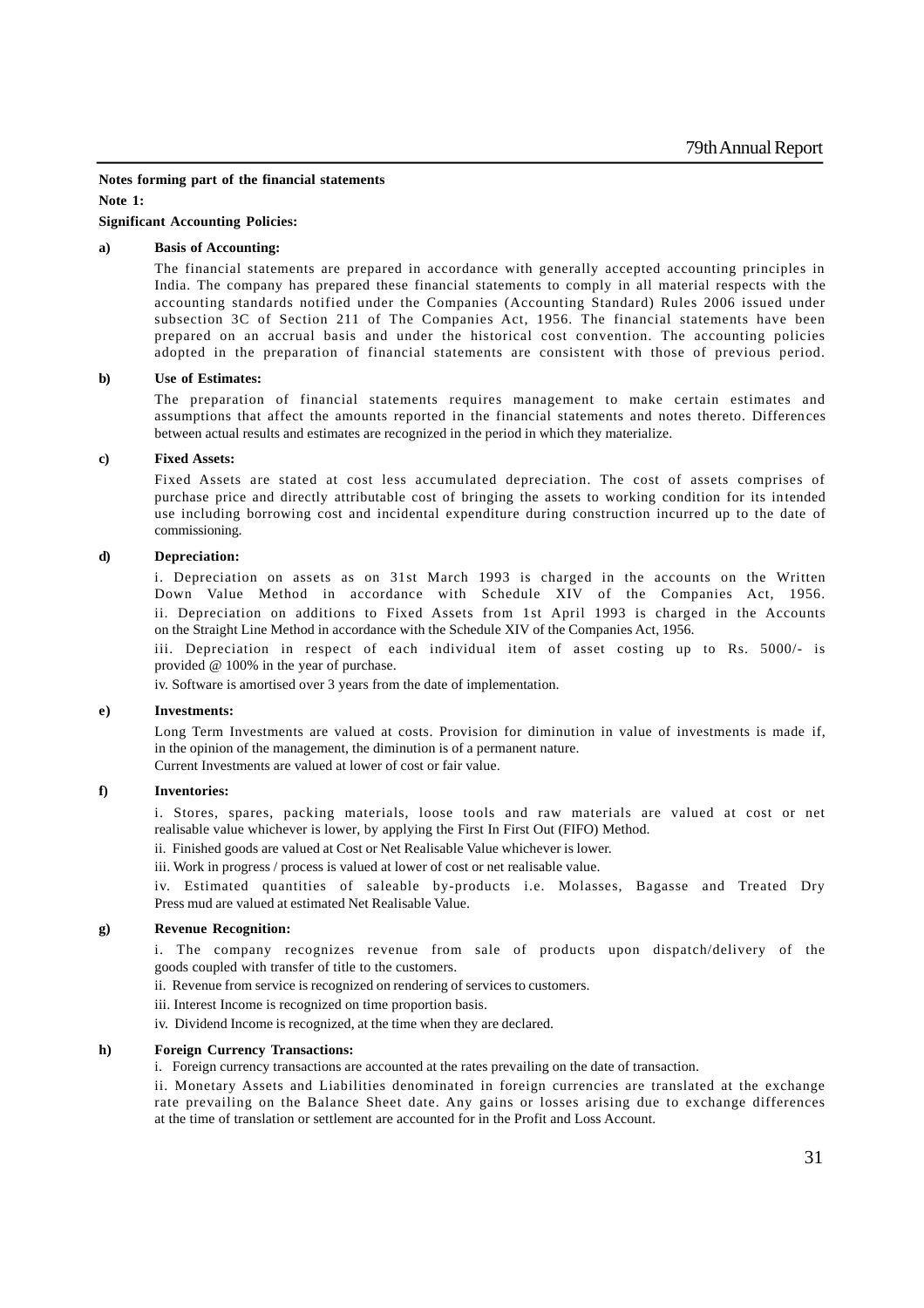#### **Notes forming part of the financial statements**

#### **i) Employee Benefits:**

i. Short Term employee benefits are recognized as an expense at the undiscounted amount in the Profit and Loss Account for the period in which the related service is rendered.

ii. In respect of Post employment benefits viz. Gratuity, the Company has a master policy with LIC under Group Gratuity Scheme for its employees. The company provides / contributes to LIC Group Gratuity Scheme for future payments of retirement gratuity to the employees as determined by Management.

iii. Other Long term benefits viz. Leave Encashment are recognized as an expense in the Profit and Loss Account for the period in which the employee has rendered service. The expense is recongised at the present value of the amounts payable determined using actuarial valuation techniques. Actuarial gains and losses are charged to the Profit and Loss Account.

iv. Company's contribution paid / payable to defined contribution schemes such as Provident Fund, Superannuation are charged to Profit and Loss Account.

#### **j) Taxation:**

Provision for current tax is made after taking into consideration benefits admissible under the provisions of Income Tax Act, 1961. Deferred Tax resulting from "timing difference" between book and taxable profit is accounted for using the tax rates and laws that have been enacted or substantively enacted as on the Balance Sheet date. The deferred tax asset is recognized and carried forward only to the extent there is reasonable certainty / virtual certainty as the case may be, that the asset will be realized against future taxable profits.

#### **k) Impairment of Assets:**

At each Balance sheet date, the management reviews the carrying amount of its assets and goodwill included in each Cash generating unit to determine whether there is any indication that those assets were impaired. If any such indication exists, the recoverable amount of the asset is estimated in order to determine the extent of impairment loss. Recoverable amount of an asset is the higher of an asset's net selling price and value in use. In assessing value in use, the estimated future cash flows from the continuing use of the asset and from its disposal are discounted to their present value using a pre-tax discount rate that reflects the current market assessments of time value and the risks specific to the asset. Reversal of impairment loss is recognized immediately as income in the profit and loss account.

#### **l) Operating Lease Granted:**

Lease arrangements where the risk and rewards incident to the ownership of an asset substantially vest with the lessor, are recognized as operating lease. Lease rentals under operating lease are recognized in profit and loss account on a straight-line basis.

#### **m) Accounting for Provisions, Contingent Liabilities and Contingent Assets:**

Provisions involving substantial degree of estimation in measurement are recognized when there is a present obligation as a result of past events and it is probable that there will be an outflow of resources. Contingent Liabilities are not recognized but are disclosed in the Notes to Accounts. Contingent assets are neither recognized nor disclosed in the financial statements.

#### **n) Earning per Share:**

The Basic & Diluted Earnings Per Share (EPS) is computed by dividing the net profit after tax for the period by weighted average number of equity shares outstanding during the period.

#### **o) Cane Price :**

Purchases of sugarcane for the season are accounted for on an estimated basis as per the Sugarcane price policy announced by the Company. The difference in price is adjusted in the books of accounts in the year the final price is determined by the Company, as and when it crystallizes, and in certain cases at a fixed price as agreed upon.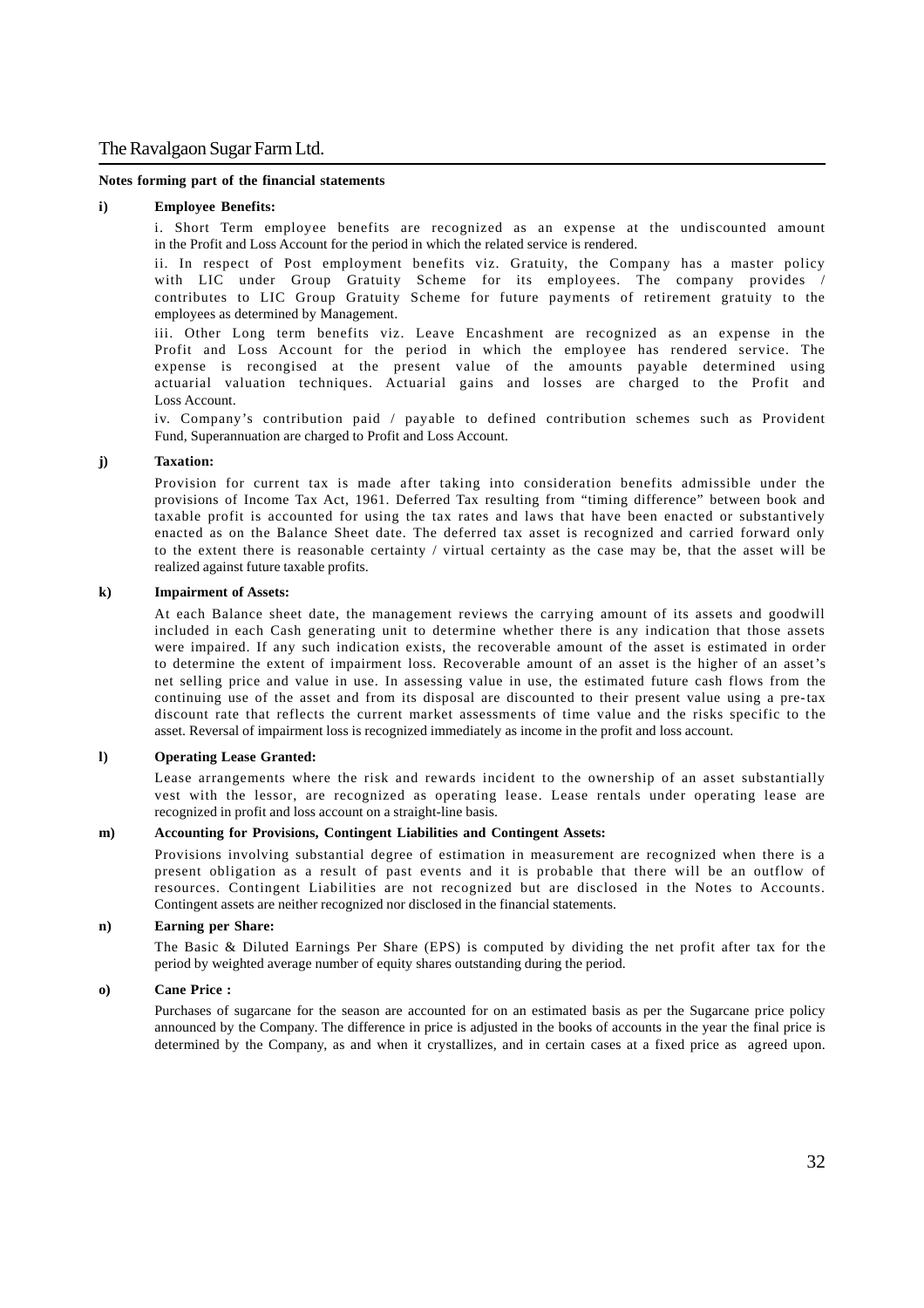#### **Notes forming part of the financial statements**

| 2 | Share capital                                        |                                 | As at<br>31-March-2014 |                                 | $(Rs. in lacs)$<br>As at<br>30-September-2012 |
|---|------------------------------------------------------|---------------------------------|------------------------|---------------------------------|-----------------------------------------------|
|   | (a) Authorised                                       |                                 |                        |                                 |                                               |
|   | 3,00,000 Preference Shares of Rs. 100/- each         |                                 | 300.00                 |                                 | 300.00                                        |
|   | 6,00,000 Equity shares of Rs. 50 each                |                                 | 300.00                 |                                 | 300.00                                        |
|   |                                                      |                                 | 600.00                 |                                 | 600.00                                        |
|   | (b) Issued, Subscribed and fully paid up             |                                 |                        |                                 |                                               |
|   | 68,000 Equity shares of Rs.50 each                   |                                 | 34.00                  |                                 | 34.00                                         |
|   |                                                      |                                 | 34.00                  |                                 | 34.00                                         |
|   | Details of Shareholders holding more then 5% shares: |                                 |                        |                                 |                                               |
|   | Name of shareholder                                  | Number of<br><b>Shares Held</b> | % holding              | Number of<br><b>Shares Held</b> | % holding                                     |
|   | Lanica Financial Services Private Limited            | 28.366                          | 41.71                  | 28.366                          | 41.71                                         |
|   | Carina Finvest Limited                               | 5.020                           | 7.38                   | 5020                            | 7.38                                          |
|   |                                                      |                                 |                        |                                 |                                               |
|   |                                                      |                                 |                        |                                 |                                               |

There is no change in the shares outstanding at the beginning and at the end of the reporting period  $\&$  immediately preceding reporting period.

#### **Terms Rights attached to equity shares**

The Company has only one class of equity shares having a par value of Rs. 50 per share. Each holder of equity share is entitled to one vote per share. The Company declares and pays dividends in Indian Rupees.

The dividend proposed by the Board of Directors is subject to the approval of the shareholders in the ensuing Annual General Meeting.

In the event of liquidation of the Company, the holders of equity shares will be entitled to receive remaining assets of the Company, after distribution of all preferential amounts.

The distribution will be in proportion to the number of equity shares held by the shareholder.

|                                                                                                                                                                      | As at<br>31-March-2014 | (Rs. in lacs)<br>As at<br>30-September-2012 |
|----------------------------------------------------------------------------------------------------------------------------------------------------------------------|------------------------|---------------------------------------------|
| 3<br>Reserves and surplus                                                                                                                                            |                        |                                             |
| (a) Capital Redemption Reserve                                                                                                                                       | 20.00                  | 20.00                                       |
| (b) Cash Subsidy Reserve                                                                                                                                             | 20.00                  | 20.00                                       |
| (c) General Reserve                                                                                                                                                  | 2,204.76               | 2,204.76                                    |
| (d) Surplus / (Deficit) in Statement of Profit & Loss<br>Opening balance<br>Add: Profit/(Loss) for the period<br>Less: Proposed Dividend<br>Tax on Proposed Dividend | 251.22<br>(1,538.42)   | 1.099.84<br>(844.67)<br>3.40<br>0.55        |
| Closing balance                                                                                                                                                      | (1,287.20)             | 251.22                                      |
| Long-term borrowings<br>4                                                                                                                                            | 957.56                 | 2,495.98                                    |
| <b>Secured</b><br>Term Loan from Bank (Refer Note 4.1)<br>From Financial Institutions (Refer Note 4.2)                                                               | 342.78                 | 417.68                                      |
| <b>Unsecured</b><br>Deferred sales tax liability (Refer Note 4.3)<br><b>Public Fixed Deposit</b>                                                                     | 342.78<br>141.16       | 417.68<br>164.24<br>361.45                  |
|                                                                                                                                                                      | 141.16<br>483.94       | 525.69<br>943.37                            |

#### 4.1 Term loan from Bank

The term loan from Dena Bank is secured by the hypothecation of the finished goods, raw material stocks and other assets; and residual charge on other fixed assets of the company. Carries interest @ 12.55% p. a..

The term loan from HDFC Bank is secured by the equitable mortgage of Office Property and carries interest @ 12.75 % p.a.. The loan is repayable in monthly installments from January, 2011 to November, 2019.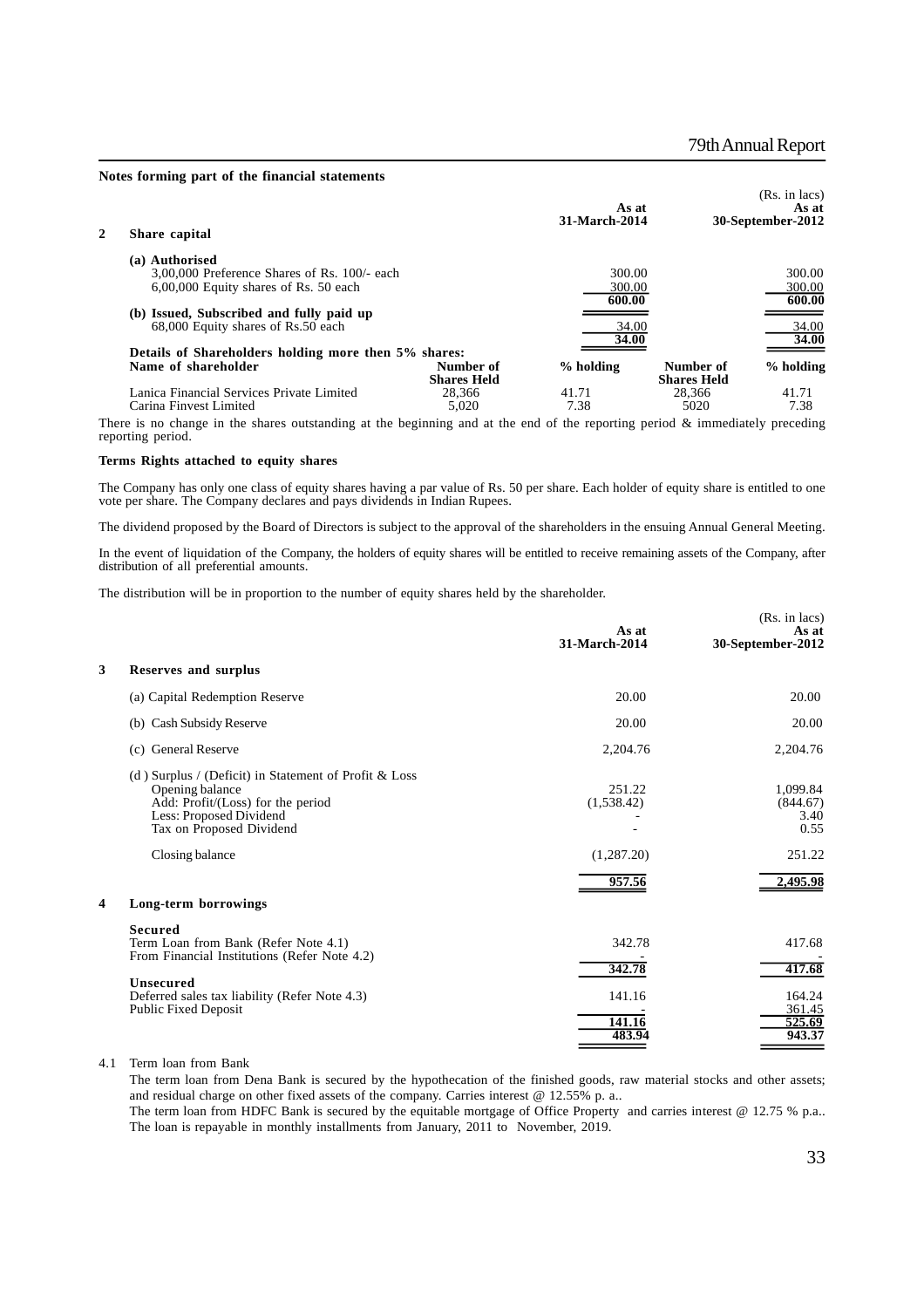#### **Notes forming part of the financial statements**

4.2 Term loan from State Government is secured against Bank Guarantee and further secured by residual charge on fixed assets.

4.3 The total amount outstanding from SICOM is Rs. 164.1 Lacs out of which Rs.22.94 lacs is repayable from April 2014 to March 2015 and the balance amount to be repaid within 5 years from the date of completion of the assessment of the relevant years.

| As at<br>31-March-2014<br>30-September-2012<br>5<br><b>Defered Tax Liablities (Net)</b><br><b>Defered Tax Liabilities</b><br>375.80<br>Depreciation<br><b>Defered Tax Assets</b><br>Expenses allowable on payment basis under<br>24.77<br>Income Tax Act, 1961 | (Rs. in lacs) |
|----------------------------------------------------------------------------------------------------------------------------------------------------------------------------------------------------------------------------------------------------------------|---------------|
|                                                                                                                                                                                                                                                                | As at         |
|                                                                                                                                                                                                                                                                |               |
|                                                                                                                                                                                                                                                                |               |
|                                                                                                                                                                                                                                                                | 381.55        |
|                                                                                                                                                                                                                                                                |               |
|                                                                                                                                                                                                                                                                | 42.11         |
|                                                                                                                                                                                                                                                                |               |
| 351.03                                                                                                                                                                                                                                                         | 339.44        |
| Long-term provisions<br>6                                                                                                                                                                                                                                      |               |
| Provision for employee benefits:                                                                                                                                                                                                                               |               |
| Leave Encashment (Refer Note 32)<br>13.74                                                                                                                                                                                                                      | 16.76         |
| Gratuity Liability (Refer Note 32)                                                                                                                                                                                                                             | 34.00         |
| 13.74                                                                                                                                                                                                                                                          | 50.76         |
| $\overline{7}$<br>Short-term borrowings                                                                                                                                                                                                                        |               |
| <b>Secured</b>                                                                                                                                                                                                                                                 |               |
| Working Capital Loan from Bank (Refer Note 7.1)<br>1,711.31                                                                                                                                                                                                    | 11.95         |
| 1,711.31                                                                                                                                                                                                                                                       | 11.95         |
| <b>Unsecured</b>                                                                                                                                                                                                                                               |               |
| Inter Corporate Deposit from related / other parties (Refer Note 7.2)<br>760.00                                                                                                                                                                                | 175.00        |
| 760.00                                                                                                                                                                                                                                                         | 175.00        |
| 2,471.31                                                                                                                                                                                                                                                       | <u>186.95</u> |

 7.1 Working Capital borrowings from the banks are secured by way of joint hypothecation of inventory including stock of sugar,confectionary and other items and second charge by way of equitable mortgage of company's immovable property situated

at factory.

7.2 Inter Corporate Deposit bears interest at 11% p.a. to 14% p.a.

#### **8 Trade payables**

|  | Trade payables: |
|--|-----------------|
|--|-----------------|

| Payable to Micro, Small and Medium Enterprises |        |        |
|------------------------------------------------|--------|--------|
| Paybles to Others                              | 198.91 | 161.12 |
|                                                | 198.91 | 161.12 |

The details of amounts outstanding to Micro, Small and Medium Enterprises based on available information with the Company is as under:

| The principal amount and the interest due thereon remaining unpaid to Suppliers |  |
|---------------------------------------------------------------------------------|--|
| Principal                                                                       |  |
| Interest due thereon                                                            |  |
| The delayed payments of principal paid beyond the appointed date                |  |
| during the entire accounting period                                             |  |
| Interest actually paid under section 16 of the Micro, Small and Medium          |  |
| Enterprises Development Act, 2006                                               |  |
| Normal interest accrued during the period, for all the delayed payments,        |  |
| as per the agreed terms                                                         |  |
| Normal interest payable for the period of delay in making payment,              |  |
| as per the agreed terms                                                         |  |
| Total interest accrued during the period                                        |  |
| Total interest accrued during the period and remaining unpaid                   |  |
|                                                                                 |  |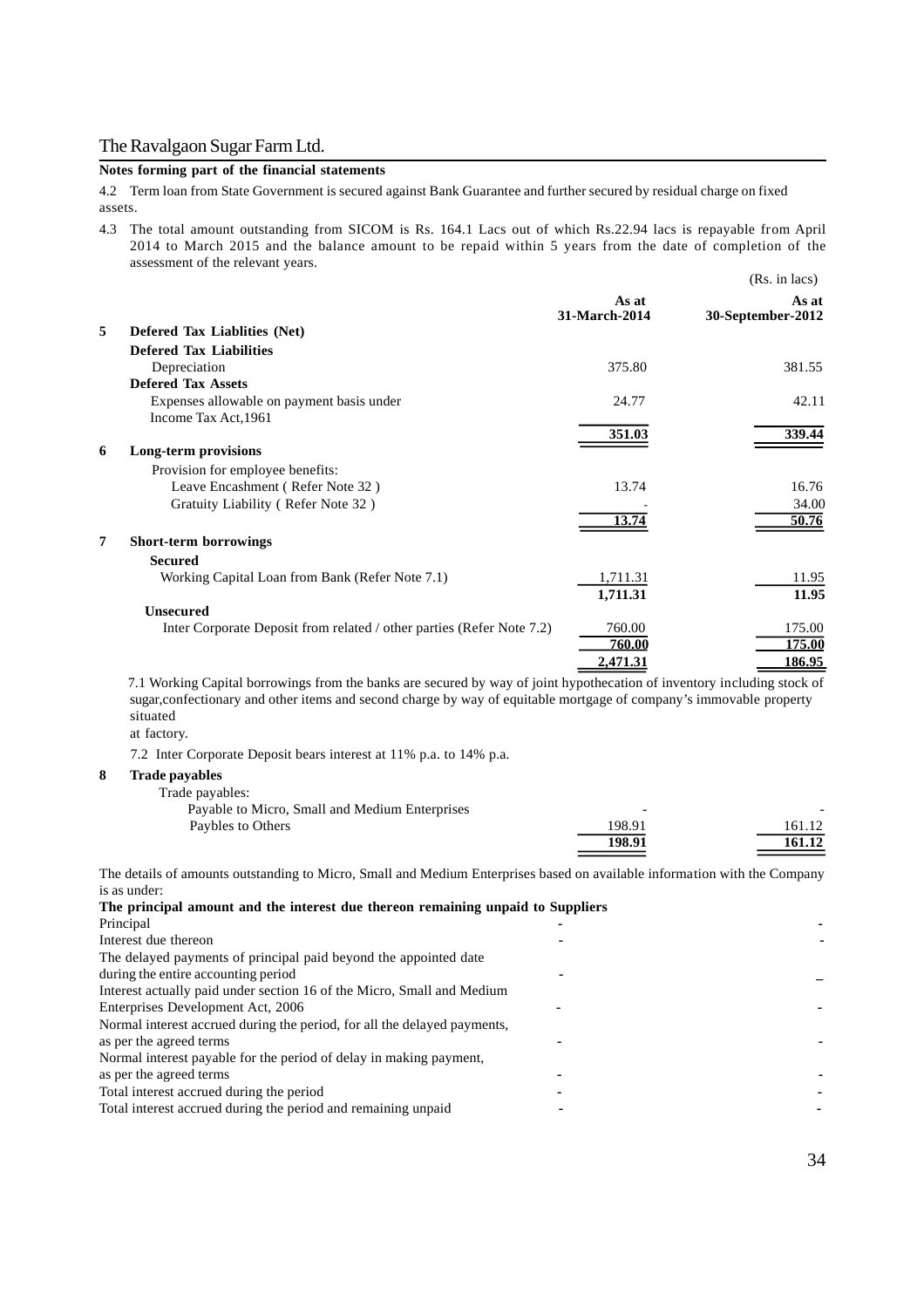| Notes forming part of the financial statements |               |                        |
|------------------------------------------------|---------------|------------------------|
|                                                | As at         | (Rs. in lacs)<br>As at |
|                                                | 31-March-2014 | 30-September-2012      |
| 9 Other current liabilities                    |               |                        |
| (a) Current maturities of long-term debt       |               |                        |
| Term Loan from Bank (Refer note 4.1)           | 1,401.10      | 136.75                 |
| From Government of India (Refer note 4.2)      | 37.82         | 37.82                  |
| Deferred Sales Tax liability (Refer Note 4.3)  | 22.94         | 21.38                  |
| Public Fixed Deposit                           | 568.38        | 127.34                 |
|                                                | 2,030.24      | 323.29                 |
| (b) Unpaid dividends (Refer Notes 9.1)         | 4.48          | 5.71                   |
| (c) Statutory dues                             | 116.11        | 77.80                  |
| (d) Advances from customers                    | 183.55        | 39.09                  |
| (e) Cane Liabilities                           | 106.12        | 139.55                 |
| (f) Other Liabilities                          | 218.45        | 204.33                 |
| (g) Unclaimed Public Deposits                  | 11.40         | 6.77                   |
| (h) Interest on Unclaimed Public Deposits      | 2.77          | 2.23                   |
| (i) Sundry Deposits                            | 162.43        | 160.79                 |
| (e) Interest Accrued and not Due               | 47.97         | 52.37                  |
|                                                | 2,883.52      | 1,011.93               |

9.1 There is no amount due and outstanding to be credited to the Investor Education and Protection Fund.

#### **10 Short-term provisions**

| (a) Provision for employee benefits:                           |       |       |
|----------------------------------------------------------------|-------|-------|
| (i) Provision for bonus                                        | 1.45  | 15.06 |
| (ii) Provision for leave encashment (Refer note 33)            | 8.21  | 13.90 |
|                                                                | 9.66  | 28.96 |
| (b) Provision - Others:                                        |       |       |
| (i) Provision for proposed equity dividend                     |       | 3.40  |
| (ii) Provision for tax on proposed dividends                   |       | 0.55  |
|                                                                |       | 3.95  |
|                                                                | 9.66  | 32.91 |
| 12 Non-current investments                                     |       |       |
|                                                                |       |       |
| Investment in equity instruments (non trade investments)       |       |       |
| (i) Quoted                                                     |       |       |
| 2,419 (PY: 2,419) shares of Rs. 20 each fully paid up in       | 0.20  | 0.20  |
| The Scindia Steam Navigation Co. Ltd.                          |       |       |
| $1$ (PY: 5,101) shares of Rs. 10 each fully paid up in         |       | 1.51  |
| Dena Bank                                                      |       |       |
| 17,600 (PY: 17,600) shares of Rs 10 each fully paid up in      | 8.80  | 8.80  |
| <b>Acrow India Limited</b>                                     |       |       |
| (ii) Unquoted                                                  |       |       |
| $36,190$ (PY: $36,190$ ) shares of Rs.10 each fully paid up in | 18.61 | 18.61 |
| Carina Finvest Limited                                         |       |       |
|                                                                | 27.61 | 29.12 |
| Less: Provision for diminution in value of investments         | 0.20  | 0.20  |
|                                                                | 27.41 | 28.92 |
| Aggregate amount of quoted investments                         | 9.00  | 9.00  |
| Aggregate market value of quoted investments                   | 6.70  | 19.66 |
| Aggregate amount of unquoted investments                       | 8.61  | 18.61 |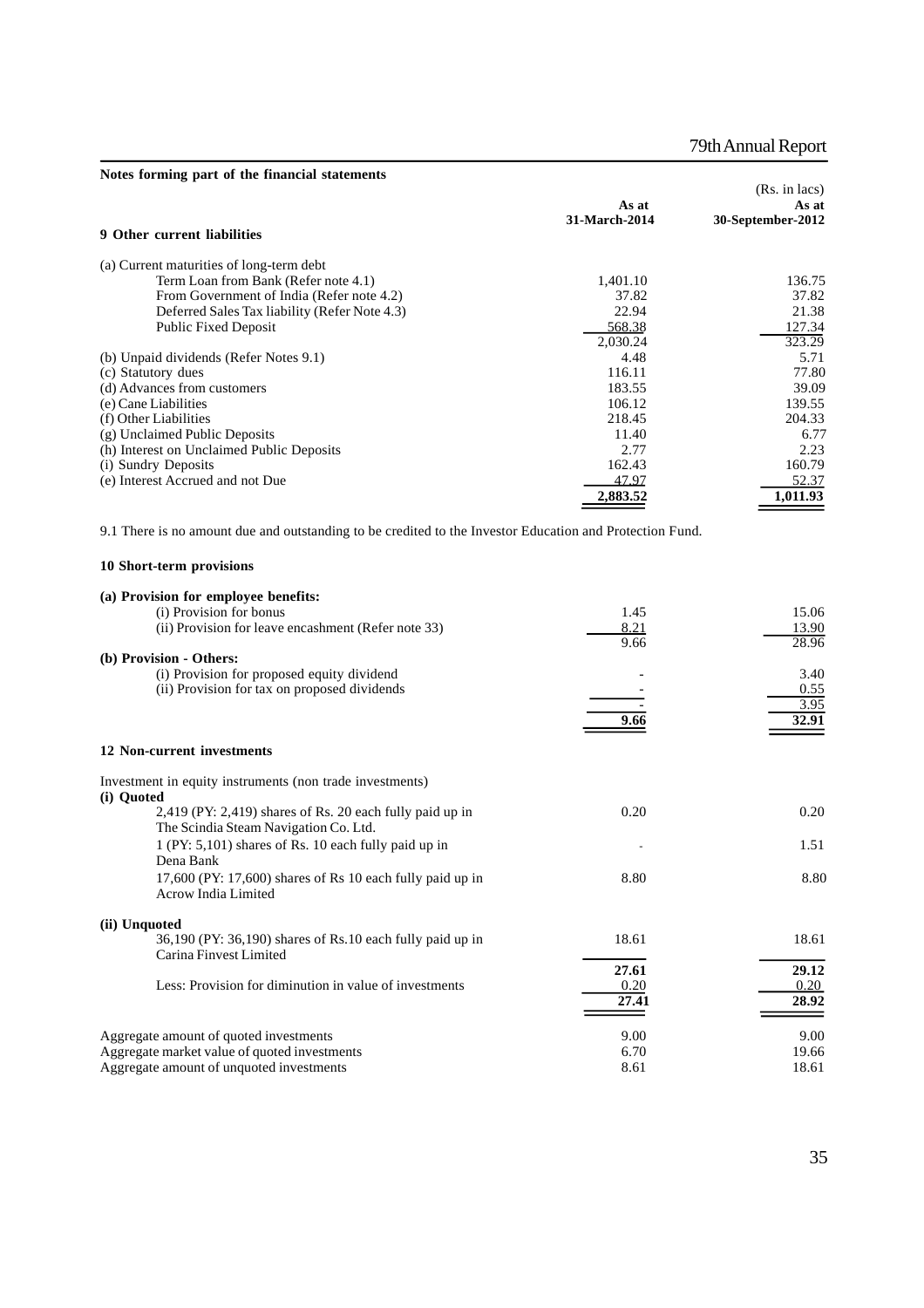| 11 Fixed Assets As At 31-March-2014 |          |                                  |      |                        |                           |                                     |      |                      |                       |                    |                      |                                              | Rs. In Lacs |
|-------------------------------------|----------|----------------------------------|------|------------------------|---------------------------|-------------------------------------|------|----------------------|-----------------------|--------------------|----------------------|----------------------------------------------|-------------|
|                                     |          | GROSS BLOCK (AT COST)            |      |                        |                           | DEPRECIATION                        |      |                      |                       |                    | IMPAIRMENT OF ASSETS | NET BLOCK                                    |             |
| <b>PARTICULARS</b><br>Sr. No.       | As at    | 1-Oct-2012 Addditions Deductions |      | $31-Mar-2014$<br>As at | As at<br>$1 - Oct - 2012$ | the year Deductions<br>$_{\rm For}$ |      | As at<br>31-Mar-2014 | $1-0ct-2012$<br>As at | the year<br>During | As at                | 31-Mar-2014 31-Mar-2014 30-Sep-2012<br>As at | As at       |
| Tangible Assets                     |          |                                  |      |                        |                           |                                     |      |                      |                       |                    |                      |                                              |             |
| FREEHOLD LAND                       | 5.10     |                                  | 1.36 | 3.74                   |                           |                                     |      | f,                   |                       |                    | ï                    | 3.74                                         | 5.10        |
| 2 BUILDINGS & GODOWNS               | 2,076.43 |                                  | 6.86 | 2,069.57               | 409.06                    | 59.93                               | 2.05 | 466.94               |                       |                    |                      | 1,602.63                                     | 1,667.37    |
| 3 PLANT & EQUIPMENTS                | 4,978.36 | 21.88                            |      | 5,000.24               | 3,831.00                  | 229.02                              |      | 4,060.02             | 32.90                 |                    | 32.90                | 907.32                                       | 1,114.46    |
| 4 FURNITURE & FIXTURES              | 154.34   |                                  |      | 154.34                 | 91.86                     | 10.73                               |      | 102.59               |                       |                    | í,                   | 51.75                                        | 62.48       |
| 5 VEHICLES                          | 112.67   |                                  |      | 112.67                 | 84.43                     | 7.22                                |      | 91.65                |                       |                    |                      | 21.02                                        | 28.24       |
| <b>6 OFFICE EQUIPMENT</b>           | 60.25    | 0.80                             |      | 61.05                  | 31.77                     | 3.86                                |      | 35.63                |                       |                    |                      | 25.42                                        | 28.48       |
|                                     | 7,387.15 | 22.68                            | 8.22 | 7,401.61               | 4,448.12                  | 310.76                              | 2.05 | 4,756.83             | 32.90                 |                    | 32.90                | 2,611.88                                     | 2,906.13    |
| PREVIOUS YEAR                       | 7,169.05 | 218.10                           |      | 7,387.15               | 4,110.09                  | 338.03                              |      | 4,448.12             | 32.90                 |                    | 32.90                | 2,906.13                                     |             |
| Intangable Assets                   |          |                                  |      |                        |                           |                                     |      |                      |                       |                    |                      |                                              |             |
| Computer Software                   | 9.74     | 11.43                            |      | 21.17                  | 9.64                      | 1.10                                |      | 10.74                | ı                     |                    |                      | 10.43                                        | 0.10        |
| Previous year                       | 9.74     |                                  |      | 9.74                   | 9.28                      | 0.36                                |      | 9.64                 |                       |                    |                      | 0.10                                         |             |
|                                     |          |                                  |      |                        |                           |                                     |      |                      |                       |                    |                      |                                              |             |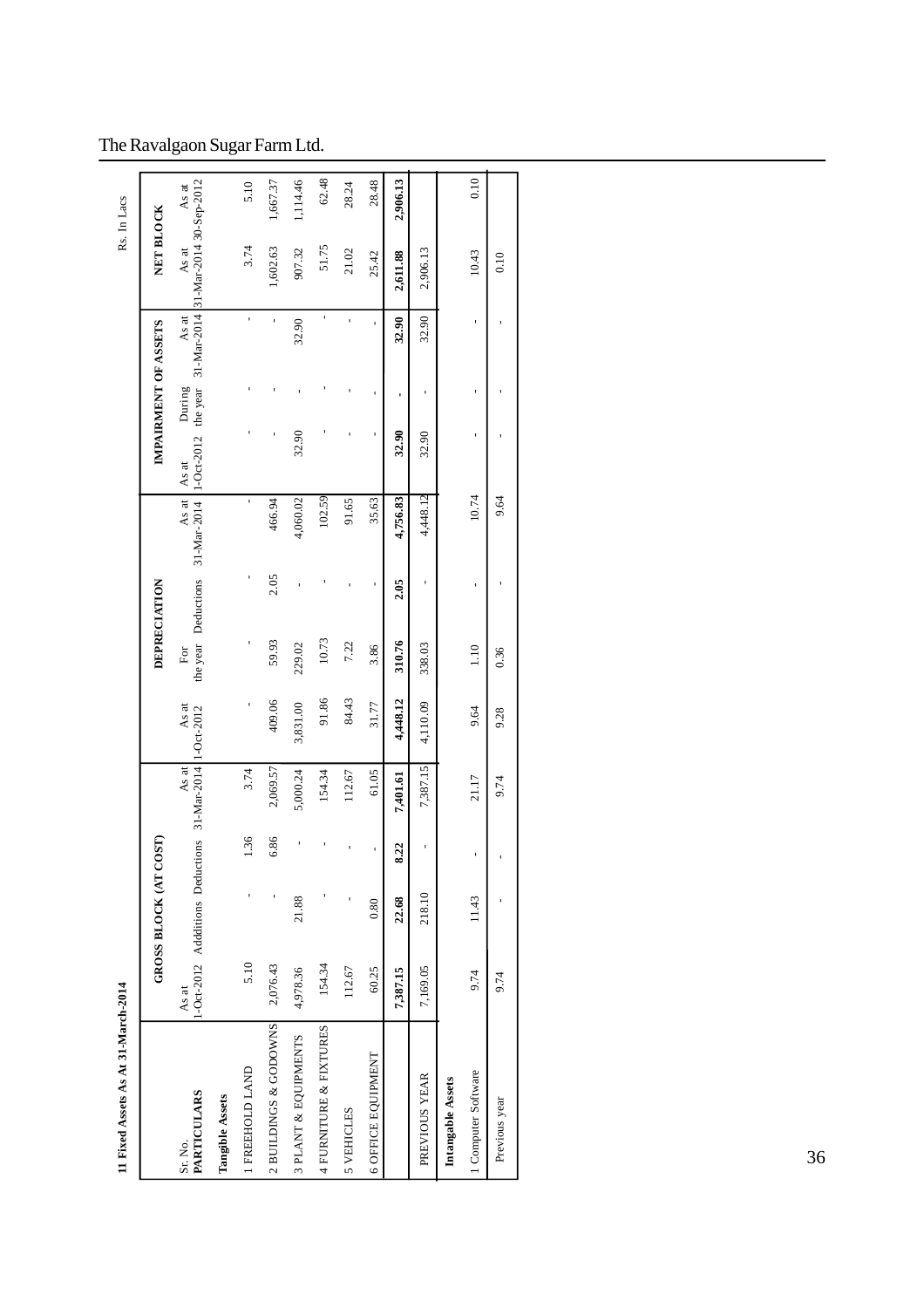# **Notes forming part of the financial statements**

|                                                                                                |                        | (Rs. in lacs)              |
|------------------------------------------------------------------------------------------------|------------------------|----------------------------|
|                                                                                                | As at<br>31-March-2014 | As at<br>30-September-2012 |
| 13 Long-term loans and advances                                                                |                        |                            |
| Capital Advances                                                                               |                        | 4.92                       |
| Balances with government authorities - Unsecured, considered good                              |                        |                            |
| <b>Security Deposits</b><br>Balances with Others - Unsecured, considered good                  | 0.16                   |                            |
| Security Deposits                                                                              | 114.54                 | 116.08                     |
|                                                                                                | 114.70                 | 121.00                     |
| <b>14 Current investments</b>                                                                  |                        |                            |
| <b>Unquoted</b>                                                                                |                        |                            |
| Investment in mutual funds                                                                     |                        |                            |
| Nil(PY:1,039.366) units of DWS Ultra Short Term Funds                                          |                        | 0.10                       |
| Nil(PY:4.81,419.314) units of DWS Treasury Fund-                                               |                        | 50.01                      |
| Investment-Regular Plan                                                                        |                        |                            |
| Nil(PY:4.94,512.807) units of IDFC Money Manager Fund-<br>Investment Plan -Plan A Monthly Div. |                        | 50.01                      |
| Nil(PY:15,16,674.084) units of Templeton India Ultra Short                                     |                        | 151.84                     |
| Bond Retail Plan                                                                               |                        |                            |
| Nil(PY:2,096.54) units of HDFC Short Term M Fund                                               |                        | 0.22                       |
| Nil(PY:7,012.26) units of HDFC Treasury ADVG Fund                                              |                        | 0.71                       |
| Nil(PY:1,430.749) units of ICICI Short Term M Fund                                             |                        | 0.18                       |
| Nil(PY:59,258.576) units of UTI Bond Fund (Dividend Fund)                                      |                        | 6.69                       |
|                                                                                                |                        | 259.76                     |
| Less: Provision for diminution in value of investments                                         |                        | 0.51                       |
|                                                                                                |                        | 259.25                     |
|                                                                                                |                        |                            |
| Aggregate amount of unquoted investments                                                       |                        | 259.76                     |
| Aggregate market value of unquoted investments                                                 |                        | 259.55                     |
| <b>15 Inventories</b>                                                                          |                        |                            |
| (At lower of cost and net realisable value)                                                    |                        |                            |
| Raw materials                                                                                  | 96.40                  | 206.19                     |
| Work-in-progress<br>Finished goods                                                             | 55.46<br>3,742.07      | 23.60<br>677.51            |
| Stores and spares                                                                              | 369.34                 | 290.43                     |
|                                                                                                | 4,263.27               | 1,197.73                   |
|                                                                                                |                        |                            |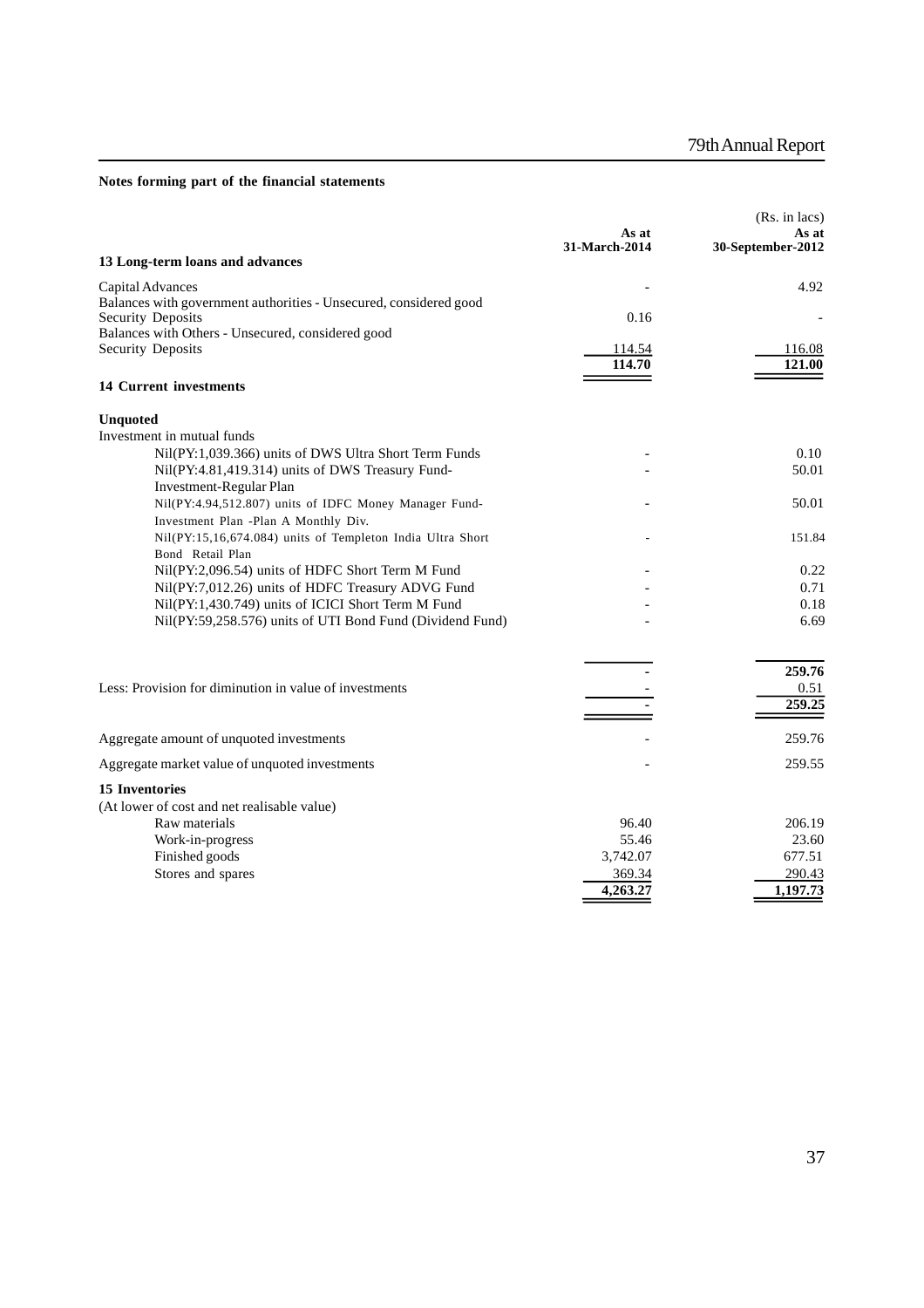# **Notes forming part of the financial statements**

|                                                                           |                        | (Rs. in lacs)              |
|---------------------------------------------------------------------------|------------------------|----------------------------|
|                                                                           | As at<br>31-March-2014 | As at<br>30-September-2012 |
| <b>16 Trade receivables</b>                                               |                        |                            |
| Unsecured, considered good                                                |                        |                            |
| Trade Receivables outstanding for a period exceeding six months<br>Others | 6.30<br>0.45           | 2.85<br>255.00             |
|                                                                           | 6.75                   | 257.85                     |
|                                                                           |                        |                            |
| 17 Cash and Bank Balance                                                  |                        |                            |
| Cash & Cash Equivalent                                                    |                        |                            |
| (a) Cash on hand                                                          | 0.44                   | 0.58                       |
| (b) In current accounts                                                   | 7.47                   | 76.84                      |
| <b>Other Bank Balance</b>                                                 |                        |                            |
| (a) In deposit accounts                                                   | 16.31                  | 11.97                      |
| (b) In earmarked accounts                                                 |                        |                            |
| - Unpaid dividend accounts                                                | 4.48                   | 5.71                       |
|                                                                           | 28.70                  | 95.10                      |
| 18 Short-term loans and advances                                          |                        |                            |
| Loans and advances to employees                                           |                        |                            |
| Secured, considered good                                                  | 5.43                   | 2.79                       |
| Prepaid expenses - Unsecured, considered good                             | 7.82                   | 2.09                       |
| Balances with government authorities                                      |                        |                            |
| Unsecured, considered good                                                |                        |                            |
| CENVAT credit receivable                                                  | 4.20                   | 0.08                       |
| VAT credit receivable                                                     | 22.53                  | 22.53                      |
| Advances to Suppliers                                                     |                        |                            |
| Unsecured, considered good                                                | 14.91                  | 5.49                       |
| Others                                                                    |                        |                            |
| <b>Advance Recoverable</b>                                                | 47.03                  | 96.32                      |
| Advance tax (net of provisions)                                           | 236.45                 | 260.72                     |
|                                                                           |                        |                            |
|                                                                           | 338.37                 | 390.02                     |
|                                                                           |                        |                            |

18.1 Includes Security deposit of Rs. 15.00 Lacs (Previous Year Rs. 15.00 Lacs) given to companies in which directors are interested against lease of premises.

#### **19 Other current assets**

| Interest accrued on deposits & loans |  |
|--------------------------------------|--|
|                                      |  |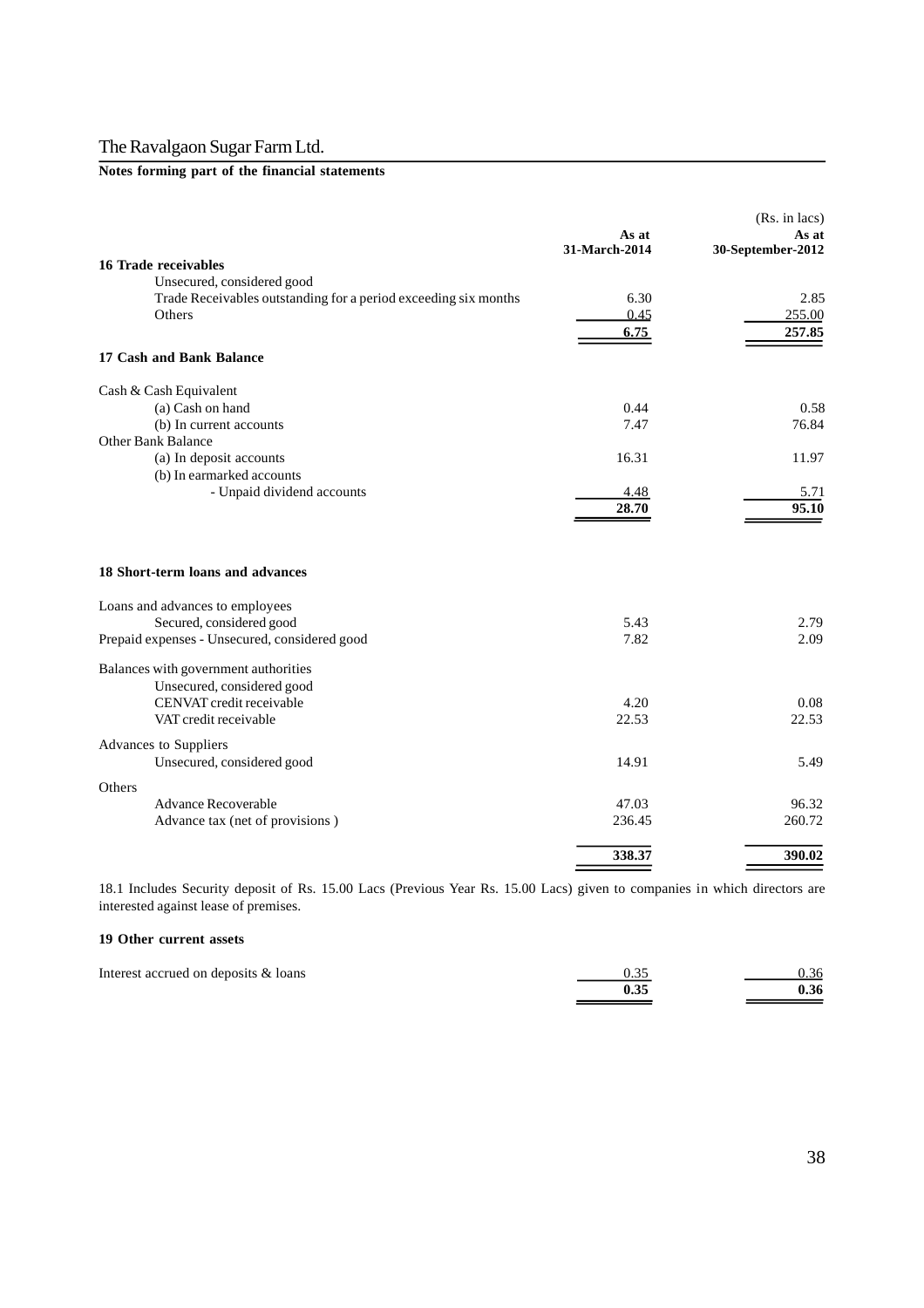# **Notes forming part of the financial statements**

|                                                                   |               | For 18 months ended<br>31-March-2014 | For 18 months ended | (Rs. in <i>lacs</i> )<br>30-September-2012 |
|-------------------------------------------------------------------|---------------|--------------------------------------|---------------------|--------------------------------------------|
| 20 Revenue from operations                                        |               |                                      |                     |                                            |
| (a) Sale of products                                              |               | 3,320.49                             |                     | 10,710.87                                  |
| (b) Other operating revenues<br>Scrap Sales                       |               | 6.84                                 |                     | 15.47                                      |
| Sale of By-Products                                               |               | 350.33                               |                     | 517.89                                     |
|                                                                   |               | 3,677.66                             |                     | 11,244.23                                  |
| <b>Details of Sale of Products:</b>                               |               |                                      |                     |                                            |
| Sugar                                                             |               | 596.31                               |                     | 8,148.10                                   |
| Confectionary                                                     |               | 2,724.18<br>3,320.49                 |                     | 2,562.77<br><u>10,710.87</u>               |
| 21 Other income                                                   |               |                                      |                     |                                            |
| (a) Interest income (Refer Note 21.1)                             |               | 2.40                                 |                     | 1.93                                       |
| (b) Dividend income from investments (Refer Note 21.2)            |               | 4.59                                 |                     | 12.01                                      |
| (c) Other non-operating income                                    |               | 124.85                               |                     | 284.62                                     |
| (d) Profit on sale of Assets<br>(e) Profit on sale of Investments |               | 107.74<br>5.12                       |                     | 7.17                                       |
| (f) Provision no longer required                                  |               | 30.65                                |                     | 5.00                                       |
|                                                                   |               | 275.35                               |                     | 310.73                                     |
| 21.1 Interest income comprises:                                   |               | 1.31                                 |                     | 1.68                                       |
| Interest from banks on deposits<br>Interest from others           |               | 0.25                                 |                     | 0.25                                       |
| Interest on Bonds                                                 |               | 0.84                                 |                     |                                            |
| 21.2 Dividend income comprises:                                   |               | 2.40                                 |                     | <u>1.93</u>                                |
| Dividend Income from Long Term Investments                        |               | 1.68                                 |                     | 1.68                                       |
| Dividend Income from Current Investments                          |               | 2.91<br>4.59                         |                     | 10.33<br>12.01                             |
| 22 Cost of materials consumed                                     |               |                                      |                     |                                            |
| Opening stock                                                     |               | 206.19                               |                     | 169.23                                     |
| Add: Purchases                                                    |               | 4.894.01                             |                     | 5.417.71                                   |
|                                                                   |               | 5,100.20<br>96.40                    |                     | 5,586.94<br>206.19                         |
| Less: Closing stock                                               |               | 5.003.80                             |                     | 5,380.75                                   |
|                                                                   |               |                                      |                     |                                            |
| Sugarcane<br>Liquid Glucose                                       |               | 3,425.98<br>321.50                   |                     | 4,461.98<br>266.58                         |
| Sugar                                                             |               | 335.30                               |                     |                                            |
| Wraping Papers                                                    |               | 254.84                               |                     | 152.66                                     |
| Components & Others                                               |               | 666.18<br>5,003.80                   |                     | 499.53<br>5,380.75                         |
| Value of Imported & Indigenous Consumption of Raw Materials       |               |                                      |                     |                                            |
|                                                                   | (Rs. in lacs) | $\%$                                 | (Rs. in lacs)       | $\frac{0}{0}$                              |
| Imported<br>Indigenous                                            | 5,003.80      | 100.00%                              | 5,380.75            | 100.00%                                    |
|                                                                   | 5,003.80      |                                      | 5,380.75            |                                            |
| 23 Changes in inventories of finished goods and work-in-progress  |               |                                      |                     |                                            |
| Inventories at the beginning of the period                        |               |                                      |                     |                                            |
| <b>Finished Goods</b>                                             |               | 677.51                               |                     | 3,727.61                                   |
| WIP                                                               |               | 23.60<br>701.11                      |                     | 61.85<br>3,789.46                          |
|                                                                   |               |                                      |                     |                                            |
| Inventories at the end of the period                              |               |                                      |                     |                                            |
| <b>Finished Goods</b><br>WIP                                      |               | 3,742.07<br>55.46                    |                     | 677.51<br>23.60                            |
|                                                                   |               | 3,797.53                             |                     | 701.11                                     |
|                                                                   |               | (3,096.42)                           |                     | 3,088.35                                   |
|                                                                   |               |                                      |                     |                                            |
|                                                                   |               |                                      |                     |                                            |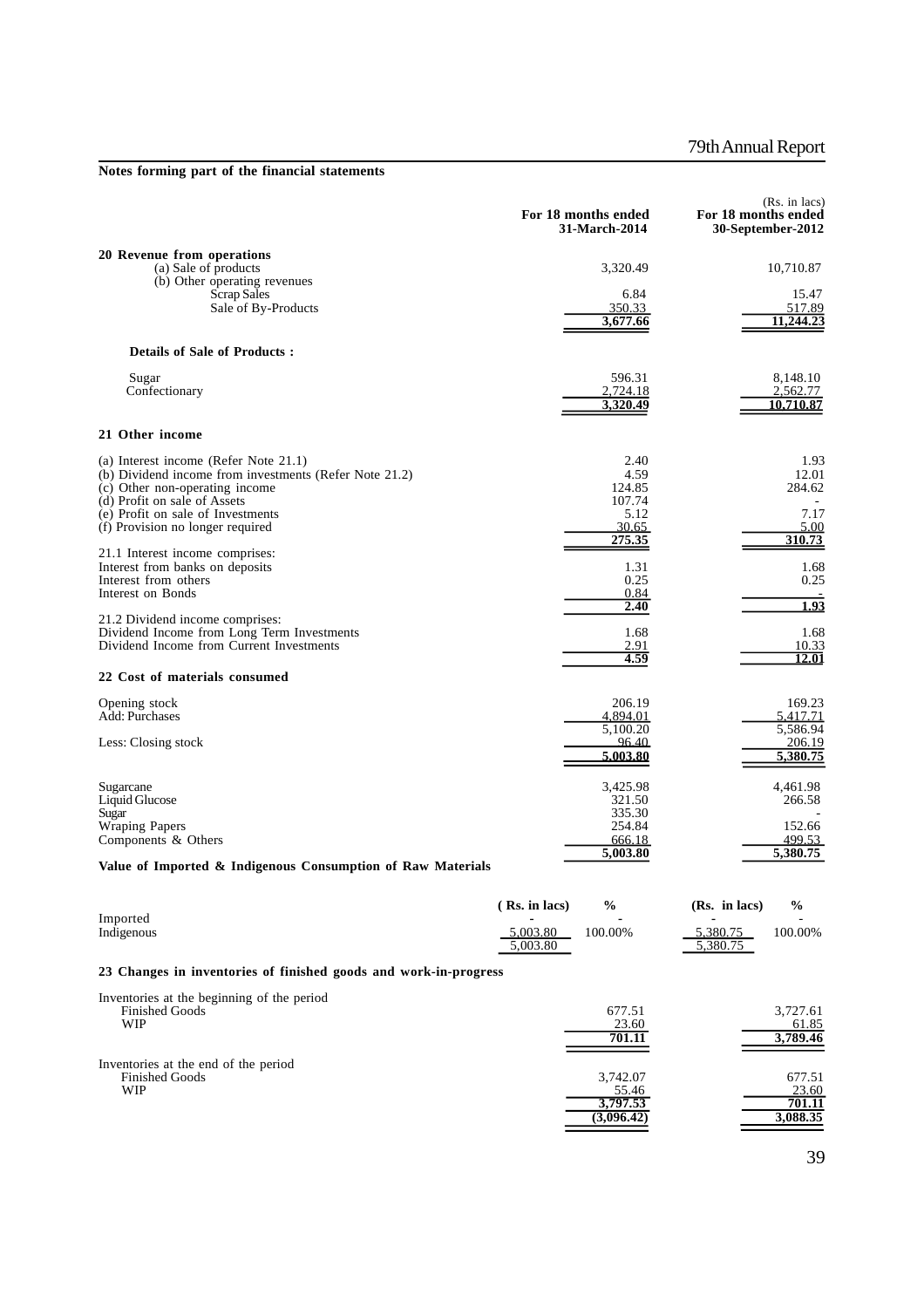|  |  |  |  |  |  | Notes forming part of the financial statements |
|--|--|--|--|--|--|------------------------------------------------|
|--|--|--|--|--|--|------------------------------------------------|

|                                                                                 | For 18 months ended<br>31-March-2014 | (Rs. in lacs)<br>For 18 months ended<br>30-September-2012 |
|---------------------------------------------------------------------------------|--------------------------------------|-----------------------------------------------------------|
| Details of closing stock-Finished goods                                         |                                      |                                                           |
| Sugar<br>Confectionary                                                          | 3,579.96<br>162.11                   | 541.84<br>135.67                                          |
|                                                                                 | 3,742.07                             | 677.51                                                    |
| Details of closing stock-Work in progress                                       |                                      |                                                           |
| Sugar                                                                           | 55.46                                | 18.90                                                     |
| Confectionary                                                                   | 55.46                                | 4.70<br>23.60                                             |
| 24 Employees benefit expenses                                                   |                                      |                                                           |
| Salaries and wages                                                              | 871.37                               | 1,111.48                                                  |
| Contributions to provident and other funds                                      | 172.78                               | 122.30                                                    |
| Staff welfare expenses                                                          | 31.74<br>1,075.89                    | <u>30 16.</u><br>1,263.94                                 |
| <b>25 Finance costs</b>                                                         |                                      |                                                           |
| (a) Interest expense on:                                                        |                                      |                                                           |
| (i) Term Loan                                                                   | 179.87                               | 168.29                                                    |
| (ii) Working Capital                                                            | 359.13                               | 199.95                                                    |
| (iii) Others                                                                    | 155.99                               | 102.45                                                    |
| (b) Other borrowing costs                                                       | 45.33<br>740.32                      | 30.23<br>500.92                                           |
|                                                                                 |                                      |                                                           |
| 26 Other expenses                                                               |                                      |                                                           |
| Consumption of stores and spare parts                                           | 206.26                               | 288.69                                                    |
| Power and fuel                                                                  | 176.09                               | 153.27                                                    |
| Rent including lease rentals                                                    | 27.08                                | 52.47<br>12.70                                            |
| Repairs and maintenance - Buildings<br>Repairs and maintenance - Machinery      | 11.21<br>61.33                       | 63.88                                                     |
| Repairs and maintenance - Others                                                | 37.49                                | 36.26                                                     |
| Insurance                                                                       | 11.26                                | 8.35                                                      |
| Rates and taxes                                                                 | 42.31                                | 41.86                                                     |
| Travelling and conveyance                                                       | 113.72                               | 139.82                                                    |
| Printing and stationery                                                         | 6.31<br>173.65                       | 6.85                                                      |
| Freight and forwarding<br>Advertisement, Publicity & Selling Expenses           | 36.78                                | 169.26<br>23.99                                           |
| Postage & Telephone                                                             | 11.86                                | 13.41                                                     |
| Director Fees                                                                   | 0.42                                 | 0.64                                                      |
| Commission & Discount                                                           | 29.77                                | 18.47                                                     |
| Donations                                                                       |                                      | 6.56                                                      |
| Legal and professional<br>Excise Duty & Sugar Cess                              | 67.31<br>5.09                        | 44.10<br>20.98                                            |
| Sales Tax                                                                       | 7.05                                 | 35.44                                                     |
| <b>Remuneration To Auditors:</b>                                                |                                      |                                                           |
| For Audit Fees                                                                  | 3.37                                 | 3.37                                                      |
| For taxation matters                                                            | 0.84                                 | 0.84                                                      |
| For other services                                                              | 1.69                                 | 1.69                                                      |
| Reimbursement of expenses<br>Loss on fixed assets sold / scrapped / written off | 0.08                                 | 0.06                                                      |
| Other Manufacturing Expenses                                                    | 92.33                                | 94.23                                                     |
| Miscellaneous expenses                                                          | 86.45                                | 106.66                                                    |
|                                                                                 | 1,209.75                             | 1.343.85                                                  |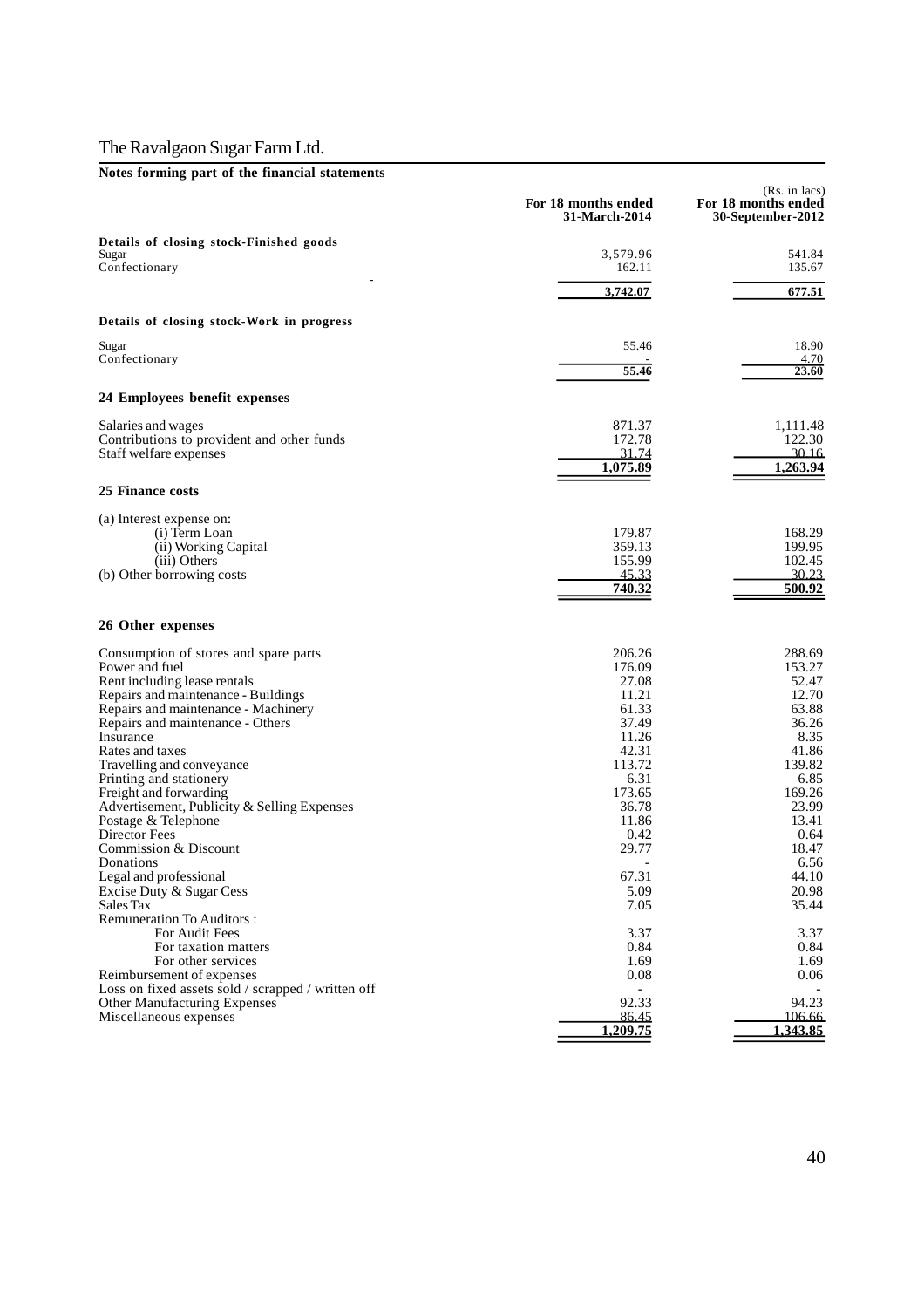#### **Notes forming part of the financial statements**

#### **26.1 Value of Imported & Indigenous Consumption of Stores & Spares**

|                                                             | (Rs. in lacs)  | For 18 months ended<br>31-March-2014<br>$\frac{0}{0}$ | (Rs. in lacs)  | For 18 months ended<br>30-September-2012<br>$\frac{6}{6}$ |
|-------------------------------------------------------------|----------------|-------------------------------------------------------|----------------|-----------------------------------------------------------|
|                                                             |                |                                                       |                |                                                           |
| Imported<br>Indigenous                                      | 7.83<br>198.43 | 3.80%<br>96.20%                                       | 3.46<br>285.23 | 1.20%<br>98.80%                                           |
|                                                             |                |                                                       |                |                                                           |
| 26.2 Expenditure in Foreign Currencies                      |                | (Rs. in lacs)                                         |                | (Rs. in lacs)                                             |
| <b>Travelling Expenses</b>                                  |                | 6.18                                                  |                | 8.87                                                      |
| Purchase of spare parts                                     |                | 7.83                                                  |                |                                                           |
| Others                                                      |                |                                                       |                | 0.02                                                      |
| <b>Contingent Liabilities</b><br>27                         |                |                                                       |                |                                                           |
|                                                             |                | <b>Current Period</b>                                 |                | <b>Previous Period</b>                                    |
|                                                             |                | (Rs. in lacs)                                         |                | (Rs. in lacs)                                             |
| a Guarantees given by Banks                                 |                | 45.97                                                 |                | 45.97                                                     |
| b Sales Tax / Other Liability for the years 1995-1999 not   |                | 60.90                                                 |                | 60.90                                                     |
| acknowledged as debt (Cane Purchase Tax)                    |                |                                                       |                |                                                           |
| c Show Cause notices cum demand for Excise Duty             |                |                                                       |                | 136.36                                                    |
| d Electricity Duty on own Generation                        |                | 76.33                                                 |                | 76.33                                                     |
| e Income Tax Demands in appeal                              |                | 25.73                                                 |                | 25.73                                                     |
| f Construction House Employees Union's workmen wage demands |                |                                                       |                |                                                           |
| against the order of industiral tribunal - Mumbai           |                | Unascertained                                         |                | Unascertained                                             |
| g Provident Fund on contract labour                         |                | 140.00                                                |                |                                                           |
| <b>28 Managerial Remuneration</b>                           |                |                                                       |                |                                                           |
| a Salary & allowances                                       |                | 50.92                                                 |                | 86.56                                                     |
| b Company's Contribution to Provident Fund                  |                | 2.88                                                  |                | 7.02                                                      |
| c Perquisites                                               |                |                                                       |                | 0.17                                                      |
|                                                             | <b>Total</b>   | 53.80                                                 |                | 93.75                                                     |
|                                                             |                |                                                       |                |                                                           |

**29** Cane, Transport and Harvesters advances and liabilities , Debtors and Creditors balances are subject to confirmation and reconciliation.

- **30** As per the accounting practice followed by the Company, excise duty is accounted for at the point of Sales / transfer of goods.
- **31** In the opinion of the board, current assets, loans and advances have a value on realisation in the ordinary course of the business at least equal to the amount at which they are stated.

#### **32 AS 15 - Employee benefits:**

 a. The present value of accrued Gratuity liability as determined by an Actuary as at 31March 2014 was Rs.541.46 lacs (Previous year Rs. 565.11 lacs).

The balance lying in the contributory fund with the Life Insurance Cooporation of India (LIC) as at 31 March 2014 is Rs. 0.94 lacs (Previous Year Rs. 2.56 lacs).

The net liability of Rs.540.52 lacs as at year end (Previous Year Rs. 562.55 lacs) has not been recognised in the Accounts as required under the Accounting Standard - 15 i.e. Employee Benefits, notified by Companies Accounting Standards Rules, 2006.

Consuquently as against the charge to the profit and loss account of Rs. Nil (Previous Year Rs. Nil Lacs), the expense determined by the Actuarial Valuation is Rs. 73.20 Lacs (Previous Year Rs. 139.62 lacs).

However the Company expects to meet this liability in due course with enhanced funding of the Contribution to L.I.C. or upon actual payment to employees as has been done in earlier years.

 b Subject to above, however the disclosure required under AS 15 'Employee Benefits' notified in the Companies (Accounting Standard) Rules 2006, are given below: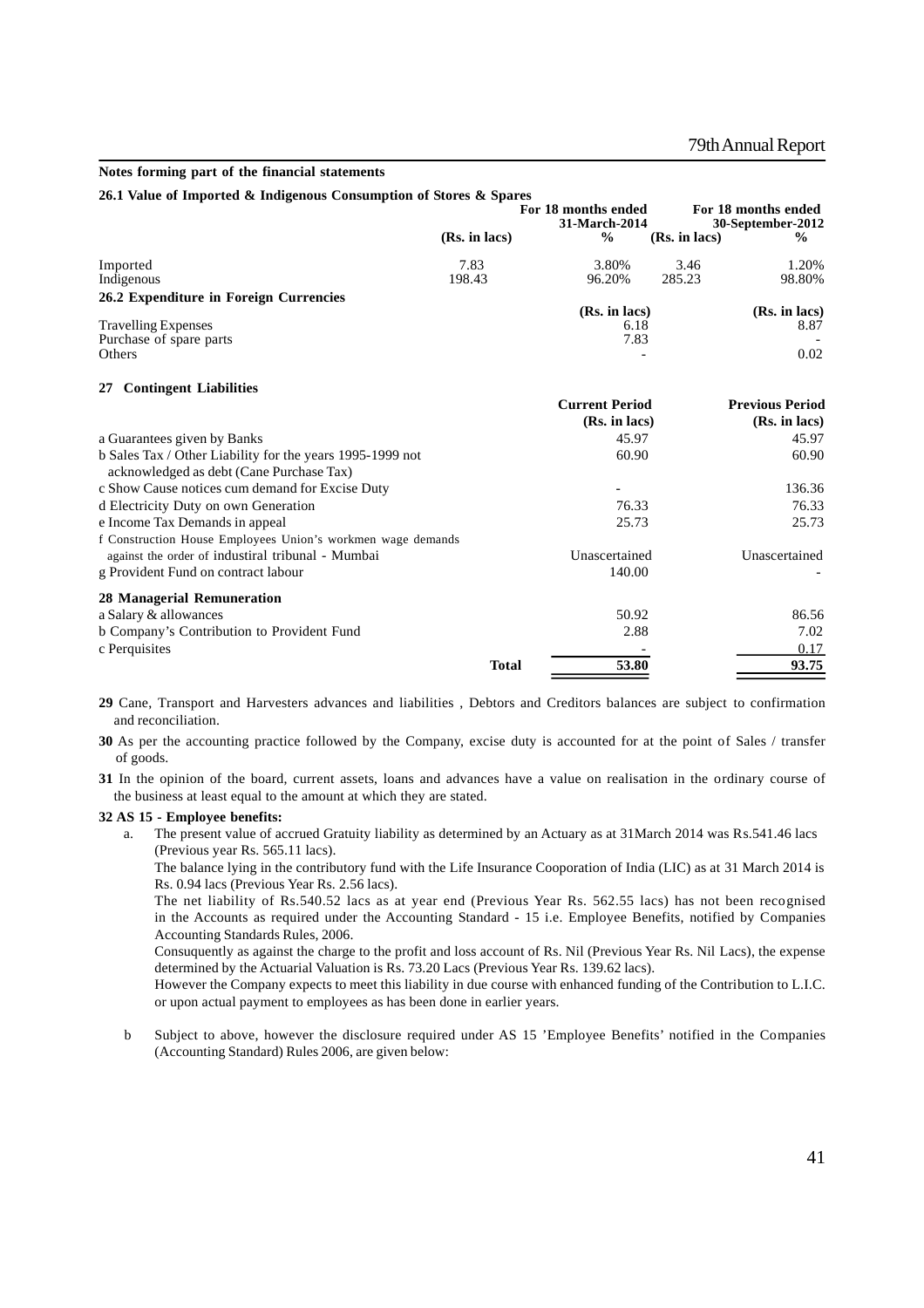#### **Notes forming part of the financial statements**

#### **I. General description :**

**(i) Gratuity :** The Company has a defined benefit gratuity plan. Every employee who has completed five years or more of services gets a gratuity on death or resignation or retirement at 15 days salary (last drawn) for each completed year of service. The scheme is funded with Insurance Company in the form of qualifying insurance policy.

**(ii) Leave Wages :** The leave wages are payable to all eligible employees at the rate of daily salary for each day of accumulated leave on death or on resignation or upon retirement on attaining superannuation age.

#### **II. Defined Benefit Plan :**

The employees' Gratuity Fund scheme managed by a Trust is a defined beneift plan. The present value of obligation is determined based on actuarial valuation using the Projected Unit Credit Method which recognizes each period of service as giving rise to additional unit of employee benefit entitlement and measures each unit separately to build up the final obligation. The obligation for leave encashment is recognized in the same manner as gratuity.

#### **III. Defined Contribution plan :**

Contribution to defined contribution plan is recognized and charged off the the year as under:

|                    |                                                                                             |                | (Rs. in lacs)   |
|--------------------|---------------------------------------------------------------------------------------------|----------------|-----------------|
| <b>Particulars</b> |                                                                                             | Current Period | Previous Period |
|                    |                                                                                             | 101.61         | 113.27          |
|                    |                                                                                             | 5.48           | 9.03            |
|                    |                                                                                             |                | $(Rs. in lacs)$ |
|                    | Employer's Contribution to Provident Fund<br>Employer's Contribution to Superannuation Fund |                |                 |

|                                                                                                               | Gratuity<br>(Funded)  |                 | <b>Leave Encashment</b><br>(Unfunded) |                 |
|---------------------------------------------------------------------------------------------------------------|-----------------------|-----------------|---------------------------------------|-----------------|
|                                                                                                               | <b>Current Period</b> | Previous Period | <b>Current Period</b>                 | Previous Period |
| IV Expense to be recognised in the Statement of Profit & Loss<br>for the 18 months period ended 31 March 2014 |                       |                 |                                       |                 |
| 1 Current Service Cost                                                                                        | 24.27                 | 35.03           | 8.53                                  | 20.37           |
| 2 Interest Cost                                                                                               | 69.93                 | 58.23           | 3.79                                  | 2.53            |
| 3 Expected Return on plan assets                                                                              | (0.33)                | (7.48)          |                                       |                 |
| 4 Past Service Cost                                                                                           |                       |                 |                                       |                 |
| 5 Net Actuarial (Gains)/Losses                                                                                | (20.67)               | 53.84           | (15.78)                               | 0.58            |
| 6 Total Expense                                                                                               | 73.20                 | 139.62          | (3.46)                                | 23.48           |
| V Net Assets / (Liability) to be recognised in the Balance Sheet                                              |                       |                 |                                       |                 |
| as at 31 March 2014                                                                                           |                       |                 |                                       |                 |
| 1 Present Value of Defined Obligation as at 31 March 2014                                                     | 541.46                | 565.11          | 21.95                                 | 30.66           |
| 2 Fair Value of plan assets as at 31 March 2014                                                               | 0.94                  | 2.56            |                                       |                 |
| 3 Funded Status [Surplus / (Deficit)]                                                                         | (540.52)              | (562.55)        | (21.95)                               | (30.66)         |
| 4 Provision made                                                                                              |                       | (34.00)         |                                       |                 |
| 5 (Net Assets/ (liability) as at 31 March 2014                                                                | (540.52)              | (596.55)        | 21.95)                                | (30.66)         |
| VI Change in Obligation during the 18 months period ended 31 March 2014                                       |                       |                 |                                       |                 |
| 1 Present value of defined Benefit Obligation at the beginning of the year                                    | 565.11                | 485.24          | 30.66                                 | 21.12           |
| 2 Current Service Cost                                                                                        | 24.27                 | 35.03           | 8.53                                  | 20.37           |
| 3 Interest Cost<br>4 Post Service Cost                                                                        | 69.93                 | 58.23           | 3.79                                  | 2.53            |
| 5 Actuarial (Gains) / Losses                                                                                  | (21.27)               | 49.96           | (15.78)                               | 0.58            |
| 6 Benefits Payments                                                                                           | (96.58)               | (63.35)         | (5.25)                                | (13.94)         |
| 7 Present value of Defined Benefit Obligation at the end of the year                                          | 541.46                | 565.11          | 21.95                                 | 30.66           |
| VII Change in Assets during the 18 months period ended 31 March 2014                                          |                       |                 |                                       |                 |
| 1 Fair Value of Plan Assets at the beginning of the year                                                      | 2.56                  | 62.31           |                                       |                 |
| 2 Expected return on Plan assets                                                                              | 0.33                  | 7.48            |                                       |                 |
| 3 Contribution by Employer                                                                                    | 95.23                 |                 |                                       |                 |
| 4 Actual benefits paid                                                                                        | (96.58)               | (63.35)         |                                       |                 |
| 5 Actuarial Gains / (Losses) on Plan Assets<br>6 Fair Value of Plan Assets at the end of the year             | (0.60)<br>(0.94)      | (3.88)<br>2.56  |                                       |                 |
| Category of Plan Assets: Insurer managed Fund. 100%                                                           |                       |                 |                                       |                 |
| VIII Balance Sheet reconciliation as at 31 March 2014                                                         |                       |                 |                                       |                 |
|                                                                                                               |                       | 388.93          |                                       |                 |
| 1 Opening Net Liability<br>2 Expenses as above                                                                | 562.55<br>73.20       | 139.62          |                                       |                 |
| 3 Employers Contribution                                                                                      | (95.23)               |                 |                                       |                 |
| 4 Provision made                                                                                              |                       | 34.00           |                                       |                 |
| 5 Amount to be Recognised in Balance Sheet                                                                    | 540.52                | 562.55          |                                       |                 |
| IX Actuarial Assumptions as at 31 March 2014                                                                  |                       |                 |                                       |                 |
| Discount Rate                                                                                                 | 8.75%                 | 8.00%           | 8.75%                                 | 8.00%           |
| Rate of Return on Plan Aseets                                                                                 | 8.70%                 | 8.00%           |                                       |                 |
| Salary Escalation rate                                                                                        | 5.00%                 | 5.00%           | 5.00%                                 | 5.00%           |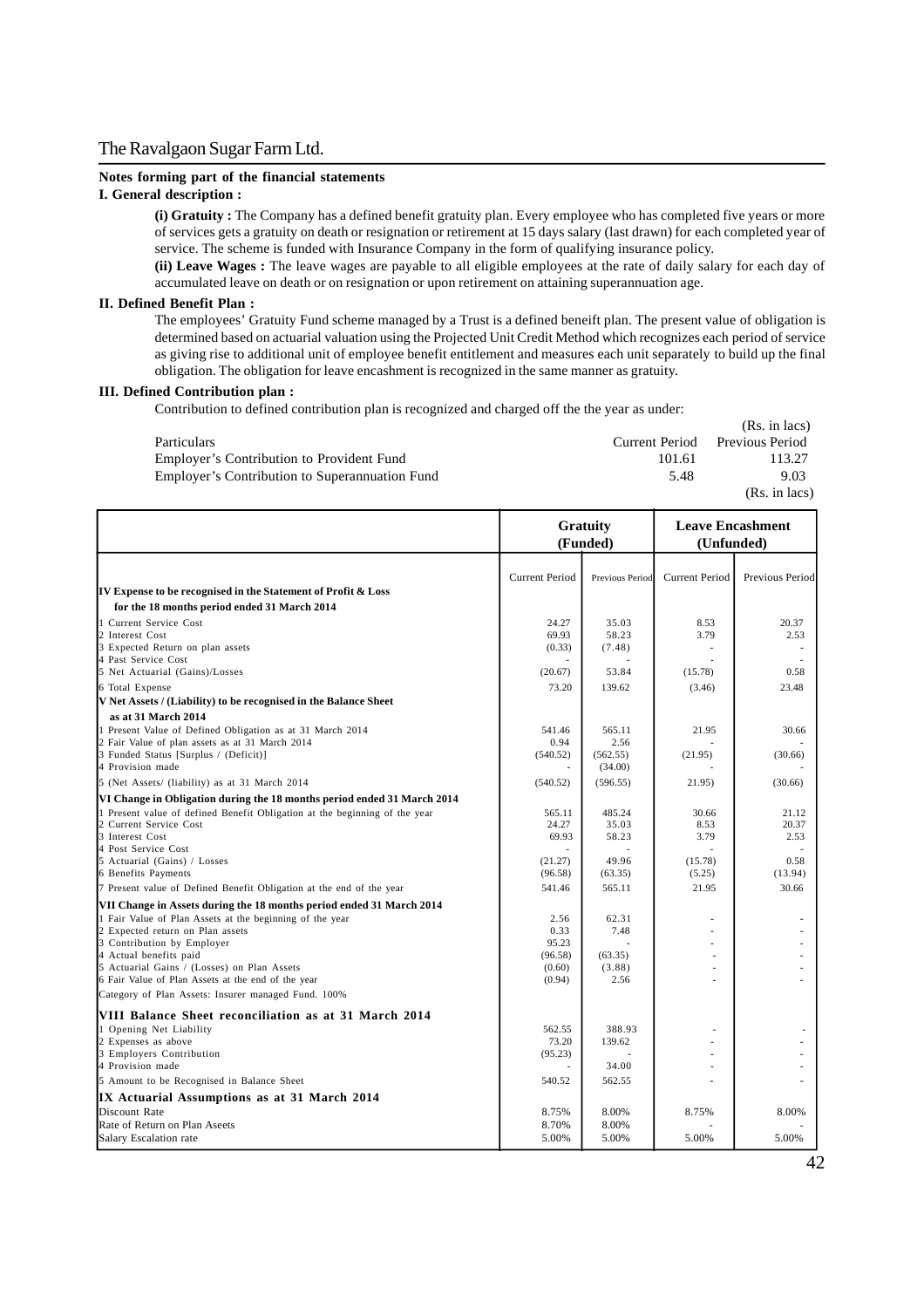# **33 Segment Reporting:**

a The Company has disclosed Business segment as the primary segment. Segments have been identified taking into account the nature of the products, the differing risks and returns, the organisation structure and internal reporting system.

b The Company's operation predominantly relate to manufacture of Sugar and Confectionery.

c The Company mainly caters to the needs of the domestic market. As such there are no reportable geographical segments.

d Inter Segment Transfer Pricing Policy : The Sugar supplied to Candy & Confectionery division and Bura supplied to Confectionery division is based on market price. All other Inter Segment transfers are at cost.

#### **Segment Information for 18 months period ended 31-March-2014** (Rs. in lacs)

|                                                         | Sugar                 |                 | Confectionery         |                 |                       | Total           |
|---------------------------------------------------------|-----------------------|-----------------|-----------------------|-----------------|-----------------------|-----------------|
|                                                         | <b>Current Period</b> | Previous Period | <b>Current Period</b> | Previous Period | <b>Current Period</b> | Previous Period |
| 1 External Sales (Net of Excise)                        |                       |                 |                       |                 |                       |                 |
| a Domestic                                              | 888.94                | 8,298.38        | 2,549.90              | 2,409.35        | 3,438.84              | 10,707.73       |
| <b>b</b> Exports                                        |                       |                 |                       |                 |                       |                 |
| <b>Total Sales</b>                                      | 888.94                | 8,298.38        | 2,549.90              | 2,409.35        | 3,438.84              | 10,707.73       |
| c Add.: Other Income                                    | 194.97                | 257.43          | 20.33                 | 16.62           | 215.30                | 274.05          |
| d Add.: Inter Segmental Sales                           | 131.57                | 536.02          |                       |                 | 131.57                | 536.02          |
|                                                         | 1,215.48              | 9,091.83        | 2,570.23              | 2,425.97        | 3,785.71              | 11,517.80       |
| e Less.: Eliminations                                   | 131.57                | 536.02          |                       |                 | 131.57                | 536.02          |
| <b>Total Sement Revenue</b>                             | 1,083.91              | 8558.81         | 2,570.23              | 2,425.97        | 3,654.14              | 10,981.78       |
| 2 Profit / (Loss) before Interest & Corporate Expenses  |                       |                 |                       |                 |                       |                 |
| a Segment Result                                        | (417.32)              | (521.05)        | (16.33)               | 623.50          | (433.65)              | 102.45          |
| b Less: Unallocated Corporate Expenses                  |                       |                 |                       |                 | 417.10                | 534.82          |
| c Operating Profit                                      |                       |                 |                       |                 | (850.75)              | (432.37)        |
| d Less: Cane price and Other Expenses for Earlier Years |                       |                 |                       |                 |                       | 1.14            |
| e Less: Interest Expenses                               |                       |                 |                       |                 | 740.32                | 500.92          |
| f Add: Other Income (including Dividend)                |                       |                 |                       |                 | 66.89                 | 52.15           |
| g Less: Taxes paid / provided                           |                       |                 |                       |                 |                       |                 |
| i) Current Tax                                          |                       |                 |                       |                 |                       |                 |
| ii) Deferred Tax (Net)                                  |                       |                 |                       |                 | 11.60                 | (37.61)         |
| iii) Wealth Tax                                         |                       |                 |                       |                 | 1.11                  |                 |
| iv) Tax Provision for earlier years                     |                       |                 |                       |                 | 1.53                  |                 |
| Net Profit / (Loss)                                     |                       |                 |                       |                 | (1,538.42)            | (844.67)        |
|                                                         |                       |                 |                       |                 |                       |                 |
| 3 Other Information:                                    |                       |                 |                       |                 |                       |                 |
| <b>Segmental Assets</b>                                 | 5,224.81              | 2,642.24        | 493.90                | 538.96          | 5,718.71              | 3,181.20        |
| <b>Unallocated Corporate Assets</b>                     |                       |                 |                       |                 | 1,353.93              | 1,406.38        |
| <b>Total Assets</b>                                     |                       |                 |                       |                 | 7,072.64              | 4,587.58        |
| <b>Segmental Liabilities</b>                            | 612.53                | 371.35          | 307.26                | 321.86          | 919.79                | 693.21          |
| <b>Unallocated Corporate Liabilities</b>                |                       |                 |                       |                 | 88.63                 | 168.39          |
| <b>Total Liabilities</b>                                |                       |                 |                       |                 | 1.008.42              | 861.60          |
| Capital Expenditure                                     | 2.87                  | 74.31           | 31.24                 | 2.30            | 34.11                 | 76.61           |
| Unallocated Corporate Capital Expenditure               |                       |                 |                       |                 |                       | 141.49          |
| <b>Total Capital Expenditure</b>                        |                       |                 |                       |                 | 34.11                 | 218.10          |
| Depreciation & Impairment                               | 243.09                | 269.11          | 19.96                 | 22.91           | 263.05                | 292.02          |
| Unallocated Corporate Depreciation                      |                       |                 |                       |                 | 48.81                 | 46.38           |
| <b>Total Depreciation</b>                               |                       |                 |                       |                 | 311.86                | 338.40          |
| <b>Total Assets Exclude</b>                             |                       |                 |                       |                 |                       |                 |
| - Investments                                           |                       |                 |                       |                 | 27.41                 | 288.17          |
| - Advance Tax (Net)                                     |                       |                 |                       |                 | 236.45                | 260.72          |
| <b>Total Liabilities Exclude</b>                        |                       |                 |                       |                 |                       |                 |
| - Deferred Tax (Net)                                    |                       |                 |                       |                 | 351.03                | 339.44          |
| - Secured Loans                                         |                       |                 |                       |                 | 3,493.01              | 604.20          |
| - Unsecured Loans                                       |                       |                 |                       |                 | 1,492.48              | 849.41          |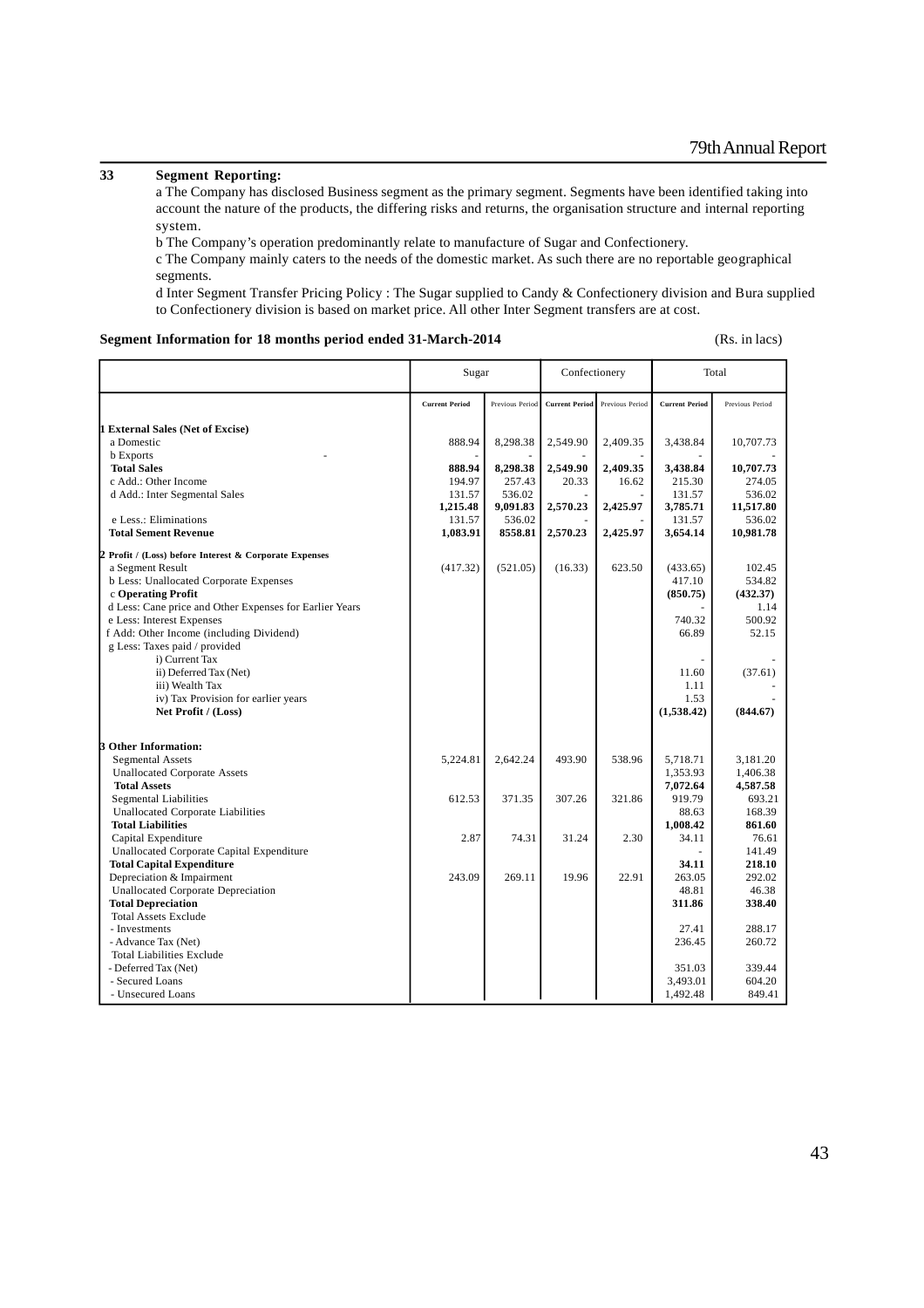#### **Notes forming part of the financial statements**

#### **34 Related Party Disclosures:**

| 97 Renated I ally Disclosules:          |                                   |                                          |
|-----------------------------------------|-----------------------------------|------------------------------------------|
| A. Associate Companies                  | Lanica Financial Services Limited | Asscociate Company                       |
|                                         | Carina Finvest Limited            | <b>Asscociate Company</b>                |
|                                         | Acrow India Limited               | <b>Asscociate Company</b>                |
|                                         | Leela Bharat Foundation           | <b>Asscociate Company</b>                |
| <b>B. Key Management Personnel</b>      | Mr. Harshavardhan B Doshi         | Chairman & Managing Director             |
|                                         | Mr. Nihal H Doshi                 | <b>Executive Director</b>                |
| C. Relative of Key managerial personnel | Mrs. Lamya H Doshi                | Spouse of Chairman & Managing Director   |
|                                         | Miss Carina H Doshi               | Daughter of Chairman & Managing Director |
|                                         |                                   |                                          |

(Rs. in lacs)

|                                                             | <b>Associate Companies</b> |        | Key Management Personnel       |       | Relative of Director           |                 |
|-------------------------------------------------------------|----------------------------|--------|--------------------------------|-------|--------------------------------|-----------------|
|                                                             | <b>Current Period</b>      |        | Previous Period Current Period |       | Previous Period Current Period | Previous Period |
| 1 Purchase of Goods / Spares                                |                            | 1.75   |                                |       |                                |                 |
| 2 Sale of Goods                                             |                            | 3.44   | $\sim$                         |       |                                |                 |
| 3 Rendering of services                                     | 0.20                       | 5.76   |                                |       |                                |                 |
| 4 Receiving of Services                                     | 51.67                      | 26.21  |                                |       |                                |                 |
| 5 Purchase of Fixed Assets                                  |                            |        | $\overline{\phantom{a}}$       |       | $\overline{\phantom{a}}$       |                 |
| 6 Sale of Fixed Assets                                      |                            |        | $\overline{\phantom{a}}$       |       |                                |                 |
| 7 Reimbursement of Expenses                                 | ۰                          | 0.74   | $\overline{\phantom{a}}$       |       |                                |                 |
| 8 Amount received towards Deputation of Staff               | $\overline{\phantom{a}}$   | 87.22  |                                |       |                                |                 |
| 9 Royalty received                                          |                            |        |                                |       |                                |                 |
| 10 Rent Received                                            | 0.75                       | 0.83   |                                |       |                                |                 |
| 11 Rent paid                                                | 13.48                      | 30.32  |                                |       |                                |                 |
| 12 Outstanding balance in Current Assets, & Loan & Advances | 3.71                       | 88.54  | $\overline{\phantom{a}}$       |       |                                |                 |
| 13 Outstanding balance in Current Liabilities               | 21.25                      | 13.63  |                                |       |                                |                 |
| 14 ICD received during the period                           | 435.00                     | 155.00 |                                |       |                                |                 |
| 15 ICD repaid during the period                             | 10.00                      | 220.00 |                                |       | ٠                              |                 |
| 16 ICD balance at the end of the period                     | 610.00                     | 175.00 |                                |       |                                |                 |
| 17 Interest paid on ICDs during the period                  | 55.95                      | 36.88  |                                |       |                                |                 |
| 18 Dividend paid during the period                          | 1.67                       | 25.04  | 0.10                           | 1.55  |                                |                 |
| 19 Dividend Received                                        |                            | 0.88   |                                |       |                                |                 |
| 20 Remuneration paid                                        |                            |        | 53.80                          | 41.77 |                                |                 |

**35 Lease Rentals:**

a) Future lease rentals payable within one year in respect of premises taken on lease Rs.Nil Lacs. (Previous Year Rs. 13.48 Lacs)

b) Rent includes payment of lease rent in respect of premises of Rs.13.48 Lacs.(Previous Year Rs. 30.32 Lacs)

c) General Description of Lease Terms:

Lease rentals are recognised on the basis of agreed terms

Assets are taken on lease for a period of 12/ 33/ 60 months

#### **36 Earnings per Share (EPS)**

|                                                                                                   | <b>Current Period</b> | Previous Period |
|---------------------------------------------------------------------------------------------------|-----------------------|-----------------|
| a) Profit computation for both Basic & Diluted Earnings per Share of Rs. 50/- each                |                       |                 |
| Net Profit / (Loss) as per Profit & Loss Account available for Equity Share holders (Rs. in lacs) | (1.538.42)            | (844.67)        |
| (b) Weighted Average number of Equity Shares for EPS computation (for Basic & Diluted EPS)        | 68,000                | 68,000          |
| $ c\rangle$ EPS (Weighted Average in Rs.) (Basic & Diluted)                                       | (2.262.38)            | (1,242,16)      |
|                                                                                                   |                       |                 |

#### As per our report of even date

Chartered Accountants Firm Registration # 109208W

#### **Arvind Mohan A. S. Ashtekar Moorad Fazalbhoy A. S. Ashtekar Moorad Fazalbhoy** Partner Director Director Director Director Director Director Director Director Director Membership No. 124082 Mumbai Mumbai

#### **For V. SANKAR AIYAR & CO For and on behalf of the Board of Directors**

**H. B. Doshi N. H. Doshi Chairman & Managing Director Executive Director** Chairman & Managing Director

30-April-2014 30-April-2014 . 44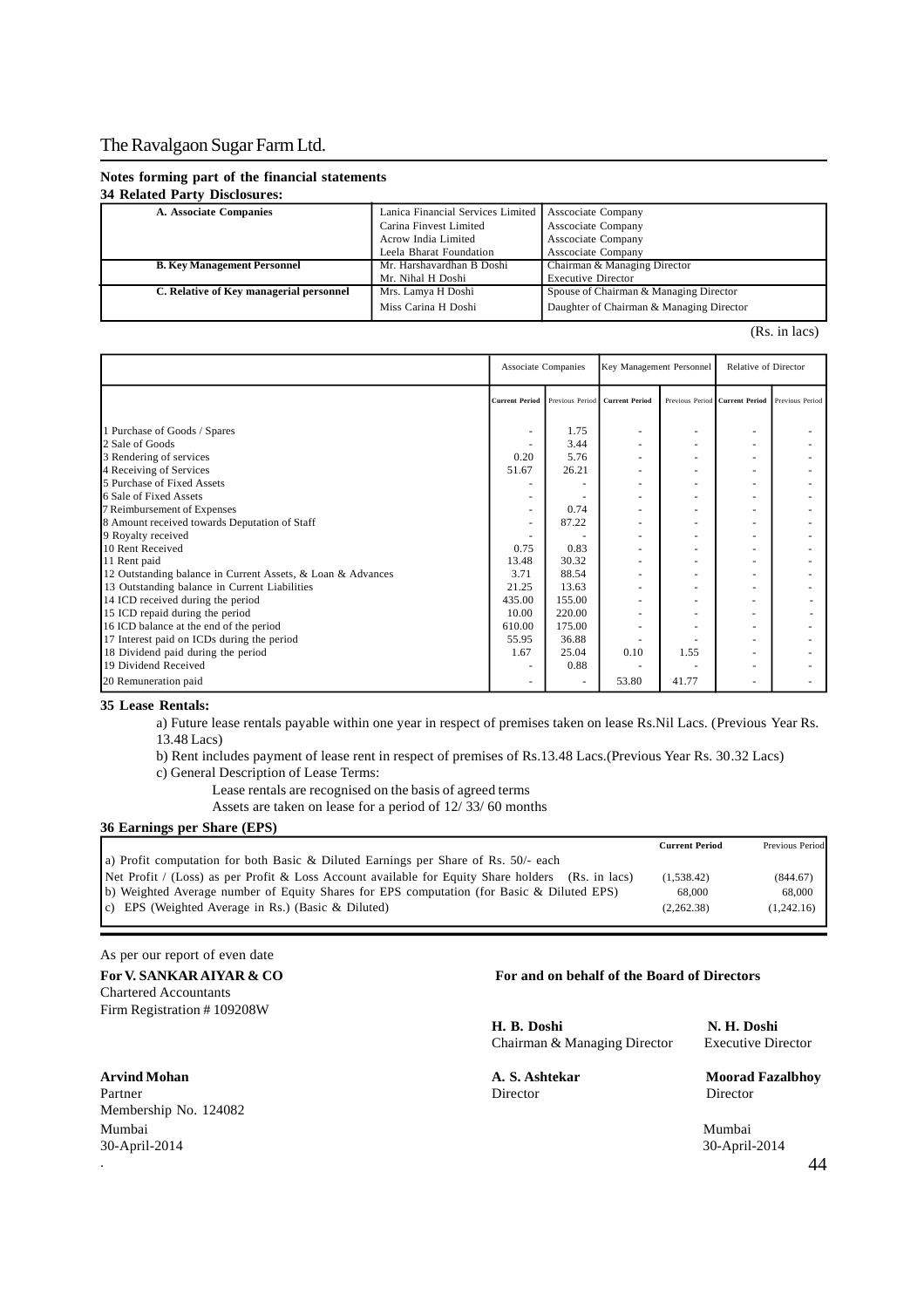## **Financial Snapshot**

| (Rs. in lacs) |  |  |  |  |
|---------------|--|--|--|--|
|---------------|--|--|--|--|

|                       |               |                              |         | <b>Fixed Assets</b> |                   |                   |               | <b>Dividend</b> |
|-----------------------|---------------|------------------------------|---------|---------------------|-------------------|-------------------|---------------|-----------------|
|                       | <b>Equity</b> | Reserves &<br><b>Surplus</b> | Gross   | <b>Net</b>          | <b>Sales</b>      | Net Profit        | <b>Amount</b> | $\frac{0}{0}$   |
| 1994-95               | 34.00         | 1003.29                      | 3373.43 | 2618.16             | 4406.48           | 248.00            | 13.60         | 40%             |
| 1995-96               | 34.00         | 1254.18                      | 3576.56 | 2638.94             | 7042.19           | 301.89            | 17.00         | 50%             |
| 1996-97               | 34.00         | 1282.22                      | 3646.24 | 2484.62             | 12507.82          | 46.75             | 17.00         | 50%             |
| $\vert$ [ 18 months ] |               |                              |         |                     |                   |                   |               |                 |
| 1997-98               | 34.00         | 1605.86                      |         | 3678.64 2355.72     | 8749.39           | 342.33            | 17.00         | 50%             |
| 1998-99               | 34.00         | 1965.98                      | 3931.38 | 2413.07             | 9345.84           | 358.99            | 17.00         | 50%             |
| 1999-2000             | 34.00         | 2509.95                      | 4224.84 | 2507.43             | 10241.07          | 585.45            | 34.00         | 100%            |
| 2000-01               | 34.00         | 2671.94                      | 4879.78 | 2917.06             | 10083.86          | 199.46            | 34.00         | 100%            |
| 2001-03               | 34.00         | 1694.41                      | 5089.23 | 2675.78             | 11411.74 (488.87) |                   |               |                 |
| $\vert$ [ 18 months ] |               |                              |         |                     |                   |                   |               |                 |
| 2003-04               | 34.00         | 1771.85                      | 5126.97 | 2469.09             | 5879.17           | 96.62             | 17.00         | 50%             |
| 2004-05               | 34.00         | 2187.16                      | 5176.01 | 2298.69             | 6572.65           | 454.08            | 34.00         | 100%            |
| 2005-06               | 34.00         | 2388.14                      |         | 5174.84 2102.97     | 4531.93 239.75    |                   | 34.00         | 100%            |
| 2006-07               | 34.00         | 2083.90                      |         | 5344.62 2126.54     |                   | 4776.34 (304.25)  |               |                 |
| 2007-08               | 34.00         | 2211.76                      |         | 5399.19 1904.80     | 6691.18 167.64    |                   | 34.00         | 100%            |
| 2008-09               | 34.00         | 2845.26                      |         | 5942.88 2222.10     | 9189.03           | 693.17            | 51.00         | 150%            |
| 2009-10               | 34.00         | 3400.54                      | 5996.09 | 2069.32             | 6133.17           | 614.74            | 51.00         | 150%            |
| 2010-11               | 34.00         | 3344.60                      | 7178.78 | 3026.52             | 2747.28           | 3.33              | 51.00         | 150%            |
| 2011-12               | 34.00         | 2495.98                      | 7387.15 | 2906.13             |                   | 10723.20 (844.67) | 3.40          | 10%             |
| $(18$ Months)         |               |                              |         |                     |                   |                   |               |                 |
| 2012-14               | 34.00         | 957.56                       | 7401.61 | 2611.88             | 3445.67           | (1538.42)         |               |                 |
| $(18$ Months)         |               |                              |         |                     |                   |                   |               |                 |